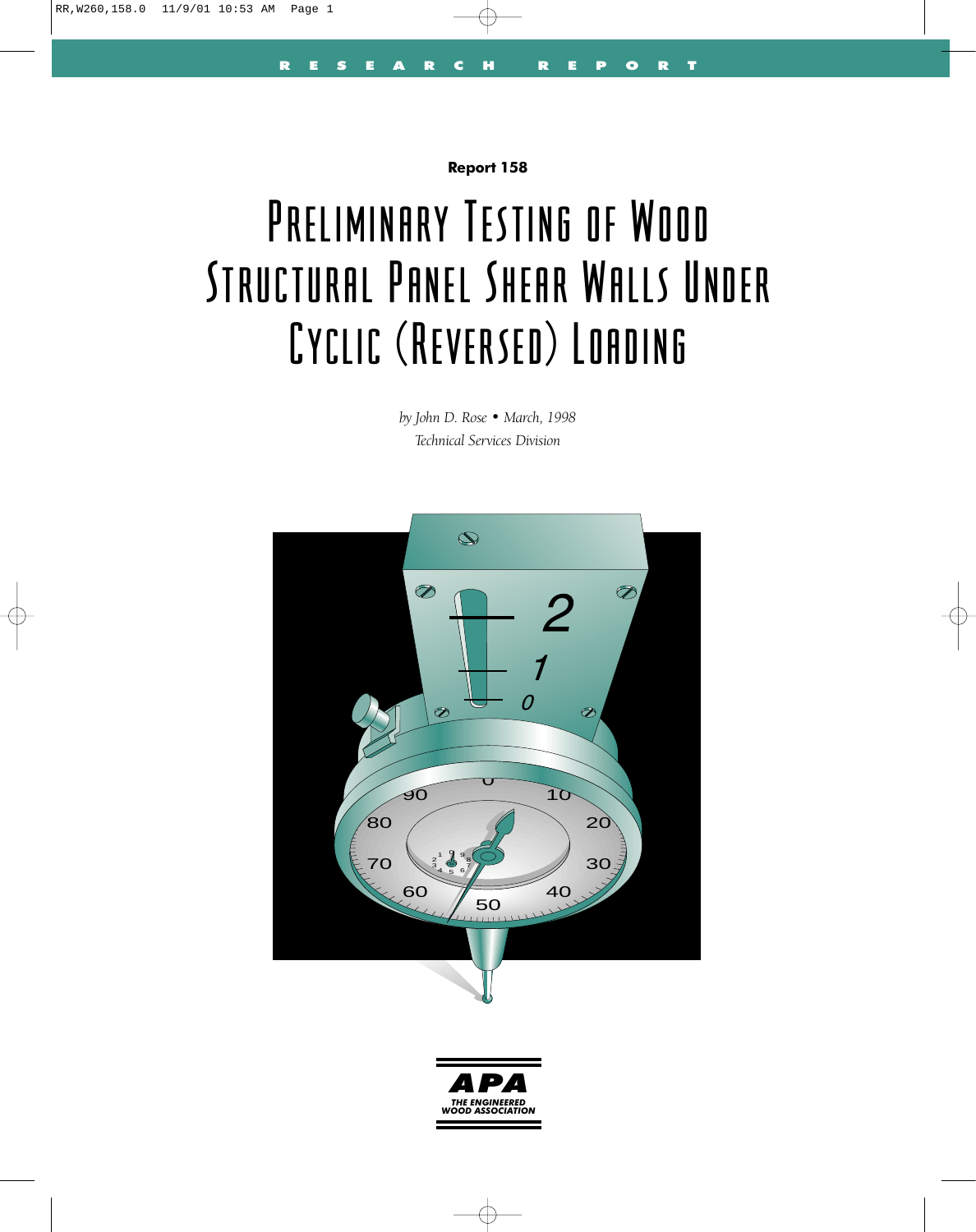# Be Constructive WOOD



Wood is the right choice for a host of construction applications. It is the earth's natural, energy efficient and renewable building material.

*Engineered wood is a better use of wood.* It uses less wood to make more wood products. That's why using APA trademarked I-joists, glued laminated

timbers, laminated veneer lumber, plywood and oriented strand board is constructive ... for the environment, for innovative design, and for strong, durable buildings.

#### A few facts about wood.

■ *We're not running out of trees.* One-third of the United States land base – 731 million acres – is covered by forests. About two-thirds of that 731 million acres is suitable for repeated planting and harvesting of timber. But only about half of the land suitable for growing timber is open to logging. Most of that harvestable acreage also is open to other uses, such as



camping, hiking, and hunting. Forests fully cover one-half of Canada's land mass. Of this forestland, nearly half is considered productive, or capable of producing timber on a sustained yield basis. Canada has the highest per capita accumulation of protected natural areas in the world – areas including national and provincial parks.



■ *We're growing more wood every day.* American landowners plant more than two billion trees every year. In addition, millions of trees seed naturally. The forest products industry, which comprises about 15 percent of forestland ownership, is responsible for 41 percent of replanted forest acreage. That works out to more than one billion trees a year, or about

three million trees planted every day. This high rate of replanting accounts for the fact that each year, 27 percent more timber is grown than is harvested. Canada's replanting record shows a fourfold increase in the number of trees planted between 1975 and 1990.

#### ■ *Manufacturing wood is energy efficient.*

Wood products made up 47 percent of all industrial raw materials manufactured in the United States, yet consumed only 4 percent of the energy needed to manufacture all industrial raw materials, according to a 1987 study.

| Material | Percent of<br>Production | Percent of<br><b>Energy Use</b> |
|----------|--------------------------|---------------------------------|
| Wood     | 47                       |                                 |
| Steel    | 23                       | 48                              |
| Aluminum | 2                        | я                               |



■ *Constructive news for a healthy planet*. For every ton of wood grown, a young forest produces 1.07 tons of oxygen and absorbs 1.47 tons of carbon dioxide.

Wood. It's the constructive choice for the environment.



# *NOTICE:*

*The recommendations in this report apply only to panels that bear the APA trademark. Only panels bearing the APA trademark are subject to the Association's quality auditing program.*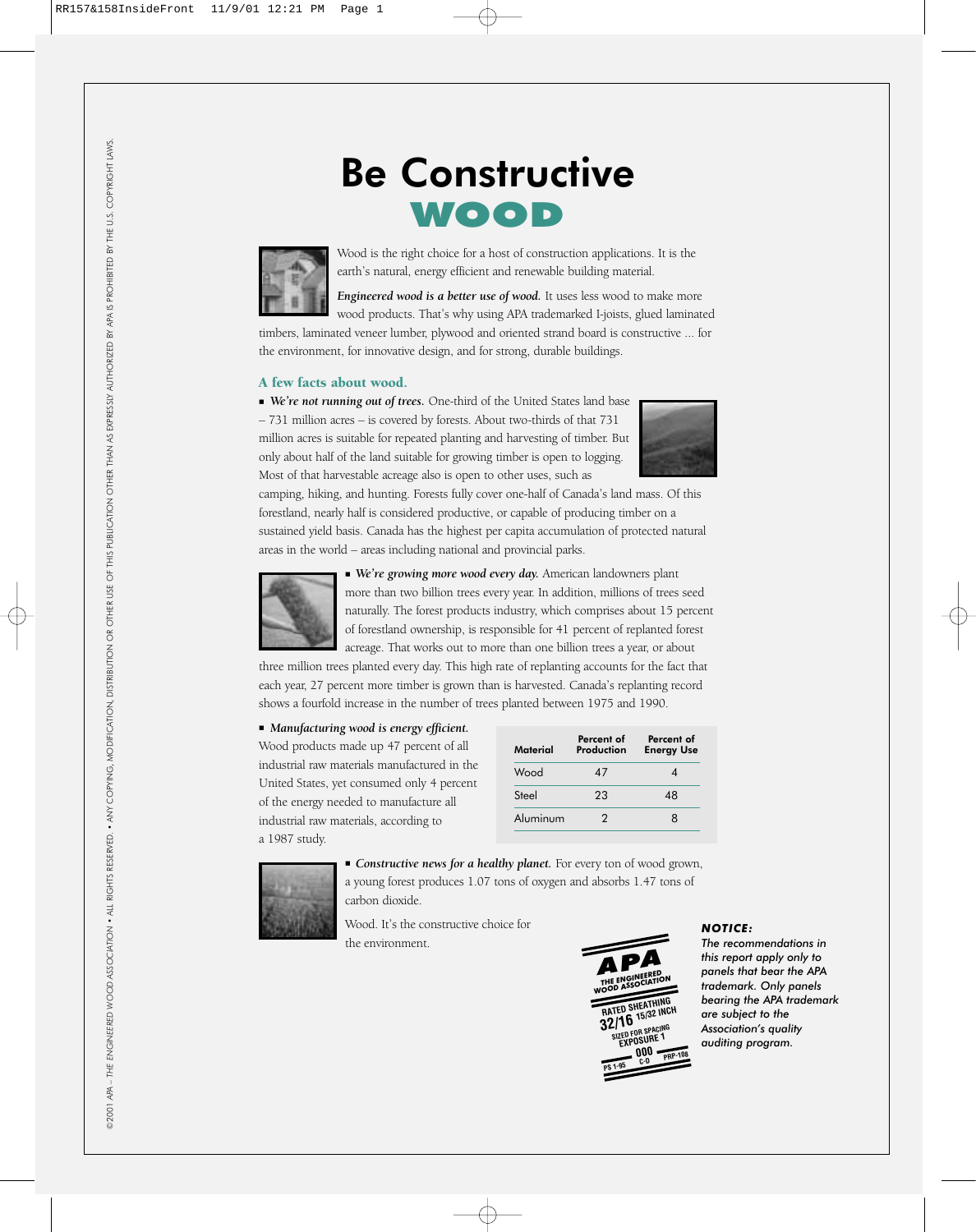# ABSTRACT

Damage to wood-framed residential buildings in the January, 1994 earthquake at Northridge, California raised questions about performance of shear wall assemblies when subjected to cyclic (reversed) loading. Factors such as the effect of monotonic (one-directional) loading versus cyclic loading on shear wall stiffness and strength; contribution of dissimilar materials to stiffness and strength of the wall; shear wall displacement limits, to minimize cosmetic and structural building damage during an earthquake; ductility; fatigue resistance of fasteners; and slip and deformation of shear wall hold-down connectors are considerations when walls are subjected to cyclic loading from seismic conditions.

Evaluation of shear wall performance historically has been based on monotonic testing, which is used to develop provisions for prescriptive wall bracing and engineered shear walls for incorporation

in model building codes. There are presently no recognized U.S. standards for conducting cyclic load testing of assemblies. However, a modification of a sequential phased displacement test procedure – developed cooperatively in 1987 by U.S. and Japanese engineers and scientists participating on the Joint Technical Coordinating Committee on Masonry Research (TCCMAR) – has been used as a basis for developing a cyclic load test method for evaluating performance of structural assemblies.

Eight 8-foot x 8-foot shear walls with wood structural panel sheathing were tested using the modified TCCMAR procedure. Sheathing materials and fastener schedules were varied to obtain information on the load-displacement characteristics and load capacity of typical constructions. Gypsum wallboard was included as a sheathing material in one test, to evaluate the contribution of dissimilar sheathing materials to wall stiffness and strength. Shear wall performance, as determined by a simplified cyclic load test

procedure used for evaluating components for steel structures, also was investigated for comparison with results obtained by the modified TCCMAR procedure. This information has been used to assist in developing a standardized test procedure for cyclic (reversed) loading of structural assemblies, and in understanding the performance of wood-framed shear walls under cyclic loading, and the factors which govern their performance.

Reported by: Rose

John D. Rose Senior Engineer *Technical Services Division*

Reviewed by: William A. Baker, P.E.

Manager, Market Support Services *Technical Services Division*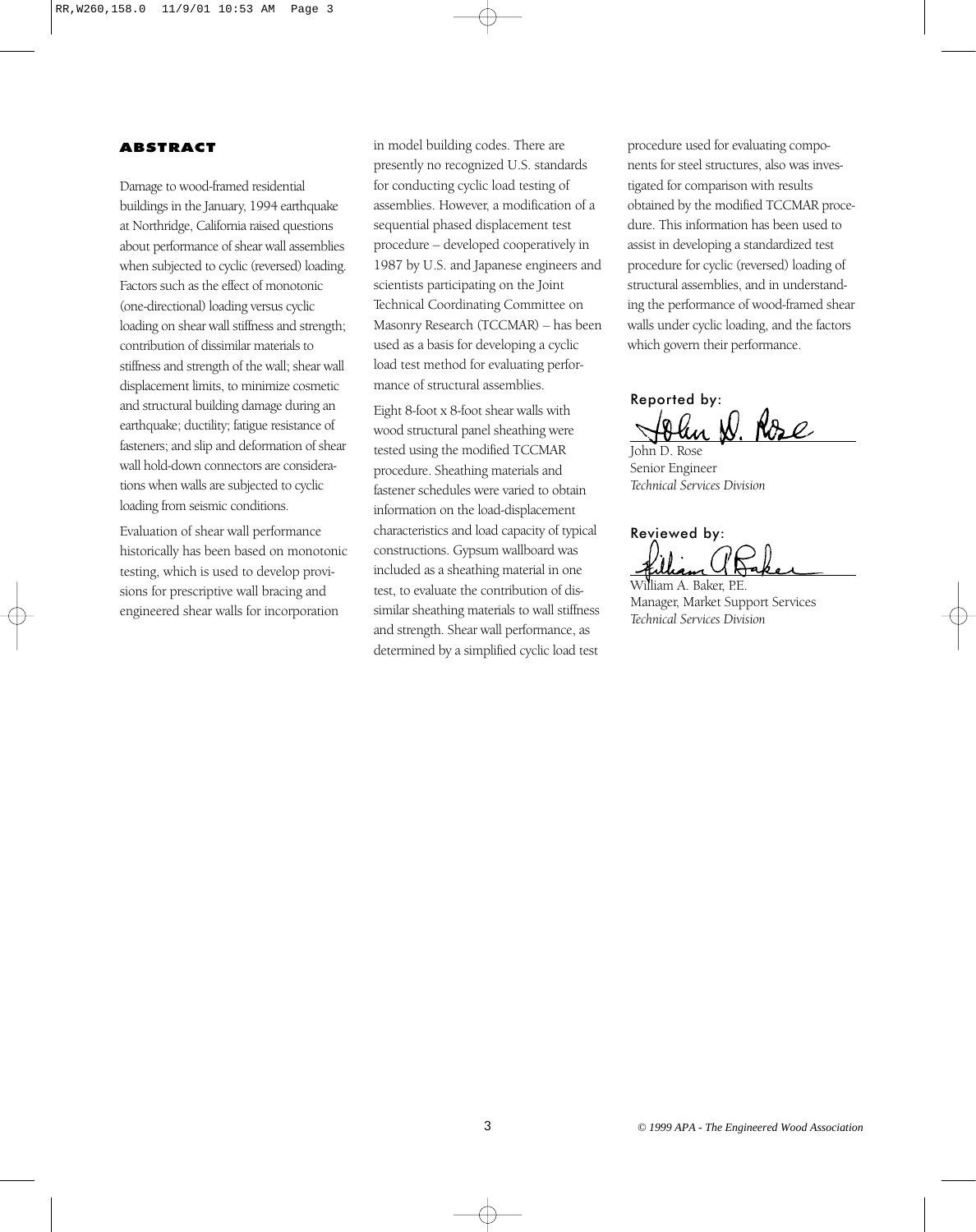# Laboratory Accreditation

*APA – The Engineered Wood Association* is committed to providing its clients with high-quality service and information through documented test procedures and thorough, accurate collection of data. As a part of that commitment, a Quality Program has been established by APA based on the international document ISO/IEC Guide 25: General Requirements for the Competence of Calibration and Testing Laboratories. The APA Quality Program follows the Accreditation Criteria and Requirements for Testing Organizations (CAN-P-4), National Accreditation Program for Testing Organizations, Standards Council of Canada (SCC) and Procedures and General Requirements of the National Voluntary Laboratory Accreditation Program (NVLAP) as outlined in the National Institute of Standards and Technology (NIST) Handbook 150. APA is accredited as a testing laboratory for the specific scopes of accreditation by the following agencies:

National Voluntary Laboratory Accreditation Program (NVLAP), as a Testing Organization (NVLAP Lab Code No. 100423-0)<br>Standards Council of Canada (SCC), as a Testing Organization<br>and a Certification Organization (Registrati as a Testing Organization (NVLAP Lab Code No. 100423-0)

Standards Council of Canada (SCC), as a Testing Organization and a Certification Organization (Registration No. 89)

National Evaluation Service (NES), as a Compliance Assurance and Inspection Agency and as a Testing Laboratory (NER-QA397 and NER-TL527)

Japanese Agricultural Services, Foreign Testing Division (JAS), as a Foreign Testing Organization (Nos. 5-471, 3-1565, 7-2341, 3531 and 3532)

City of Los Angeles, as a Compliance Assurance and Testing Agency (No. 22192)

 $\overline{\mathsf{B}}$ 

Metro - Dade County, as a Testing Laboratory (Certification No. 97-1021.06)

 $\sum_{\substack{A \\ a \\ b}}$ methods conducted by APA are accredited by the organizations<br>listed above. A list of accredited methods is available upon requ have above. A list of accredited firemods is available upon to<br>Any test data in this report that is derived from test methods<br>which deviate from accepted accredited procedure are noted ted <sub>I</sub><br>dors<br>. 8 7 6 4 Accreditation does not constitute endorsement of this report by a by the organizations<br>is available upon reques<br>from test methods This report contains data generated through testing of engineered wood products according to various test methods. Many test listed above. A list of accredited methods is available upon request. which deviate from accepted accredited procedure are noted. the accrediting agency or government.



#### **CONTENTS**

| ABSTRACT 3                                                                                                                        |
|-----------------------------------------------------------------------------------------------------------------------------------|
| CONTENTS                                                                                                                          |
| $INTRODUCTION$ 5                                                                                                                  |
|                                                                                                                                   |
| TEST SPECIMENS AND MATERIALS 6                                                                                                    |
|                                                                                                                                   |
| Wall Sheathing 8                                                                                                                  |
| Fasteners                                                                                                                         |
| Hold-Down Connectors 10                                                                                                           |
| TEST SET-UP AND PROCEDURE 10                                                                                                      |
| <b>TEST RESULTS AND DISCUSSION</b> 15                                                                                             |
| Comparison of Calculated vs.<br>Measured Shear Wall Displacement 17                                                               |
| Load-Displacement Relationships 18                                                                                                |
| Shear Wall Load Capacity –<br>Cyclic vs. Monotonic Tests 19                                                                       |
| Plywood vs. OSB Wall Sheathing 20                                                                                                 |
| Contribution of Gypsum Wallboard 21                                                                                               |
| Pneumatically Driven Nails 21                                                                                                     |
| TCCMAR vs. "Ramped" Cyclic Loading<br>Procedure 21                                                                                |
| Shear Wall Hold-Down Slip 21                                                                                                      |
| <b>DESIGN AND CONSTRUCTION</b><br>$CONSIDERATIONS$ 22                                                                             |
| DESIGN ANALYSIS 23                                                                                                                |
|                                                                                                                                   |
|                                                                                                                                   |
| ACKNOWLEDGMENT 29                                                                                                                 |
| APPENDIX A - LOAD-DISPLACEMENT<br><b>CURVES (APA/UNIVERSITY OF</b><br>CALIFORNIA - IRVINE TESTS) 30                               |
| <b>APPENDIX B - TEST RESULTS AND</b><br><b>LOAD-DISPLACEMENT CURVES</b><br>(SCHMID/UNIVERSITY OF<br>CALIFORNIA - IRVINE TESTS) 34 |
| APPENDIX C - DESIGN EXAMPLE 37                                                                                                    |

5

4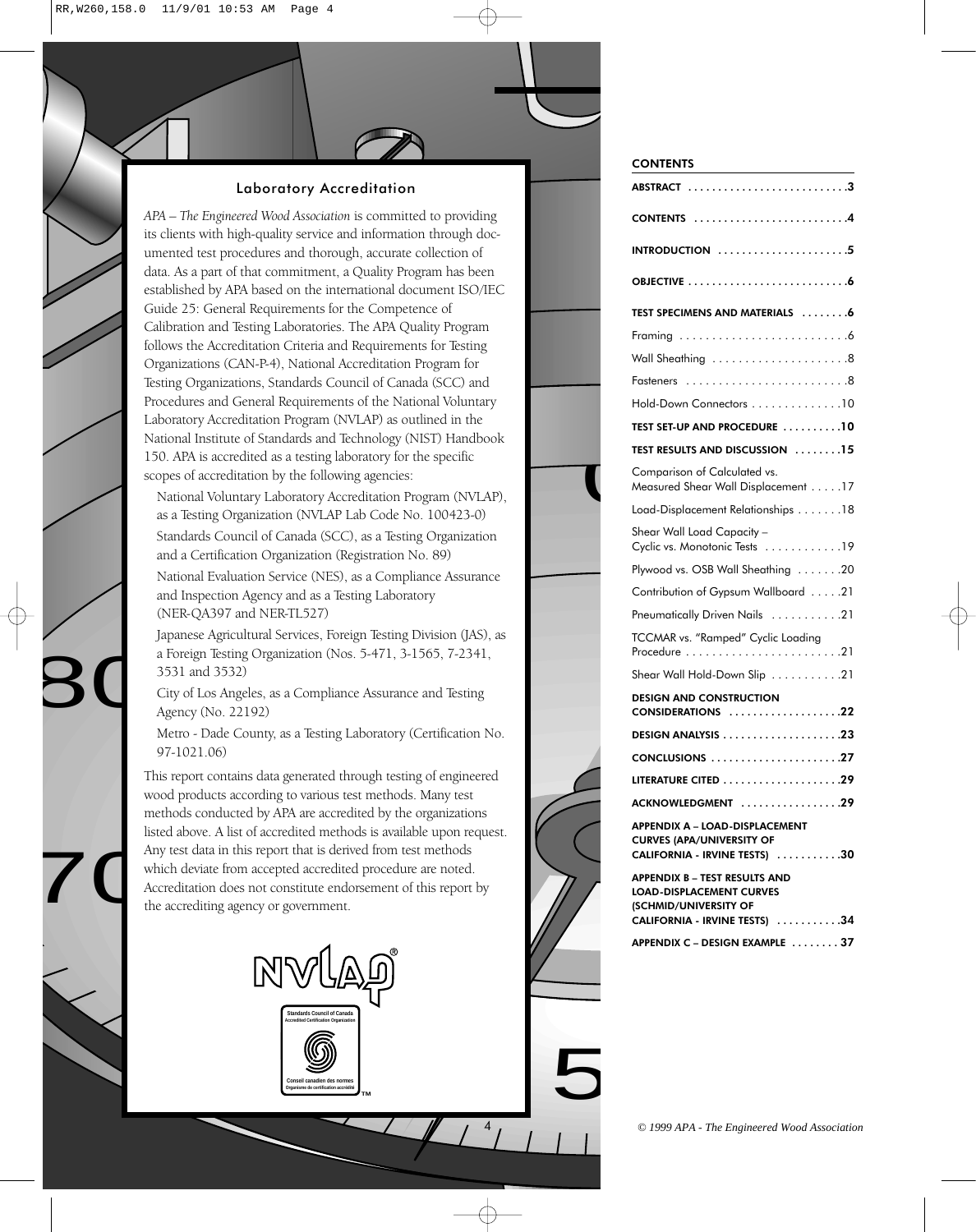#### INTRODUCTION

In the United States, model building code recognition of allowable design shear loads for shear walls is based on results of tests using "monotonic" loading; e.g., shear loads are applied in the plane of the wall, acting in one direction only.1,2 Observations of building performance after hurricanes and earthquakes indicates that this method of evaluating shear wall performance generally provides a conservative basis for building design, when wood structural panels are used for wall sheathing or siding.

In high wind conditions, building walls are subjected to in-plane shear loads (as well as normal uniform loads) which act primarily in one direction, with fluctuations in load due to the response of the structure to wind gusts. In hurricane or tornado conditions, reversal of shear loads from the opposite direction may occur if the building happens to be located in or near the "eye" of the storm.

In contrast, building walls are subjected to in-plane cyclic (reversed) loads in earthquake/seismic conditions. For a number of years, structural engineers and building officials have requested information on the performance of shear walls under cyclic

loading, to evaluate whether coderecognized values are appropriate under such conditions. However, response to these requests has been hampered by the lack of consensus on a test protocol for conducting cyclic load tests. Furthermore, until recently, no commercial or industry testing laboratories in the United States had equipment for conducting such tests, except on a rudimentary basis. Because of the expense of the test equipment, only a few university laboratories are equipped for and capable of conducting cyclic load tests on shear walls.

After the Northridge, California earthquake in January, 1994, evaluation of shear wall performance by cyclic load tests was encouraged by a local building code change adopted by the City of Los Angeles, Department of Building and Safety, in response to recommendations from the Structural Engineers Association of Southern California (SEAOSC). This change reduced the allowable design shear loads by 25%, for shear walls fabricated with wood structural panels, until cyclic load tests are conducted to confirm previously recognized values, or another appropriate reduction factor is proposed.

SEAOSC formed an Ad Hoc Committee on Testing Standards for Structural Systems and Components, to study

appropriate test protocols and evaluation criteria for cyclic load tests on assemblies such as shear walls, hold-down connectors, fasteners, and anchor connectors into concrete and masonry elements. Their deliberations have focused on a cyclic load test protocol suggested for masonry construction during earthquake research discussions in 1987 between the United States and Japan.

To address these concerns, and provide preliminary information on shear wall performance under cyclic load conditions, *APA – The Engineered Wood Association* sponsored a limited series of cyclic load tests on seven 8-foot x 8-foot shear walls, fabricated with wood structural panel sheathing attached to wood framing with hand-driven nails. One additional shear wall test, on a matched construction but with wall sheathing attached with pneumatically driven nails, was sponsored by a fastener manufacturer and results are included in this report. The tests were conducted at the Structural Laboratory of the Department of Civil and Environmental Engineering at the University of California - Irvine (Irvine, California), and used the cyclic load test method developed by SEAOSC.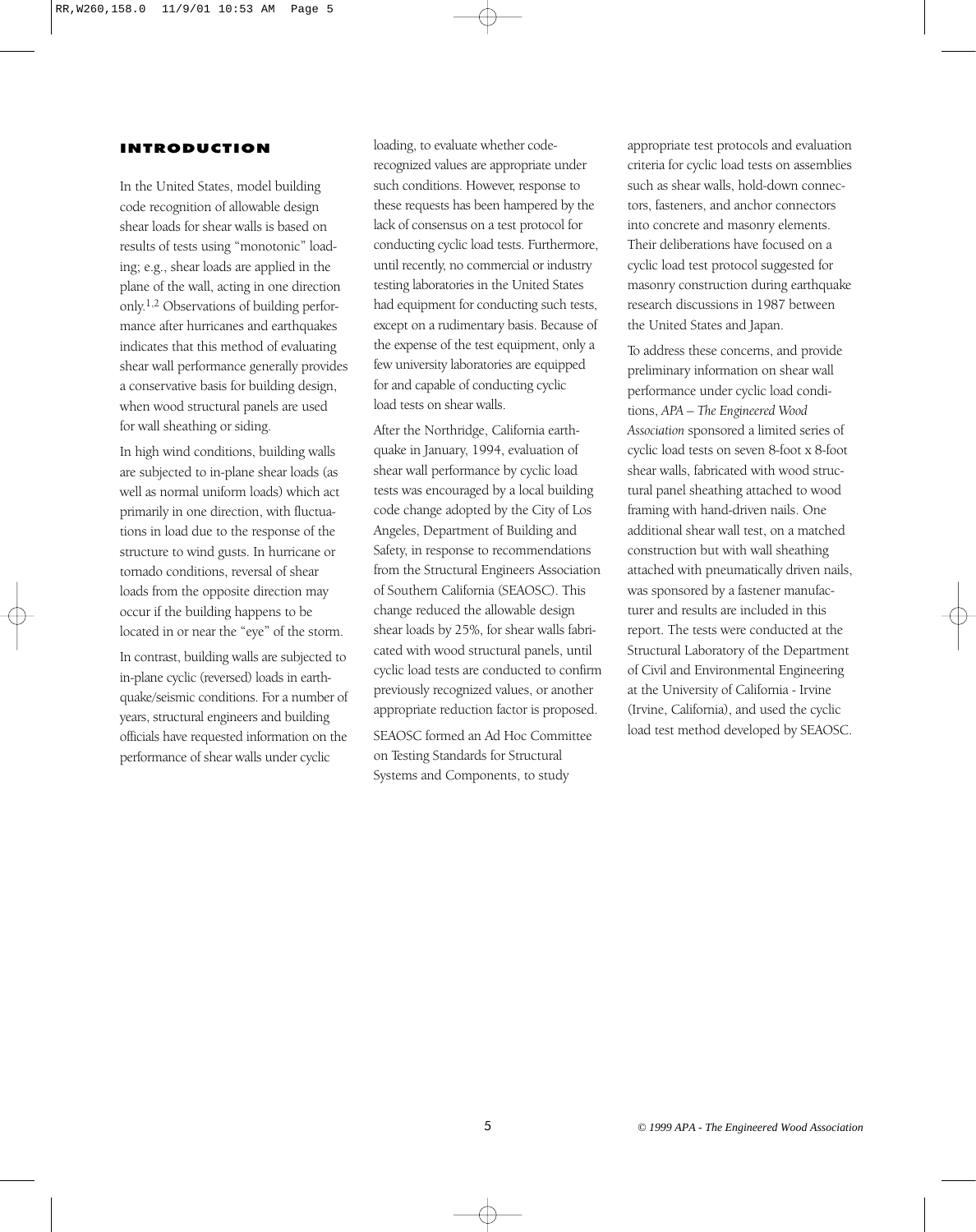# OBJECTIVE

The objectives of these shear wall tests are to:

1. Obtain preliminary data on the load-displacement characteristics and load capacity of typical wood-framed walls with wood structural panel sheathing, under cyclic load conditions. Wood structural panel sheathing included both plywood and oriented strand board (OSB) in three thicknesses and two panel grades.

2. Study two different cyclic loaddisplacement test protocols, in tests using identical wall constructions, to determine whether results adequately characterize the performance of shear wall assemblies. One protocol, on which a SEAOSC recommended test method is based, is referred to as the TCCMAR sequential phased displacement procedure, which was proposed in 1987 by the Joint Technical Coordinating Committee on Masonry Research for the United States - Japan Coordinated Earthquake Research Program. This protocol was used in seven of eight tests in the series. The other protocol, used in one test, consists of "ramped" cyclic displacement increments without subsequent "decay" cycles used in the TCCMAR procedure.

3. Evaluate whether gypsum wallboard, installed on one side of the wall, contributes to the stiffness and strength of shear walls sheathed with wood structural panels on the other side of the wall, under cyclic load conditions.

4. Evaluate shear wall performance when wood structural panel sheathing is fastened with pneumatically driven common "short" (diaphragm) nails, popularly used as an alternate to hand driven common nails.

# TEST SPECIMENS AND MATERIALS

Shear wall test specimens were fabricated using an 8-foot x 8-foot frame with construction as shown in Figure 1 and Table 1. The wall construction complies with recent local building code changes adopted by the City of Los Angeles, for shear walls when allowable design shear load exceeds 300 pounds per foot. The allowable design shear loads for the shear wall test specimens are listed in Table 1, and are based on recognized values listed in Table 23-II-I-1 of the 1997 Uniform Building Code, and in National Evaluation Service, Inc. Report NER-108.

# **Framing**

Lumber used for framing in all tests was green Douglas-fir. At the time of test, the lumber moisture content was in the range of 12 - 18%, as determined by a resistance-type electric moisture meter. The wall sheathing was fastened to the framing within 48 hours of testing, which minimized any effects of moisture seasoning (drying) on the performance of the wall.

Intermediate wall studs consisted of 2x4s spaced 16 inches on center, and double 2x4s were used for top plates. End studs (or posts) consisted of 4x4s. To conform

with emergency changes adopted in 1994 to local building code requirements for the City of Los Angeles, 3x4s were used for the bottom plate, and for the center stud where the wall sheathing panels butt together, both of which are required when the allowable design shear load for the wall is higher than 300 pounds per foot. A similar requirement has been incorporated in the 1997 Uniform Building Code, when allowable shear values exceed 350 pounds per foot.<sup>a</sup> The increased lumber size for the bottom plate was deemed necessary to increase bending capacity of the bottom plate when the wall is subjected to racking shear and uplift forces from sheathing fasteners, and to increase resistance to splitting along lines of foundation and hold-down bolts. The bottom plate must resist both cross-grain bending and tension perpendicular-to-grain forces, developed by sheathing fasteners. For the center stud, the 3x4 member is required to provide sufficient lumber edge distance for fasteners when the sheathing edge distance for fasteners is increased from 3/8 inch to 1/2 inch, which was another building code change adopted by the City of Los Angeles when the allowable design shear load for the wall is higher than 300 pounds per foot.

The above changes to framing requirements were based on shear wall failure modes observed in buildings damaged in the Northridge, California earthquake. In many cases, the bottom plate of shear walls was notched, or enlarged holes were cut for installing foundation bolts,

aTable 23-II-I-1, Footnote 3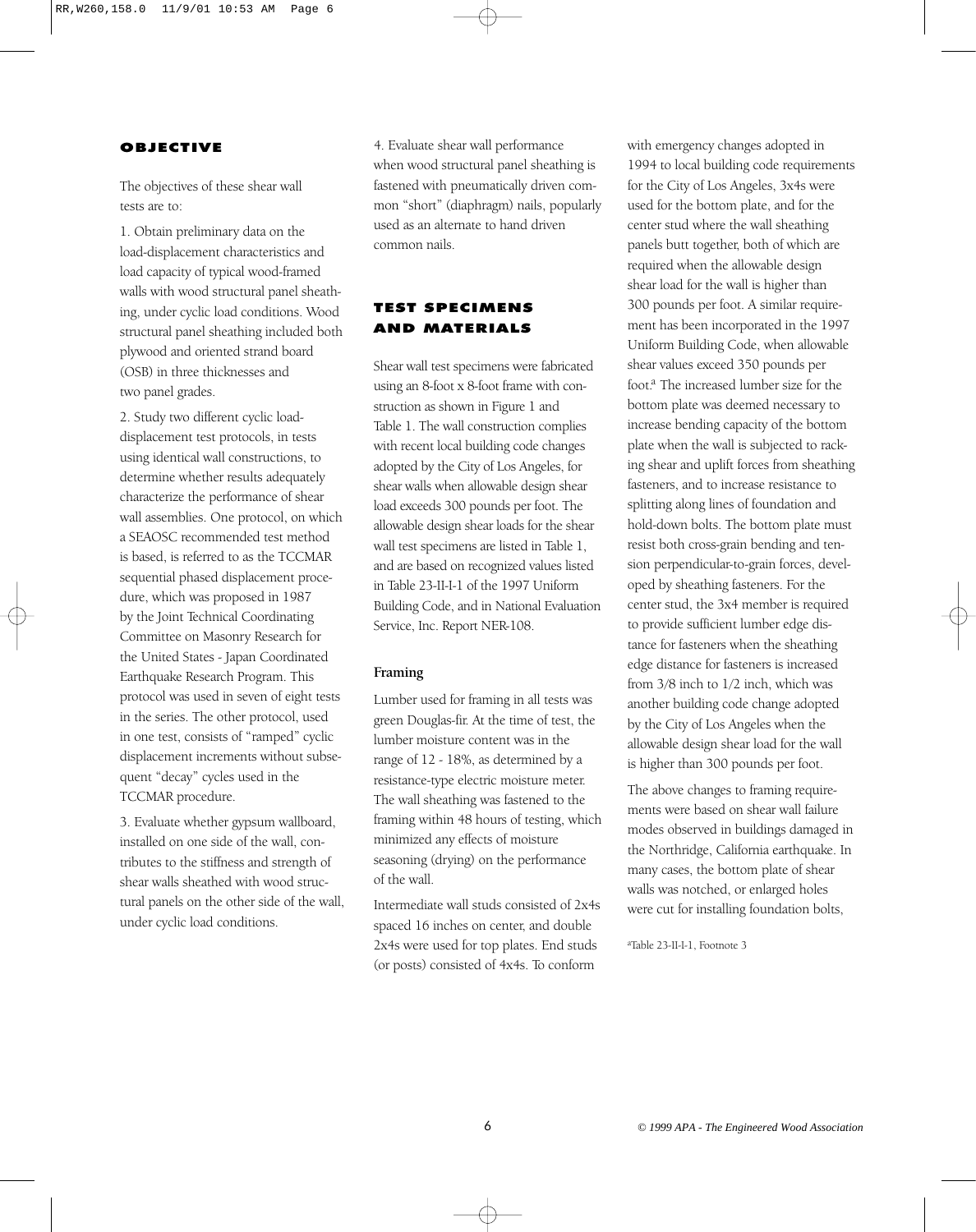# FIGURE 1 Cyclic load shear wall test specimen



TABLE 1

#### Description of APA cyclic load shear wall test specimens (tests conducted at University of California - Irvine, April 1995)

|          |                                  | <b>Wall Sheathing</b>    | Sheathing Nail Schedule <sup>(1)</sup>     | <b>Shear Wall</b> |                                   |
|----------|----------------------------------|--------------------------|--------------------------------------------|-------------------|-----------------------------------|
| Test No. | Ext.                             | Int.                     | Ext.                                       | Int.              | Design Load, lb/ft <sup>(2)</sup> |
| 1A       | 15/32" Plywood<br>(Structural I) |                          | 10d Com.<br>$@4"$ oc                       |                   | 510                               |
| 2B       | 15/32" Plywood<br>(Structural I) |                          | 10 Com.<br>$@4"$ oc                        |                   | 510                               |
| 3A       | 15/32" Plywood<br>(Structural I) | $1/2$ " GWB              | 10d Com.<br>$@4"$ oc                       | 5d GWB<br>$7"$ oc | $510^{(4)}$                       |
| 4A       | 15/32" OSB#1<br>(Structural I)   |                          | 10d Com.<br>$@4"$ oc                       |                   | 510                               |
| 5A       | 15/32" OSB#2<br>(Structural I)   |                          | 10d Com.<br>$@4"$ oc                       |                   | 510                               |
| 6A       | 3/8" Plywood<br>(Structural I)   |                          | 8d Com.<br>$@3"$ oc                        |                   | 550                               |
| 7A       | 7/16" OSB#3                      | $\overline{\phantom{0}}$ | 8d Com.<br>$@3"$ oc                        |                   | 490                               |
| 8A       | 15/32" OSB#1<br>(Structural I)   |                          | 10d Com., Short <sup>(3)</sup><br>$@4"$ oc |                   | 510                               |

(1) 10d Com: 0.148" x 3" (head dia. – 0.312") – Tests 1A, 2B, 3A, 4A, 5A 8d Com: 0.131 x 2-1/2" (head dia. – 0.281") – Tests 6A, 7A 5d GWB (wallboard-smooth shank): 0.092" x 1-5/8" (head dia. – 0.297") – Test 3A

(2) Table 23-II-I-1 of 1997 Uniform Building Code (UBC ) and Sec. 2302 – wood structural panel definition, and Sec. 2315.5.3. Also NER-108, Table 2.

(3) 10d Com. "short": 0.148" x 2-1/8" (head dia. – 0.279") – Test 8A

(4) Does not include shear contribution from gypsum wallboard (GWB) per Sec. 2513.1 of 1997 UBC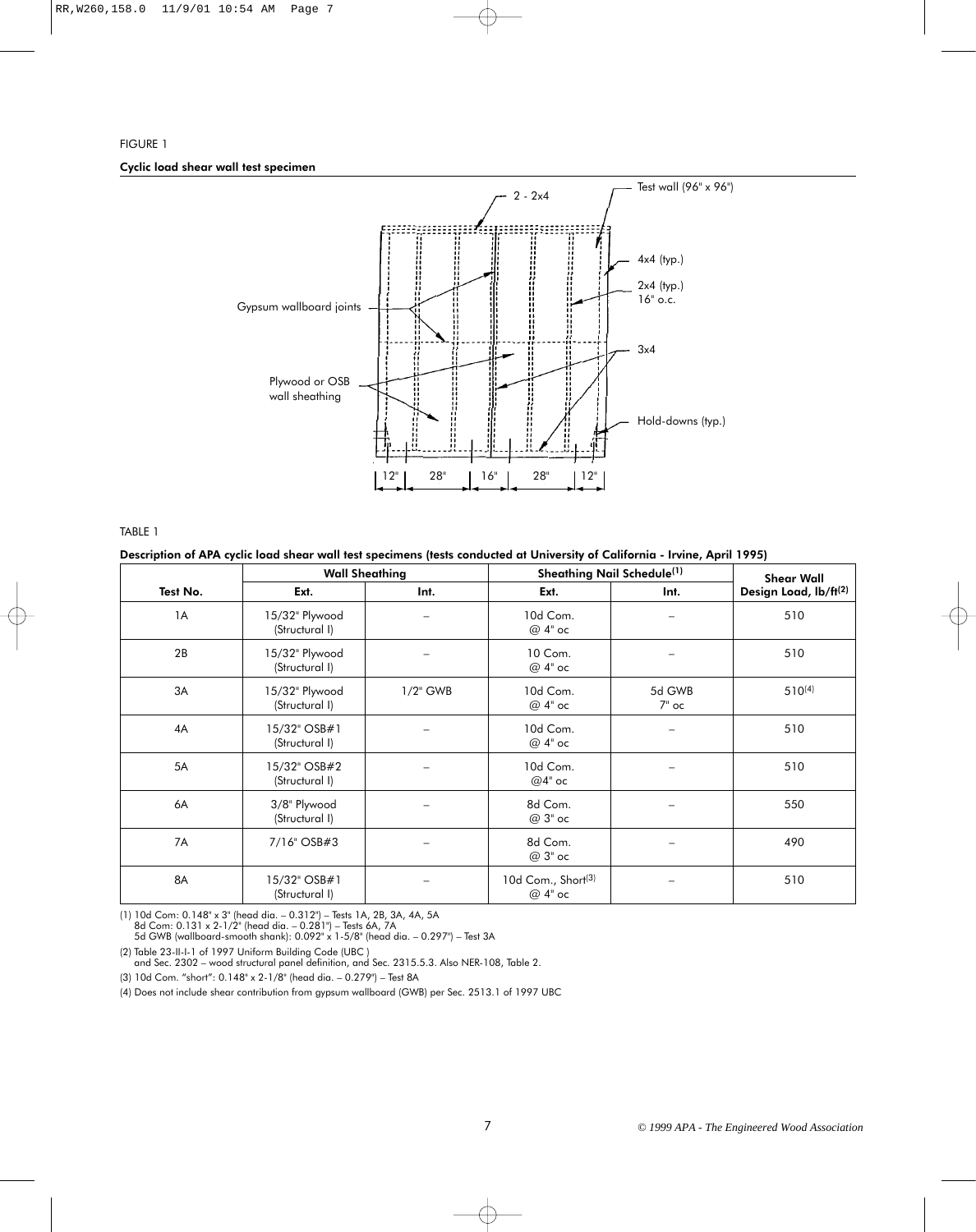wiring conduit or plumbing. These field practices severely reduce the capacity of the bottom plate to resist uplift/bending forces that develop through the wall sheathing fasteners, when the wall sheathing panels rotate in response to lateral shear forces on the wall. Further, it was not uncommon to find that sheathing fasteners at panel edges missed the framing members, or were driven too close to the edges (or ends) of the panels, which diminished the shear resistance of the wall and "pull-through" resistance of fasteners near panel edges. These deficiencies can be detected by inspection of shear walls, and should be corrected during construction.

#### **Wall Sheathing**

Plywood and oriented strand board (OSB) wood structural panels were used for wall sheathing in the eight shear wall tests. For six of the tests, 15/32-inch APA Structural I Rated Sheathing 32/16, Exposure 1 was used (5-ply plywood and OSB – three tests each), while for one test 3/8-inch APA Structural I Rated Sheathing 24/0, Exposure 1 plywood (3-ply) was used. In another test, 7/16-inch APA Rated Sheathing 24/16, Exposure 1 OSB was used.

Plywood panels were manufactured in accordance with U.S. Product Standard PS 1-83b , *Construction and Industrial Plywood.* The OSB panels were manufactured to comply with the performance

requirements of APA Standard PRP-108, *Performance Standards and Policies for* Structural-Use Panels<sup>c</sup>

In all tests, wood structural panels were applied vertically, with their face grain or strength axis parallel to studs. Panel edges were spaced 1/8 inch apart along the vertical joint at the center stud, to conform with APA recommendations for panel installation, which provides space for panels to expand if subjected to moisture under on-site field conditions.

In one test, 1/2-inch gypsum wallboard was installed on one side of the wall, opposite the wood structural panel sheathing. The gypsum wallboard was installed horizontally, as is typical in practice, with an unblocked horizontal joint at mid-height of the wall. The upper panels were installed in two 4-foot x 4-foot panels with a vertical joint located at the center stud, while the lower panel consisted of a single 4-foot x 8-foot panel. The joints between panels were butted to a light contact. No tape or joint compound was used over gypsum wallboard joints, to minimize the assembly and testing schedule.

#### **Fasteners**

Wood structural panel sheathing was fastened to framing with hand driven, U.S.-made 8d and 10d common steel nails for all but one of the tests. Samples of fasteners were measured and compared (Table 2) with standard dimensions in Federal Specification FF-N-105, *Nails, Brads, Staples and Spikes: Wire,* Cut and Wrought<sup>d</sup>.

In one test, pneumatically driven 10d common "short" (diaphragm) nails were used. When used to fasten 15/32-inch wood structural panel sheathing, these nominal 0.148-inch-diameter x 2-1/8-inch-long nails provide penetration into framing of 1.659 inch, or slightly more than 1-5/8-inch minimum penetration prescribed in Table 23-II-I-1 of the 1997 Uniform Building Code. The Uniform Building Code requirement is based on minimum fastener penetration into framing of approximately 11 times the nail shank diameter (= 11 x 0.148 inch  $= 1.628$  inch penetration). The pneumatic nailing tool for driving these nails was equipped with an adjustable device to control the depth to which the fastener is installed, so that the top of the nail heads were set flush with the surface of the panel. For diaphragm (and shear wall) applications, countersinking of fasteners below the surface of the panel is not permitted by Section 2315.1 of the 1997 Uniform Building Code.

#### $b$ Now PS 1-95.

cU.S. Product Standard PS 2-92, *Performance Standard for Wood-Based Structural-Use Panels,* establishes comparable requirements.

dSuperceded by ASTM Standard F1667, *Standard Specification for Driven Fasteners: Nails, Spikes, and Staples.*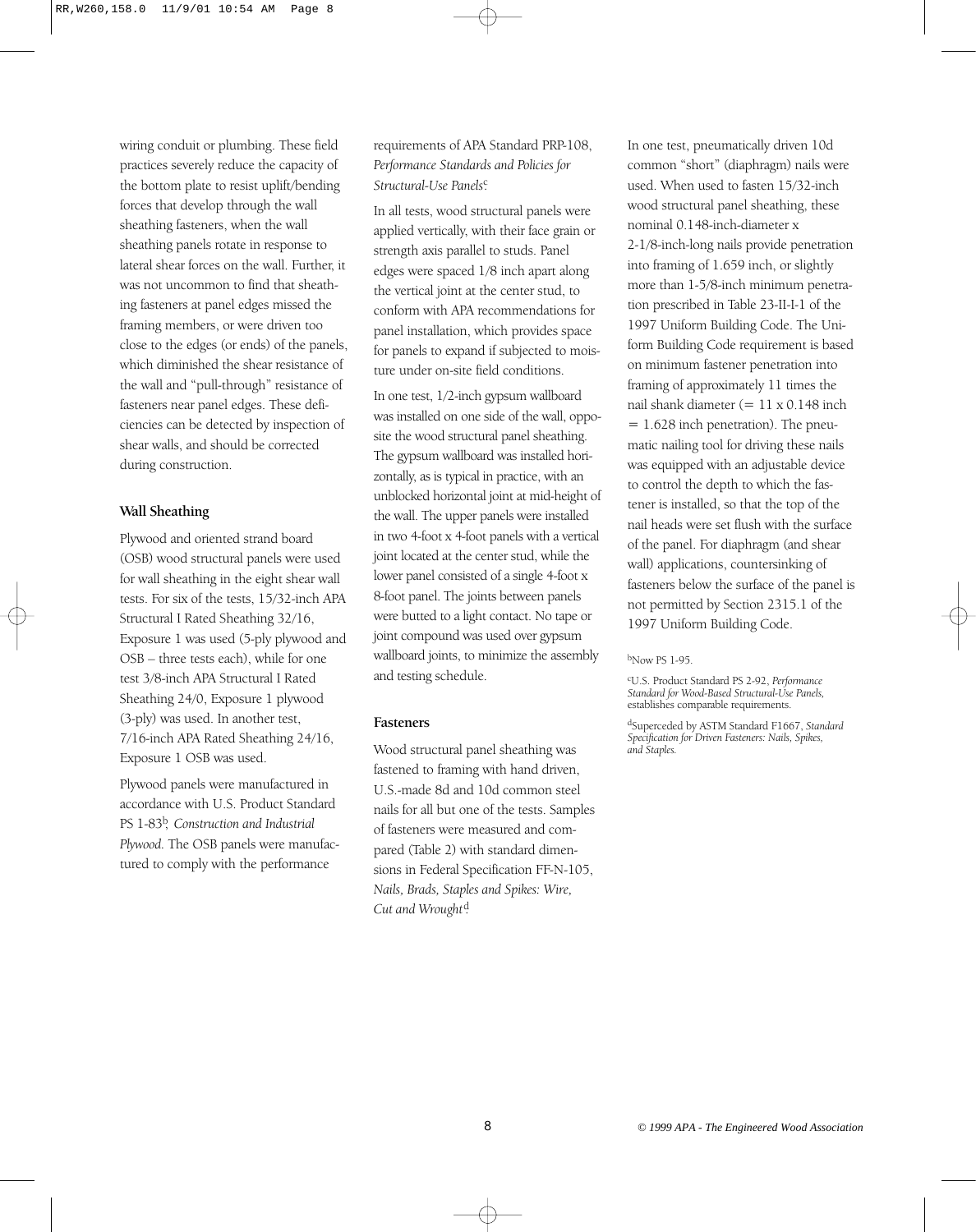#### TABLE 2

|                              | Dimensions, in.           |           |                        |        |                       |               |  |  |  |
|------------------------------|---------------------------|-----------|------------------------|--------|-----------------------|---------------|--|--|--|
|                              |                           | Length    | <b>Shank Diameter</b>  |        | <b>Head Diameter</b>  |               |  |  |  |
| Nail Type                    | Spec.(a)                  | Actual    | Spec.(a)               | Actual | Spec.(a)              | Actual (avg.) |  |  |  |
| 8d common                    | $2 - 1/2$<br>$(\pm 1/16)$ | $2 - 1/2$ | 0.131<br>$(\pm 0.004)$ | 0.140  | 0.281<br>$(\pm 10\%)$ | 0.267         |  |  |  |
| 10d common                   | 3<br>$(\pm 3/32)$         | 3         | 0.148<br>$(\pm 0.004)$ | 0.150  | 0.312<br>$(\pm 10\%)$ | 0.292         |  |  |  |
| 10d common short (diaphragm) |                           | $2 - 1/8$ |                        | 0.147  |                       | 0.279         |  |  |  |
| 5d gypsum wallboard (smooth) | $1 - 3/4$<br>$(\pm 1/16)$ | $1 - 5/8$ | 0.092<br>$(\pm 0.004)$ | 0.092  | 0.375<br>$(\pm 10\%)$ | 0.301         |  |  |  |

(a) Federal Specification FF-N-105B (superceded by ASTM Standard F1667)

# FIGURE 2

Shear wall hold-down connector details

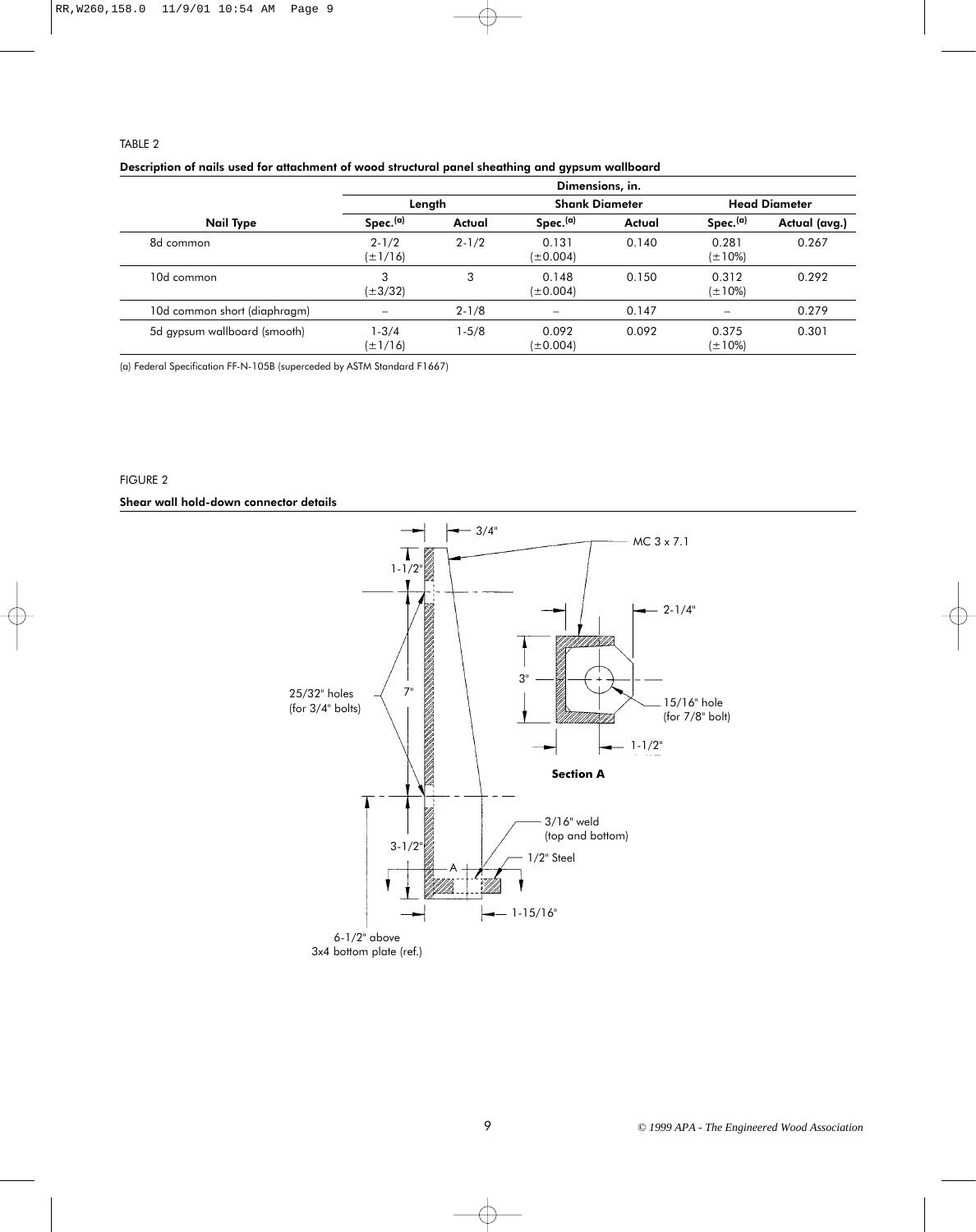# **Hold-Down Connectors**

Specially designed welded steel holddowns were used on both 4x4 end posts to prevent overturning and uplift of the wall when subjected to in-plane lateral forces (Figure 2). The hold-downs were designed by California structural engineer Ben L. Schmid, SE for another series of tests conducted on similar shear walls at the University of California - Irvine (see Appendix B), and were re-used in these tests. The hold-down design incorporates two 2-5/8-inch-diameter steel shear plate connectors, described in Part X of the *National Design Specification for Wood* Construction (NDS)<sup>3</sup>; and also in ASTM D5933, *Standard Specification for 2-5/8 in. and 4-in. Diameter Metal Shear Plates for Use in Wood Constructions.* The shear plates distribute bolt loads and minimize bolt deformation or slip in the end posts. Also, 1/4-inch-thick x 2-1/2-inch square steel plate washers were placed under nuts used with 3/4-inch-diameter holddown bolts through the end posts, to distribute bolt loads without deforming the washer. If standard steel round cut washers had been used (instead of plate washers), field observations and experience indicates that they could deform and precipitate splitting failures in the end posts.

Hold-down deformation and bolt slip were minimized by using tight-fitting shear plate connectors, and careful drilling of bolt holes in the end posts using a template and drill guide. The diameter of the bolt holes was limited to a maximum of 1/16 inch oversize, also to minimize deformation, in accordance with NDS provisions. The groove and

dap for the shear plate connector were accurately prebored in the end posts before the wall framing was assembled, using a template and drill guide to accurately locate the holes, and a special cutter head obtained from the manufacturer of the connector.

Deformation or slip of the hold-down connectors contributes directly to wall deflection, in proportion to the aspect (height/length) ratio of the wall. It also generates an added uplift component for lateral shear forces for sheathing fasteners along the bottom and top plates of the wall, which can contribute to splitting of the plates from cross-grain tension, and premature fastener fatigue failures under cyclic load conditions, thereby reducing the shear capacity of the wall.

# TEST SET-UP AND PROCEDURE

The shear wall test specimens were attached to the base of the test fixture with four 5/8-inch-diameter anchor bolts, located as shown in Figure 1. The bottom plate of the shear wall was supported on a 3-inch-wide steel channel. The edges of the channel were inset from the nailing surfaces of the wall framing, to allow the sheathing panels to rotate when the shear wall is laterally loaded, without bearing on the test fixture at the bottom corners of the panels. Bolt holes in the 3x4 bottom plate were carefully located and predrilled using a template and drill guide, to minimize bolt deformation and slip when the shear wall is laterally loaded in the plane of the wall. The diameter of bolt holes in the bottom plate was limited to a maximum of 1/16 inch oversize, for reasons as noted above. Steel square plate washers, 1/4 inch thick x 2-1/2 inches square, were used under nuts for the bottom plate bolts.

Racking shear loads were applied horizontally to the top of the shear wall test specimens through a steel H-beam lagscrewed (with 3/8-inch-diameter lag screws spaced 16 inches on center) to the double top plate of the wall. The beam was placed on a 3/4-inch-thick x 3-1/4-inch-wide plywood spacer, sandwiched between the beam and the top plate, which allows the wall sheathing panels to rotate when the shear wall is laterally loaded, without bearing on the beam at the top corners of the panels. The beam was restrained laterally (normal to the plane of the wall) by pairs of Teflon® plastic pads fastened to the beam and to adjacent steel bracing frames, to allow in-plane displacement of the wall during the test, while preventing the top of the wall from twisting outside of the load application plane.

Racking shear loads were applied with a 55,000-pound-capacity programmable double-acting hydraulic actuator (MTS Systems Corporation) which was bolted to a stiff vertical cantilever column hinged at the base to act as a lever arm, as shown in Figure 3. The hinged cantilever column arrangement was necessary to "multiply" the actuator displacement, which was limited to ±3 inches in either direction, to achieve greater displacement at the top of the wall. The horizontal load at the top of the wall was measured with a hydraulic load cell in the horizontal plane of the top plate and steel H-beam.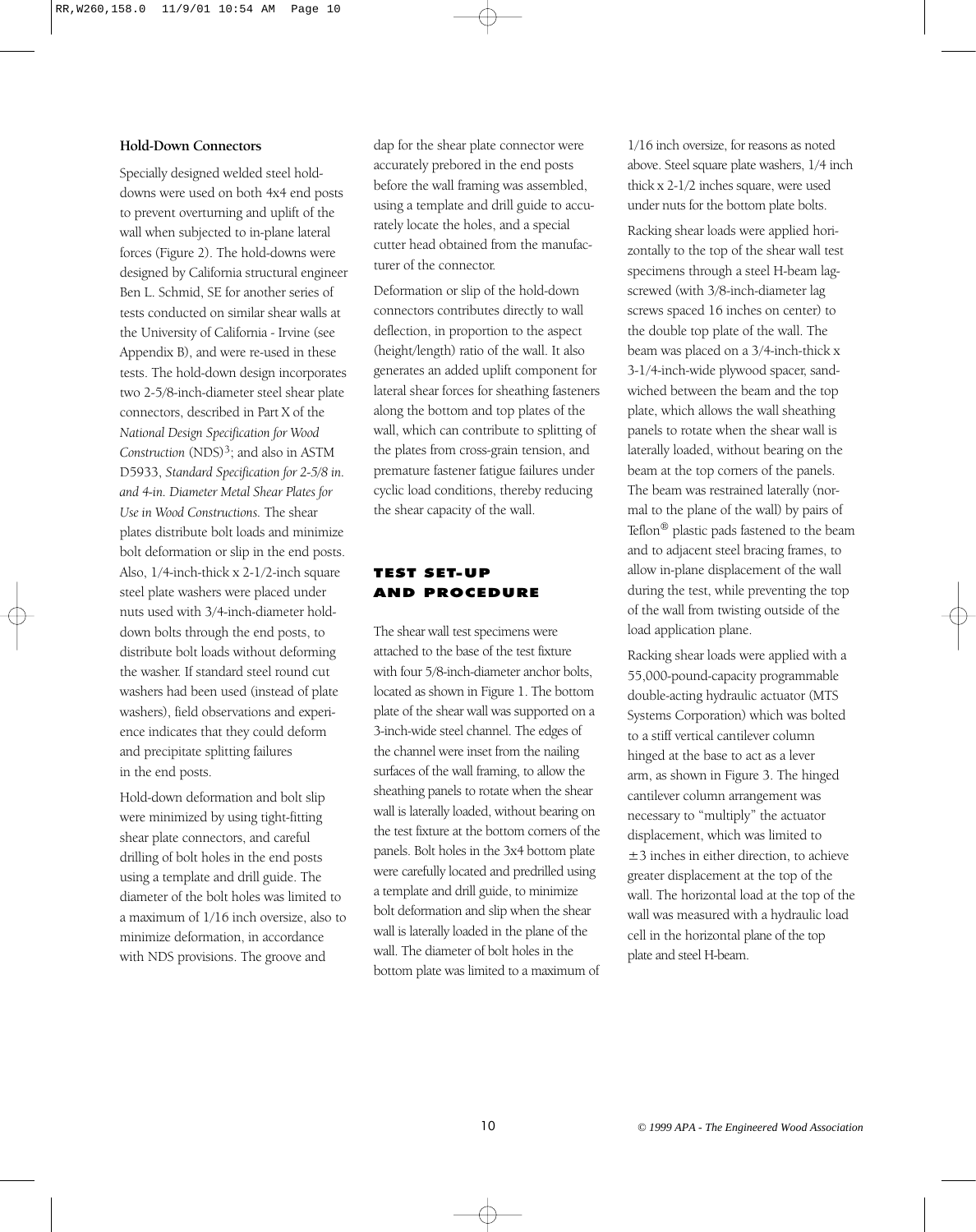

#### FIGURE 4

TCCMAR sequential phased displacement load-displacement procedure (Protocol A) for shear walls



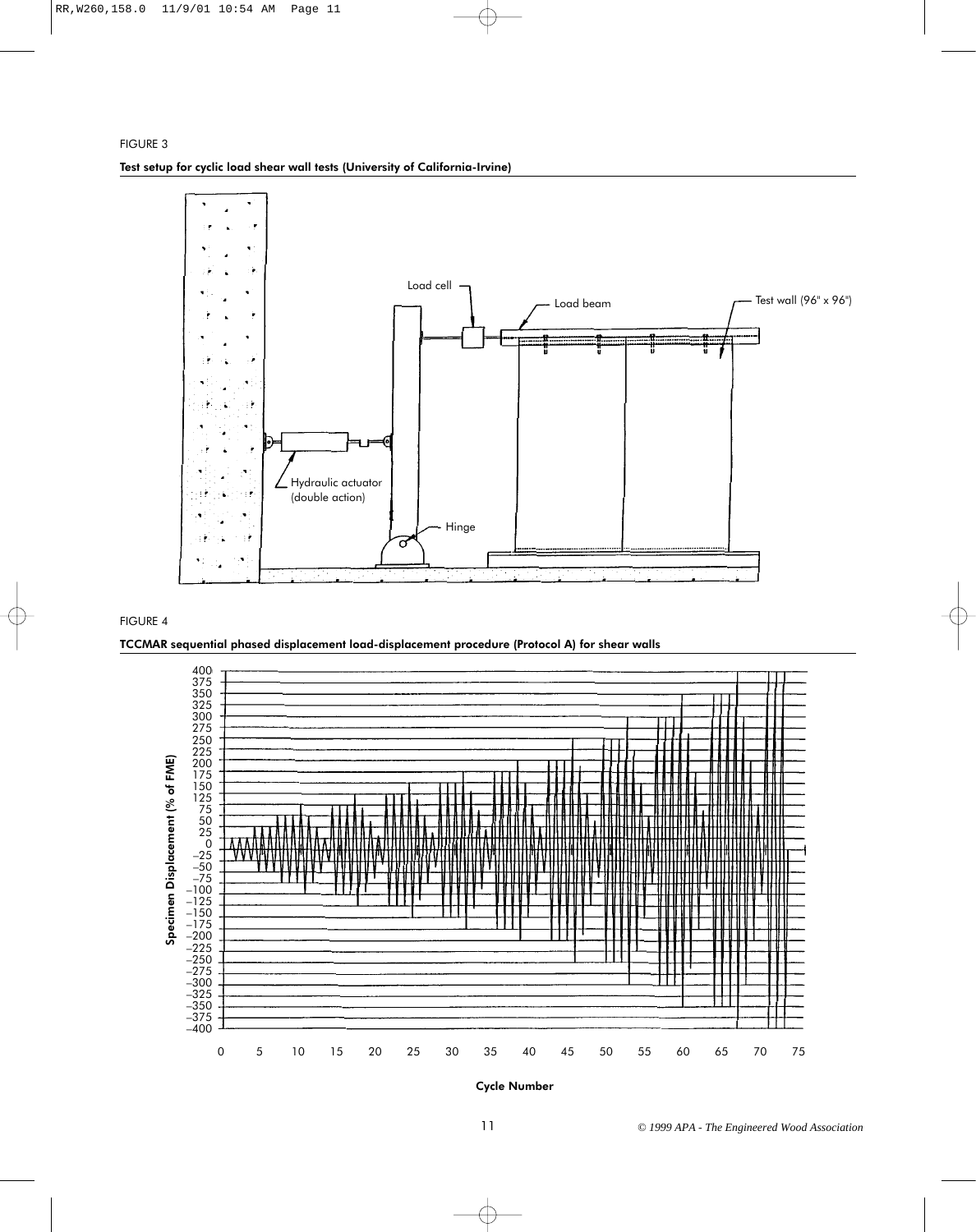| TABLE 3                                                                                        |  |  |  |  |
|------------------------------------------------------------------------------------------------|--|--|--|--|
| TCCMAR sequential phased displacement load-displacement procedure (Protocol A) for shear walls |  |  |  |  |

| Cycle No.               | % FME      | Displ. (in.) |  |  |
|-------------------------|------------|--------------|--|--|
| 0                       | 0          | 0            |  |  |
| 1                       | 25         | 0.20         |  |  |
| $\overline{c}$          | 25         | 0.20         |  |  |
| 3                       | 25         | 0.20         |  |  |
| $\overline{\mathbf{4}}$ | 50         | 0.40         |  |  |
| 5                       | 50         | 0.40         |  |  |
| 6                       | 50         | 0.40         |  |  |
| 7                       | 75         | 0.60         |  |  |
| 8                       | 75         | 0.60         |  |  |
| 9                       | 75         | 0.60         |  |  |
| 10                      | 100        | 0.80         |  |  |
| 11                      | 75         | 0.60         |  |  |
| 12                      | 50         | 0.40         |  |  |
| 13                      | 25         | 0.20         |  |  |
| 14                      | 100        | 0.80         |  |  |
| 15                      | 100        | 0.80         |  |  |
| 16                      | 100        | 0.80         |  |  |
| 17                      | 125        | 1.00         |  |  |
| 18                      | 94         | 0.75         |  |  |
| 19                      | 63         | 0.50         |  |  |
| 20                      | 31         | 0.25         |  |  |
| 21                      | 125        | 1.00         |  |  |
| 22                      | 125        | 1.00         |  |  |
| 23                      | 125        | 1.00         |  |  |
| 24                      | 150        | 1.20         |  |  |
| 25                      | 113        | 0.90         |  |  |
| 26                      | 75         | 0.60         |  |  |
| 27                      | 38         | 0.30         |  |  |
| 28<br>29                | 150        | 1.20         |  |  |
| 30                      | 150<br>150 | 1.20<br>1.20 |  |  |
|                         |            |              |  |  |
| 31                      | 175        | 1.40         |  |  |
| 32                      | 131        | 1.05         |  |  |
| 33<br>34                | 88<br>44   | 0.70         |  |  |
| 35                      | 175        | 0.35<br>1.40 |  |  |
| 36                      | 175        | 1.40         |  |  |
| 37                      | 175        | 1.40         |  |  |
|                         |            |              |  |  |

| Cycle No. | % FME | Displ. (in.) |  |  |
|-----------|-------|--------------|--|--|
| 38        | 200   | 1.60         |  |  |
| 39        | 150   | 1.20         |  |  |
| 40        | 100   | 0.80         |  |  |
| 41        | 50    | 0.40         |  |  |
| 42        | 200   | 1.60         |  |  |
| 43        | 200   | 1.60         |  |  |
| 44        | 200   | 1.60         |  |  |
| 45        | 250   | 2.00         |  |  |
| 46        | 188   | 1.50         |  |  |
| 47        | 125   | 1.00         |  |  |
| 48        | 63    | 0.50         |  |  |
| 49        | 250   | 2.00         |  |  |
| 50        | 250   | 2.00         |  |  |
| 51        | 250   | 2.00         |  |  |
| 52        | 300   | 2.40         |  |  |
| 53        | 225   | 1.80         |  |  |
| 54        | 150   | 1.20         |  |  |
| 55        | 75    | 0.60         |  |  |
| 56        | 300   | 2.40         |  |  |
| 57        | 300   | 2.40         |  |  |
| 58        | 300   | 2.40         |  |  |
| 59        | 350   | 2.80         |  |  |
| 60        | 263   | 2.10         |  |  |
| 61        | 175   | 1.40         |  |  |
| 62        | 88    | 0.70         |  |  |
| 63        | 350   | 2.80         |  |  |
| 64        | 350   | 2.80         |  |  |
| 65        | 350   | 2.80         |  |  |
| 66        | 400   | 3.20         |  |  |
| 67        | 300   | 2.40         |  |  |
| 68        | 200   | 1.60         |  |  |
| 69        | 100   | 0.80         |  |  |
| 70        | 400   | 3.20         |  |  |
| 71        | 400   | 3.20         |  |  |
| 72        | 400   | 3.20         |  |  |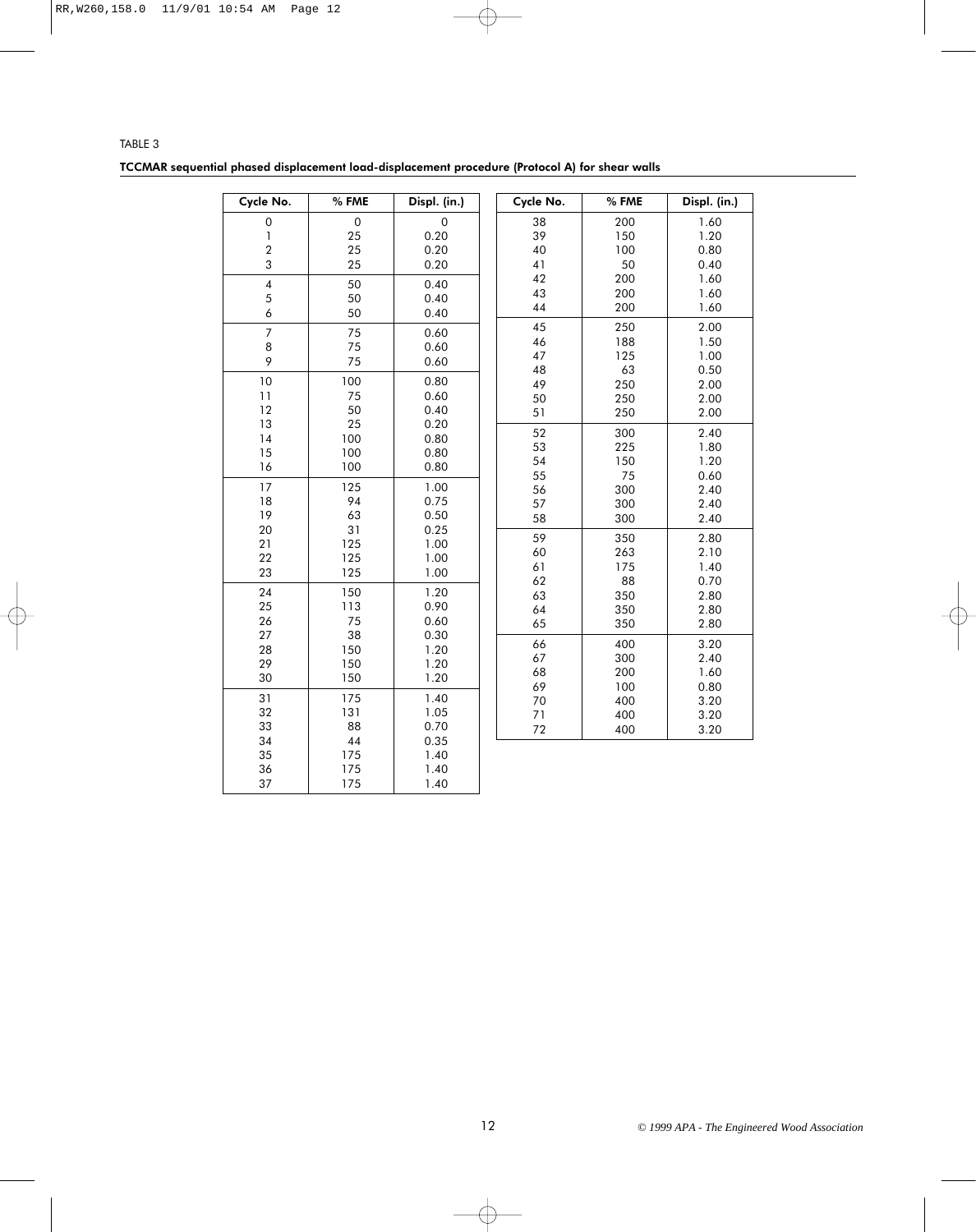Seven of the eight shear walls (i.e., all tests except Test 2B) were subjected to fully reversing cyclic displacements following the TCCMAR sequential phased displacement procedure (Protocol A) described in Figure 4 and Table 3. This test procedure has been reviewed and refined over a 2-1/2-year period, and a finalized version was published in 1997 by the Structural Engineers Association of Southern California (SEAOSC) as *Standard Method of Cyclic (Reversed) Load Test for Shear Resistance of Framed Walls for Buildings.*<sup>9</sup>

The TCCMAR procedure introduces the concept of the First Major Event (FME), which is defined as the first significant limit state which occurs during the test. A limit state is an event which marks the demarcation between two behavior states. When a limit state occurs, some structural behavior of the element or system is altered. FME occurs when the load capacity of the wall, upon recycling of load to the same wall displacement increment, first drops noticeably from the original load and displacement. However, the effect of FME for wood-framed assemblies is not as pronounced as for rigid concrete or masonry assemblies, where cracking or bond failures around reinforcing steel may result in a substantial change in the stiffness or strength of the assembly. FME can be determined from preliminary cyclic load tests on an identical test specimen. For the woodframed shear wall test specimens in this

series, FME for all tests was estimated from prior cyclic load tests to occur at a displacement of about 0.8 inch. Subsequent analysis of test results for the eleven shear wall constructions described in this report revealed that FME (e.g., Yield Limit State) occurred at an average displacement of 0.48 inch (0.5% of height) (see discussion on pages 24-26).

The TCCMAR procedure consists of applying three cycles of fully reversing load (displacement controlled) at each wall displacement increment representing 25%, 50%, and 75% of FME. Then, wall displacement is increased for one load cycle to 100% of FME. Next, "decay" cycles of displacement for one cycle each at 75%, 50% and 25% of the maximum displacement (100% of FME) are applied, followed by three cycles of displacement at maximum displacement (100% of FME) to stabilize the load-displacement response of the wall. Then, the next increment of increased displacement (125% of FME) is applied, followed by similar decay and stabilization cycles of loading. This incremental cyclic load-displacement sequence is continued to 150%, 175%, 200%, 250%, 300%, 350% and 400% of FME, or until the wall exhibits excessive displacement (in these tests, at about 350% to 400% of FME), at which point shear load capacity is greatly diminished.

The other cyclic load procedure (Protocol B), used for Test 2B only, consists of applying three cycles of displacement, with increments of 0.2 inch for each cycle (see Figure 5 and Table 4); no decay cycles

of displacement are applied. This procedure is similar to one developed by the Applied Technology Council (ATC) for seismic testing of steel structures.7 The incremental cyclic load-displacement sequence is continued, with the same end point conditions as described above for the TCCMAR procedure (Protocol A). This simpler "ramped" loading procedure was included as an alternate to the TCCMAR procedure, to evaluate if wall performance is influenced by the test procedure.

The wall displacements were input to a computer which controlled the actuator displacement. A cyclic frequency of 0.5 Hz (e.g., one cycle per 2 seconds) was used to avoid inertial effects of the mass of the wall and test fixture hardware during cyclic loading, which could affect system response to cyclic loading. During later stages of the cyclic loading sequence, when wall displacement exceeded 1.5 inches, the cyclic frequency was slowed to a constant rate of displacement (about 0.25 Hz) to properly control the hydraulic system with the instrumented displacement input.

Instrumentation included measurement of horizontal displacement of the wall at the top plate, vertical displacement at the bottom end of both end posts relative to test base (uplift and compression), horizontal displacement of the bottom plate relative to the test base (lateral in-plane sliding), and vertical displacement of the hold-down connectors relative to the end posts (displacement/bolt slip).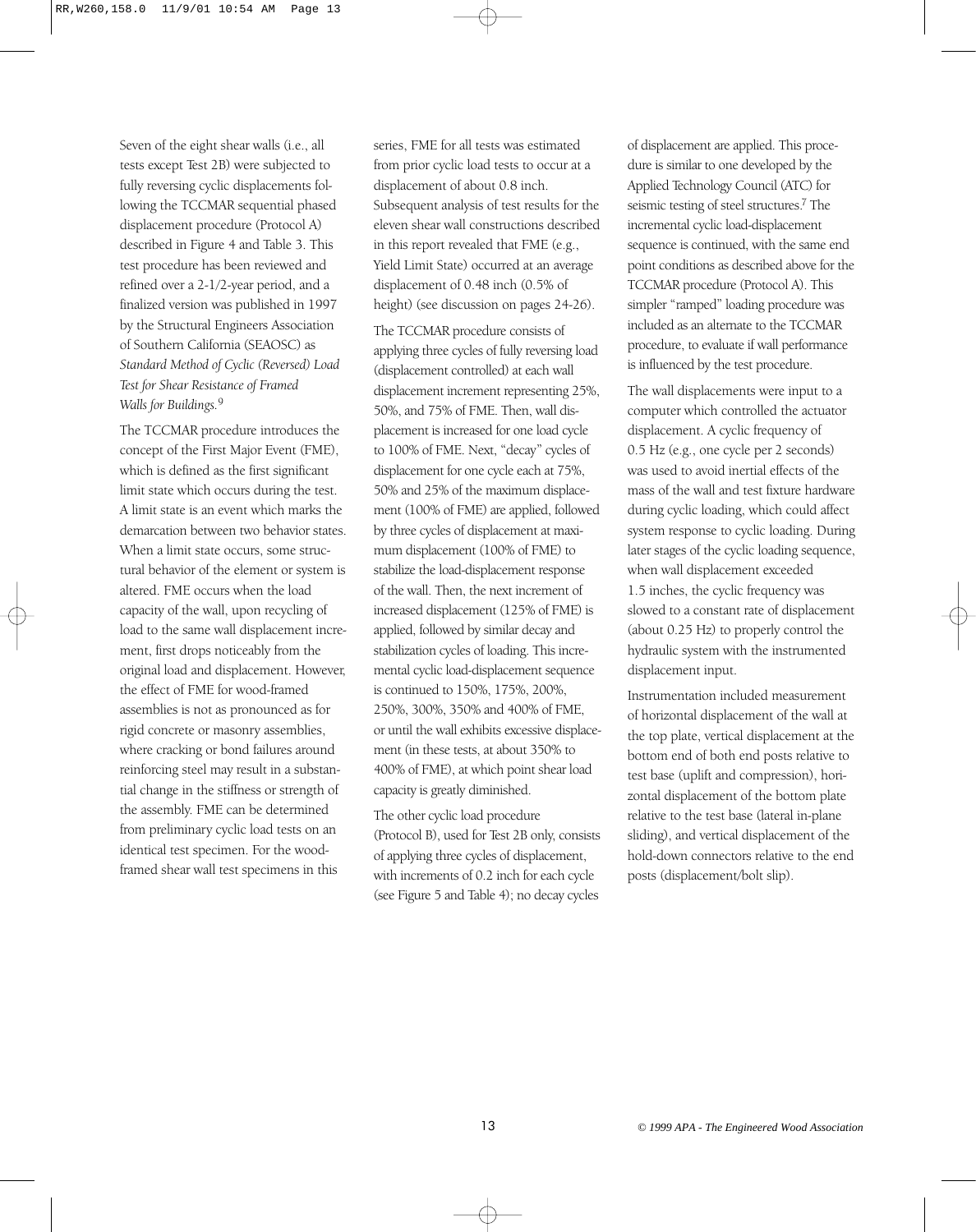

# TABLE 4 "Ramped" cyclic load-displacement procedure (Protocol B) for shear walls

| Cycle No.      | % FME | Displ. (in.) | Cycle No. | % FME | Displ. (in.) |
|----------------|-------|--------------|-----------|-------|--------------|
| 1              | 25    | 0.20         | 19        | 175   | 1.40         |
| $\overline{2}$ | 25    | 0.20         | 20        | 175   | 1.40         |
| 3              | 25    | 0.20         | 21        | 175   | 1.40         |
| 4              | 50    | 0.40         | 22        | 200   | 1.60         |
| 5              | 50    | 0.40         | 23        | 200   | 1.60         |
| 6              | 50    | 0.40         | 24        | 200   | 1.60         |
| 7              | 75    | 0.60         | 25        | 250   | 2.00         |
| 8              | 75    | 0.60         | 26        | 250   | 2.00         |
| 9              | 75    | 0.60         | 27        | 250   | 2.00         |
| 10             | 100   | 0.80         | 28        | 300   | 2.40         |
| 11             | 100   | 0.80         | 29        | 300   | 2.40         |
| 12             | 100   | 0.80         | 30        | 300   | 2.40         |
| 13             | 125   | 1.00         | 31        | 350   | 2.80         |
| 14             | 125   | 1.00         | 32        | 350   | 2.80         |
| 15             | 125   | 1.00         | 33        | 350   | 2.80         |
| 16             | 150   | 1.20         | 34        | 400   | 3.20         |
| 17             | 150   | 1.20         | 35        | 400   | 3.20         |
| 18             | 150   | 1.20         | 36        | 400   | 3.20         |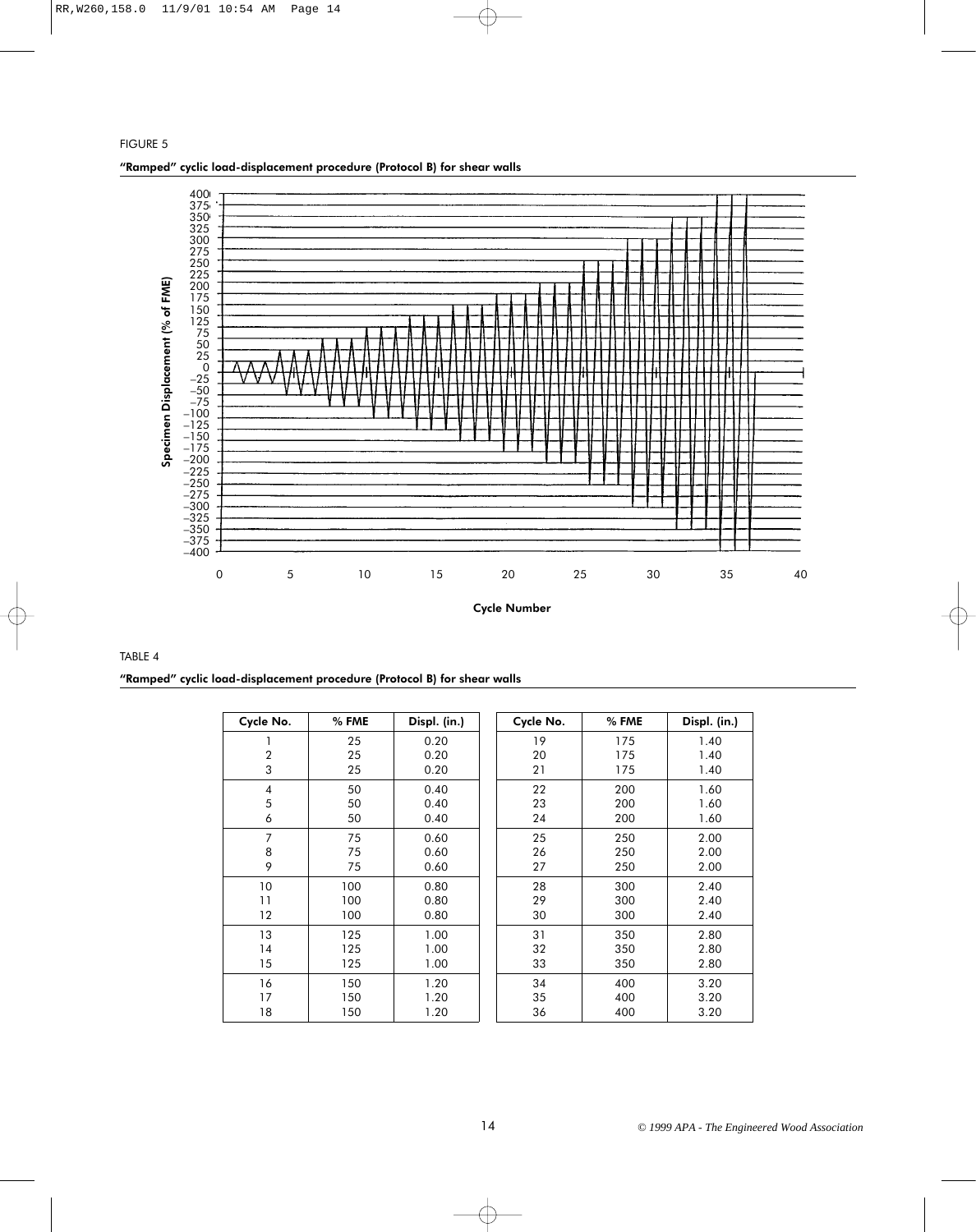|          |                                                                                | At $\Delta = 0.48$ in. <sup>(a)</sup><br>Design |       |              | At $\Delta = 0.96$ in. <sup>(a)</sup><br>At $\Delta = 1.44$ in. <sup>(a)</sup> |             |          |             |          |             |                 |
|----------|--------------------------------------------------------------------------------|-------------------------------------------------|-------|--------------|--------------------------------------------------------------------------------|-------------|----------|-------------|----------|-------------|-----------------|
|          |                                                                                |                                                 |       |              |                                                                                |             |          |             |          |             | Avg. Max. Load, |
| Test No. | <b>Description</b>                                                             | I <sub>b</sub> /ft                              | Ib    | $\Delta$ in. | Load, lb                                                                       | $G_1^{(b)}$ | Load, lb | $G_2^{(b)}$ | Load, lb | $G_3^{(b)}$ | lb(L.F.)        |
| 1A       | 15/32" Str. I Plywood<br>10d com. @ 4" o.c.                                    | 510                                             | 4,080 | 0.28         | 6,200                                                                          | 12.9        | 7,900    | 8.2         | 8,300    | 5.8         | 10,150<br>(2.5) |
| 2B       | 15/32" Str. I Plywood<br>10d com. @ 4" o.c.                                    | 510                                             | 4,080 | 0.21         | 7,300                                                                          | 15.2        | 8,750    | 9.1         | 9,300    | 6.5         | 10,900<br>(2.7) |
| 3A       | 15/32" Str. I Plywood<br>10d com. @ 4" o.c.<br>$1/2$ " GWB<br>5d gwb @ 7" o.c. | 510                                             | 4,080 | 0.20         | 7,800                                                                          | 16.3        | 9,000    | 9.4         | 9,100    | 6.3         | 10,600<br>(2.6) |
| 4A       | 15/32" Str. I OSB #1<br>10d com. @ 4" o.c.                                     | 510                                             | 4,080 | 0.24         | 6,300                                                                          | 13.1        | 7,050    | 7.3         | 6,850    | 4.8         | 8,300<br>(2.0)  |
| 5A       | 15/32" Str. I OSB #2<br>10d com. @ 4" o.c.                                     | 510                                             | 4,080 | 0.28         | 6,150                                                                          | 12.8        | 7,150    | 7.4         | 7,450    | 5.2         | 8,750<br>(2.1)  |
| 6A       | 3/8" Str. I Plywood<br>8d com. @ 3" o.c.                                       | 550                                             | 4,400 | 0.29         | 7,150                                                                          | 14.9        | 8,750    | 9.1         | 8,800    | 6.1         | 10,300<br>(2.3) |
| 7A       | $7/16$ " OSB #3<br>8d com. @ 3" o.c.                                           | 490                                             | 3,920 | 0.23         | 6,600                                                                          | 13.8        | 7,450    | 7.8         | 6,800    | 4.7         | 8,700<br>(2.2)  |
| 8A       | 15/32" Str. I OSB #1<br>10d com. Short @ 4" o.c.                               | 510                                             | 4,080 | 0.32         | 5,300                                                                          | 11.0        | 6,000    | 6.3         | 6,350    | 4.4         | 7,700<br>(1.9)  |

TABLE 5 Results of cyclic load shear wall tests (APA/UC-Irvine, 1995)

(a) Tabulated data is average of ± cycles. Displacement (∆) and shear loads – after fourth cycle of loading.

(b)  $\frac{1}{2}$  lb/in.  $\div$  1,000 (= kips/in.)

# TEST RESULTS AND DISCUSSION

Test results are summarized in Table 5, and a typical load-displacement curve, for Test 1A, is shown in Figure 6. Loaddisplacement curves for the remaining tests are shown in Appendix A. Table 5 shows shear loads and shear modulus values for wall displacements of 0.48 inch (0.5% of wall height, or H/200), 0.96 inch (1% of wall height, H/100), and 1.44 inch (1.5% of wall height, or H/67), and are based on *cycled* test results, recorded in the fourth cycle of displacement. Evaluation could be based on displacements in other cycles of loading; further comments are provided in the discussion under "Design Analysis." Information on the slip (displacement) of the hold-down connectors during lateral loading of the shear walls is summarized in Table 6.

Results of cyclic load tests on three similarly constructed shear walls, conducted earlier at the University of California - Irvine for California structural engineer Ben Schmid, SE, are summarized for comparison in Appendix B.

In most tests with 10d common nails, the observed failure mode was fastener fatigue, with nails breaking within the lumber framing about 3/8 inch to 1/2 inch below the framing surface. Fastener fatigue failures started near the corners of the panels after near-maximum shear loads were reached (at wall displacements of about 2 inches), and progressed further along the top and bottom and vertical edges of the panels, away from the corners, as the load-displacement cycles continued.

When wall sheathing panels are oriented vertically, with their face grain or strength axis parallel to wall studs, the highest shear forces on fasteners occur near the corners of the panels, which are furthest removed from the centroid of rotation of the panel. The 2-inch displacement level was reached in Cycles 45-51 in the TCCMAR procedure (Protocol A), and in Cycles 25-27 in the ramped loading procedure (Protocol B).

For these tests, a 3/4-inch-thick plywood spacer was placed on the top plate of the wall, and the bottom plate of the wall was supported on a 3-inch-wide steel channel, so that panel sheathing panels were "free" to rotate without restraint (bearing) at their top and bottom corners. This condition duplicates test configurations used by APA when wall bracing and shear wall tests are conducted monotonically in accordance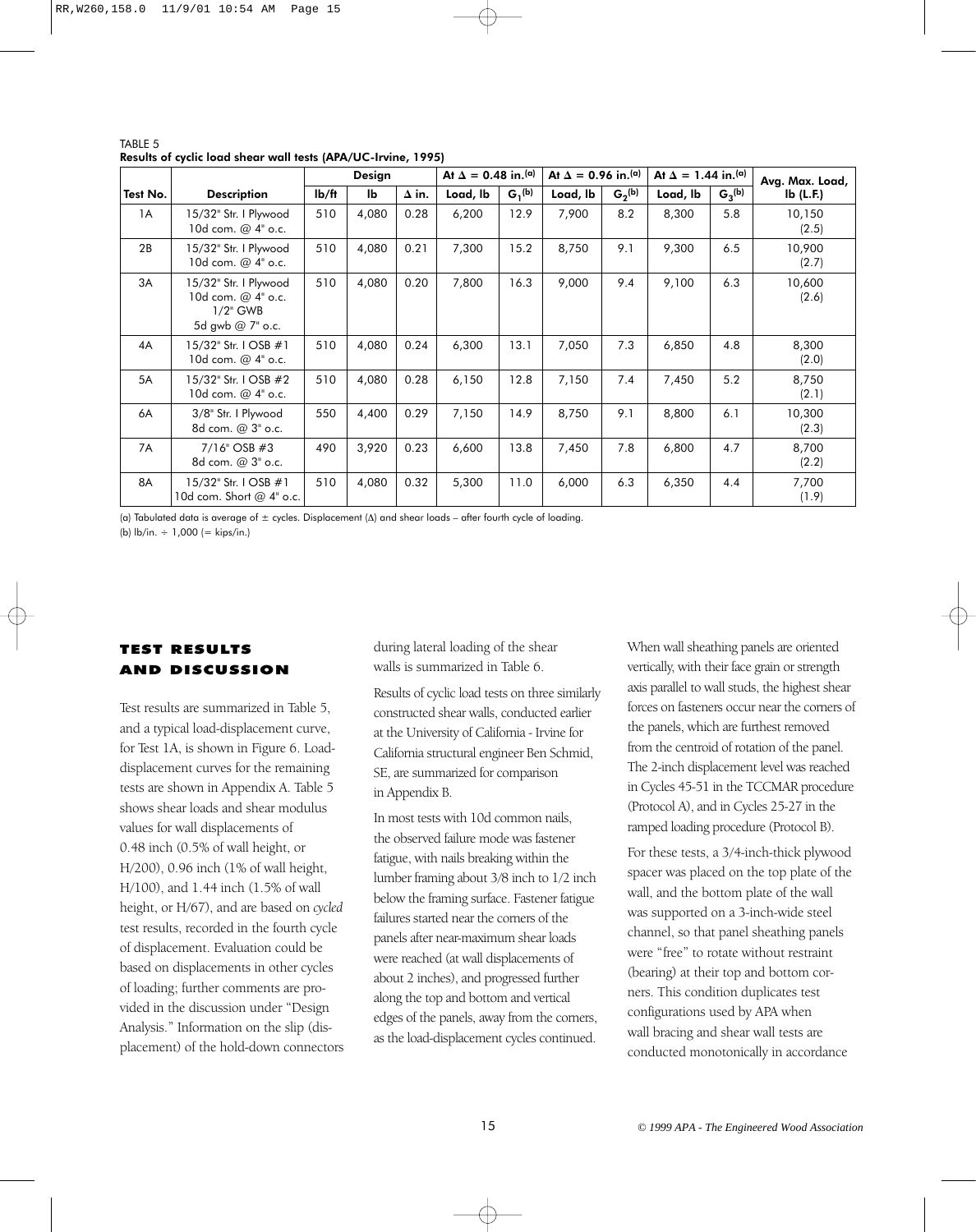# FIGURE 6 Load-displacement curve for typical cyclic load shear wall test (Test 1A)



# TABLE 6

Hold-down connector slip,  $\Delta_{\mathsf{h}}$ 

| <b>Test</b> | <b>Shear Wall</b>  |                    | Avg. $\Delta_{\sf h}$ | Shear Wall Load,              | Avg. $\Delta_h$    |              | Shear Wall Load,                         | Avg. $\Delta_h$ |              |
|-------------|--------------------|--------------------|-----------------------|-------------------------------|--------------------|--------------|------------------------------------------|-----------------|--------------|
| No.         | Design Load, Ib(b) | in. <sup>(a)</sup> | in./1,000 lb          | $Ib^{(b)}(\Delta = 0.96$ in.) | in. <sup>(a)</sup> | in./1,000 lb | lb <sup>(b)</sup> ( $\Delta$ = 1.44 in.) | in.(a)          | in./1,000 lb |
| 1A          | 4.080              | 0.020              | 0.005                 | 8.000                         | 0.049              | 0.006        | 8.600                                    | 0.063           | 0.007        |
| 2B          | 4,080              | <b>NR</b>          | -                     | 8,900                         | N <sub>R</sub>     |              | 9,200                                    | NR.             |              |
| 3A          | 4,080              | 0.008              | 0.002                 | 9,100                         | 0.033              | 0.004        | 9,000                                    | 0.045           | 0.005        |
| 4A          | 4,080              | 0.006              | 0.001                 | 7,100                         | 0.017              | 0.002        | 7,000                                    | 0.030           | 0.004        |
| 5A          | 4,080              | 0.028              | 0.007                 | 7,500                         | 0.064              | 0.009        | 7,400                                    | 0.070           | 0.009        |
| 6A          | 4,400              | 0.013              | 0.003                 | 8,900                         | 0.041              | 0.005        | 8,900                                    | 0.052           | 0.006        |
| 7A          | 3.920              | 0.008              | 0.002                 | 7.400                         | 0.025              | 0.003        | 6,800                                    | 0.040           | 0.006        |
| 8A          | 4,080              | 0.026              | 0.006                 | 6,200                         | 0.047              | 0.008        | 6,400                                    | 0.057           | 0.009        |
|             |                    | Avg.               | 0.004                 |                               | Avg.               | 0.005        |                                          | Avg.            | 0.007        |

#### NR = Not Recorded

(a) = Tabulated data is average of  $\pm$  cycles. Slip ( $\Delta_{\mathsf{h}}$ ) – after cycled loading

(b) = From prior cyclic load shear wall tests on similar test specimens, lateral (shear) load on hold-down connector is approx. 80% of shear wall load (see text)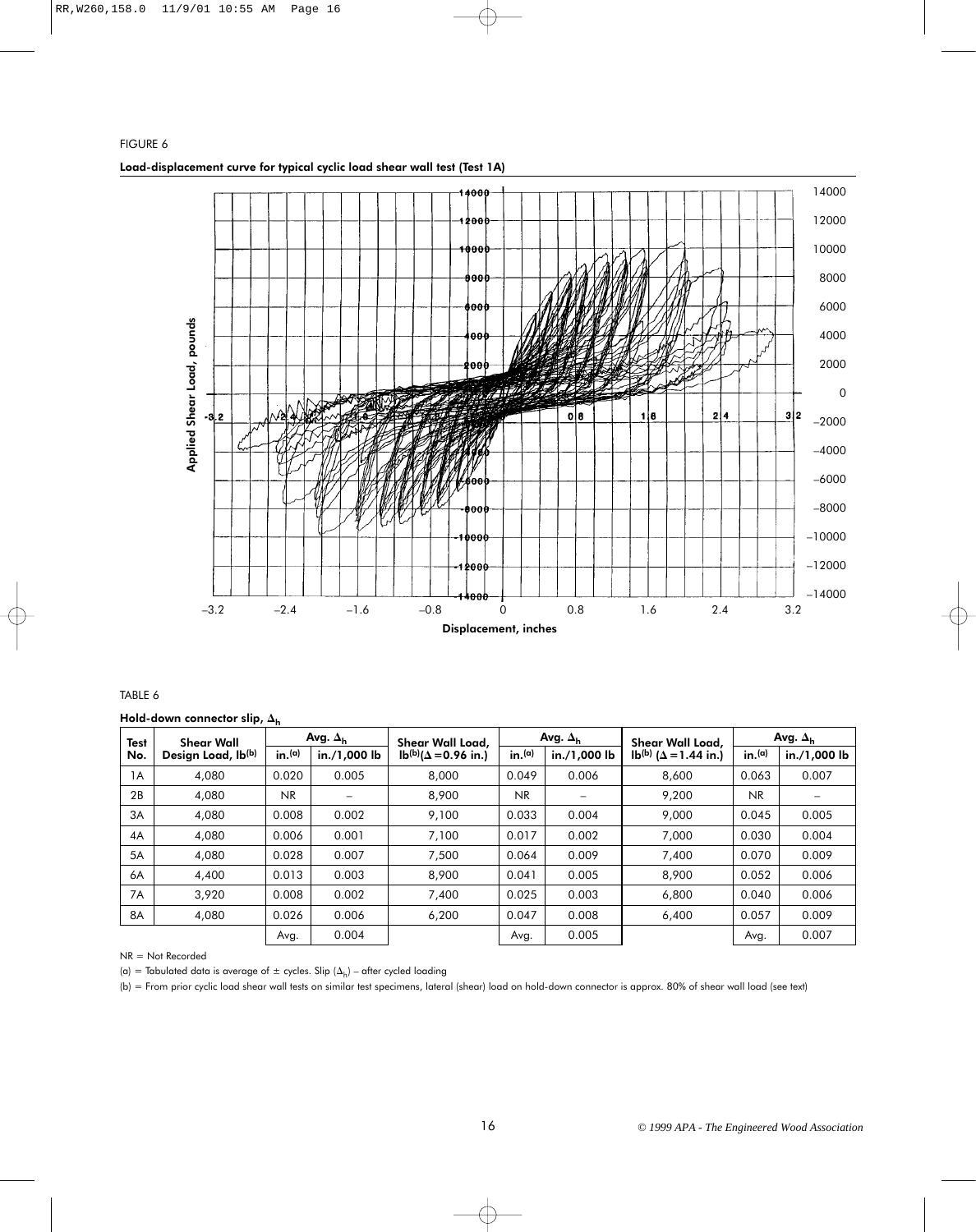with ASTM E72.<sup>1</sup> Bearing of wall sheathing panels at the top and/or bottom ends can increase shear wall stiffness and strength, $4$  since such bearing limits the displacement of the vertical panel edges relative to the framing at the end posts and at the center stud. This improves performance by reducing the displacement and resulting fatigue of the sheathing fasteners along vertical framing near the corners of the panels, and along top and bottom plates at the perimeter of the panel sheathing.

Two of the test specimens (Tests 1A and 2B) duplicated wall construction used in preliminary cyclic load shear wall tests conducted earlier at the University of California - Irvine for California structural engineer Ben Schmid, SE (Appendix B). For Schmid's tests, the steel loading beam on top of the wall was fastened directly to the top plate of the wall. The panel sheathing was permitted to bear on the steel loading beam at the top of the wall, but not on the test jig at the bottom of the wall. This condition restricted panel displacement along vertical panel edges at end posts and the center stud, as the panels rotated under applied lateral shear loading. This detail led to higher maximum strength and load factors (Table B1) than achieved in the series of cyclic load tests conducted for APA. The data from Schmid's tests is indicative of performance when the panel sheathing is partially restrained by bearing at one end of the panels. Even better wall stiffness and strength are anticipated if both the top and bottom ends of wall sheathing panels are permitted to bear on other panels, floor surfaces or ceiling/roof framing.

The cyclic load tests were conducted without axial loading on the walls. Past research in the United Kingdom has shown that the application of axial loading increases the shear load capacity of shear walls, since it reduces uplift on end posts and intermediate studs to which edges of sheathing panels are attached. This minimizes vertical components of shear forces on fasteners, particularly at the corners of panels. Section 6.1 of British Standards Institution Standard BS 5268: Part 6, *Code of Practice for Timber Frame Walls* includes provisions for increasing the allowable design shear load of walls based on the magnitude of axial loading that occurs. Axial loading would be especially effective for increasing shear load capacity of shear or bracing walls when hold-downs are not incorporated for overturning or racking resistance. However, axial loading also can increase shear capacity of walls where hold-downs are located at ends of the wall. In the latter case, axial loading provides for resistance against uplift of framing where hold-downs are omitted at intermediate locations, such as at vertical edges of adjacent sheathing panels, and at edges of wall openings such as windows or doors. The influence of axial loading on the performance of cyclically loaded shear walls deserves further study.

# **Comparison of Calculated vs. Measured Shear Wall Displacement**

Displacement of shear walls can be calculated in accordance with the following formula in Section 23.223 of 1997 Uniform Building Code Standard 23-2, and associated tables therein:

$$
\Delta = \frac{8vh^3}{EAb} + \frac{vh}{Gt} + 0.75he_n + \frac{h}{b}d_a
$$

where:

 $\Delta$  = calculated shear wall displacement, in.

v = maximum shear load due to design loads at the top of the wall, lb per ft

 $h =$  shear wall height, ft

 $E =$  modulus of elasticity of vertical boundary element (end post or studs at shear wall boundary), lb per sq. in.

 $A = \text{area of cross section of vertical}$ boundary element, sq. in.

 $b =$  shear wall length, ft

 $G =$  modulus of rigidity of wall sheathing, lb per sq. in.

 $t =$  effective shear thickness of wall sheathing, in. (Note: For plywood wall sheathing, values for G and t are tabulated in APA's Plywood Design Specification, Tables 1-3. For oriented strand board wall sheathing, use  $\rm G_v t_v$ values in APA Technical Note N375, Tables 2.4 and 2.4.1. Values for plywood wall sheathing also are tabulated in Technical Note N375.)

 $e_n$  = nail displacement, in. (1997 UBC Standard 23-2, Table 23-2-K)

 $d_a$  = shear wall hold-down displacement including fastener slip, in. (from tests or manufacturer's information)

For this report, shear wall displacements were calculated at two applied load levels (allowable design shear load, and 1.4 times allowable load) for the constructions tested, and compared with shear wall displacements measured in the tests.

One component of shear wall displacement is sheathing nail slip (displacement). Since sheathing nail slip values in Table 23-2-K are based on monotonic (one direction) fastener lateral load tests, shear wall displacements measured in the initial load-displacement application (e.g., prior to subsequent load-displacement cycling) were used for this comparison.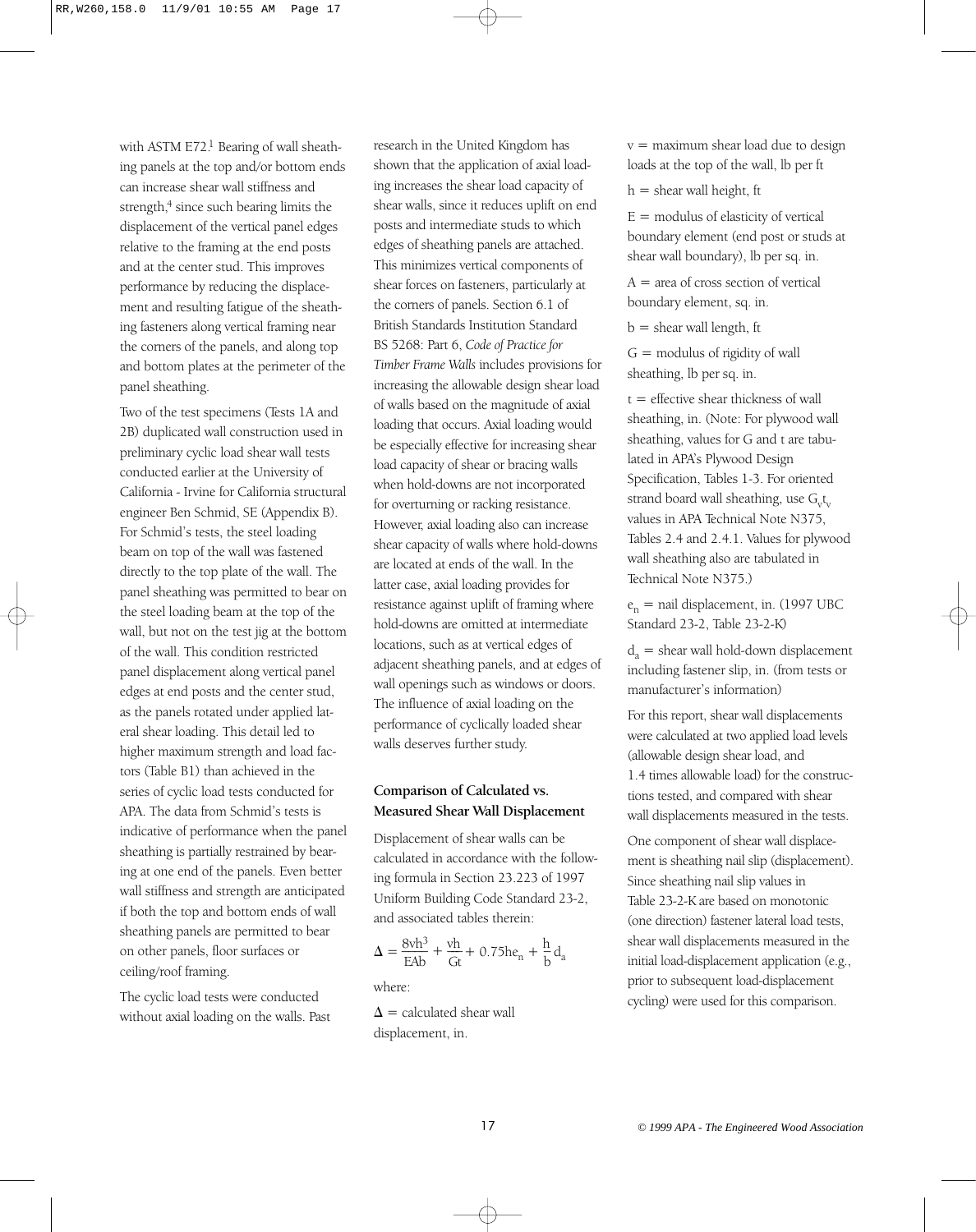Table 7 summarizes calculated vs. measured shear wall displacement for the two load levels. Agreement between these values generally was within 1/8 in., and 13 of 22 values were within 1/16 in. Only 4 of 22 values differed more than 1/8 in. (the maximum difference was 0.15 in.). In two tests (Test Nos. 5A and 8A), the applied shear load of 1.4 times the allowable load, was approximately equal to or greater than the Yield Limit State (see discussion on page 24), yet the calculated and measured displacements were in close agreement. In the remaining nine tests, the applied shear load of 1.4 times the allowable load, was less than the Yield Limit State. These comparisons support the validity of the shear wall displacement formulas, for shear loads up to at least 40% greater than the allowable load.

#### **Load-Displacement Relationships**

Allowable design shear loads for the tested constructions are based on the 1997 Uniform Building Code and NER-108. At the allowable design shear load, measured wall displacement averaged 0.21 inch (range of 0.14 to 0.34 inch) for eleven test specimens (Table 7). Also, load-displacement curves were nearly linear, and hysteresis loops were repeatable for all test specimens after four cycles of repeated loading in this range (Figure 6 and Appendix A and B), demonstrating that the shear load capacity of the walls was undiminished. Within the allowable design shear load range, wall displacements were consistent with observed results in monotonic tests, in which vertical steel tiedown rods are used to resist overturning forces, when walls are tested in accordance with ASTM E72<sup>1,4</sup>

#### TABLE 7

Comparison of calculated vs. measured shear wall displacement

| <b>Test</b>       |               | <b>Applied Shear</b><br>Load | $\Delta$ Calc., | Avg. $\Delta$<br>Meas., | Difference, |
|-------------------|---------------|------------------------------|-----------------|-------------------------|-------------|
| No.               | $Ib/ft^{(a)}$ | $Ib^{(b)}$                   | in.             | in.(c)                  | in.         |
| 1A                | 510           | 4,080                        | 0.21            | 0.22                    | $+0.01$     |
|                   | 714           | 5,712                        | 0.39            | 0.38                    | $-0.01$     |
| 2B                | 510           | 4,080                        | 0.21            | 0.15                    | $-0.06$     |
|                   | 714           | 5,712                        | 0.39            | 0.25                    | $-0.14$     |
| 3A <sup>(d)</sup> | 510           | 4,080                        | 0.21            | 0.14                    | $-0.07$     |
|                   | 714           | 5,712                        | 0.39            | 0.24                    | $-0.15$     |
| 4A                | 510           | 4,080                        | 0.18            | 0.16                    | $-0.02$     |
|                   | 714           | 5,712                        | 0.34            | 0.27                    | $-0.07$     |
| 5A                | 510           | 4,080                        | 0.18            | 0.20                    | $+0.02$     |
|                   | 714           | $5,712^{(f)}$                | 0.34            | 0.34                    | $\Omega$    |
| 6A                | 550           | 4,400                        | 0.25            | 0.23                    | $-0.02$     |
|                   | 770           | 6,160                        | 0.42            | 0.37                    | $-0.05$     |
| 7A                | 490           | 3,920                        | 0.15            | 0.15                    | $\Omega$    |
|                   | 686           | 5,488                        | 0.26            | 0.27                    | $+0.01$     |
| 8A                | 510           | 4,080                        | 0.18            | 0.22                    | $+0.04$     |
|                   | 714           | 5,712(g)                     | 0.34            | 0.45                    | $+0.11$     |
| $BLS.1A^{(e)}$    | 510           | 4,080                        | 0.21            | 0.31                    | $+0.10$     |
|                   | 714           | 5,712                        | 0.39            | 0.48                    | $+0.09$     |
| $BLS.1B^{(e)}$    | 510           | 4,080                        | 0.21            | 0.34                    | $+0.13$     |
|                   | 714           | 5,712                        | 0.39            | 0.54                    | $+0.15$     |
| $BLS.2A^{(e)}$    | 550           | 4,400                        | 0.21            | 0.22                    | $+0.01$     |
|                   | 770           | 6,160                        | 0.37            | 0.35                    | $-0.02$     |

(a)First value listed for each test is code-recognized allowable design shear load for tested construction (1997 UBC Table 23–II–I–1). Second value is 1.4 times allowable load.

(b)Corresponding applied shear load for 8 ft. long wall segment as tested

 $(c)$ Displacement measured during initial load-displacement application; average of  $+/-$  cycles

(d) Gypsum wallboard installed on opposite side of wall

(e)See Appendix B for details and discussion

(f)Approximate Yield Limit State (YLS) observed in test (F<sub>YLS</sub> = 5,700 lb @  $\Delta_\mathrm{YLS}$  = 0.35 in.). See text for discussion.

<sup>(g)</sup>Exceeds Yield Limit State observed in test (F<sub>YLS</sub> = 5,100 lb @  $\Delta_\mathrm{YLS}$  = 0.36 in.).

At a wall displacement of 0.48 inch, equivalent to 0.5% of height (H/200) for the 8-foot wall height used in these tests, the load-displacement curves and hysteresis loops continued to be nearly linear and repeatable for all test specimens (Figure 6 and Appendix A). After three cycles of repeated loading to this displacement, the shear load capacity of the walls diminished only slightly. The shear loads (pounds per foot) at 0.48-inch displacement averaged 1.7 times the allowable design shear load listed in the code, for Tests 1A through 7A (range 1.5 to 1.9), and 1.9 for Test 3A with gypsum wallboard in combination with plywood sheathing. For Test 8A with pneumatically driven fasteners, the value was 1.3 times the allowable design shear load. Overall, the maximum shear strength of the walls averaged about 1.4 times the shear load at 0.48-inch displacement. In general, these comparisons confirm the conservative nature of the allowable design shear load.

The next wall displacement of interest is 0.96 inch, or 1% of height (H/100). At this displacement, the load-displacement curves are non-linear, but the hysteresis loops continued to be repeatable for all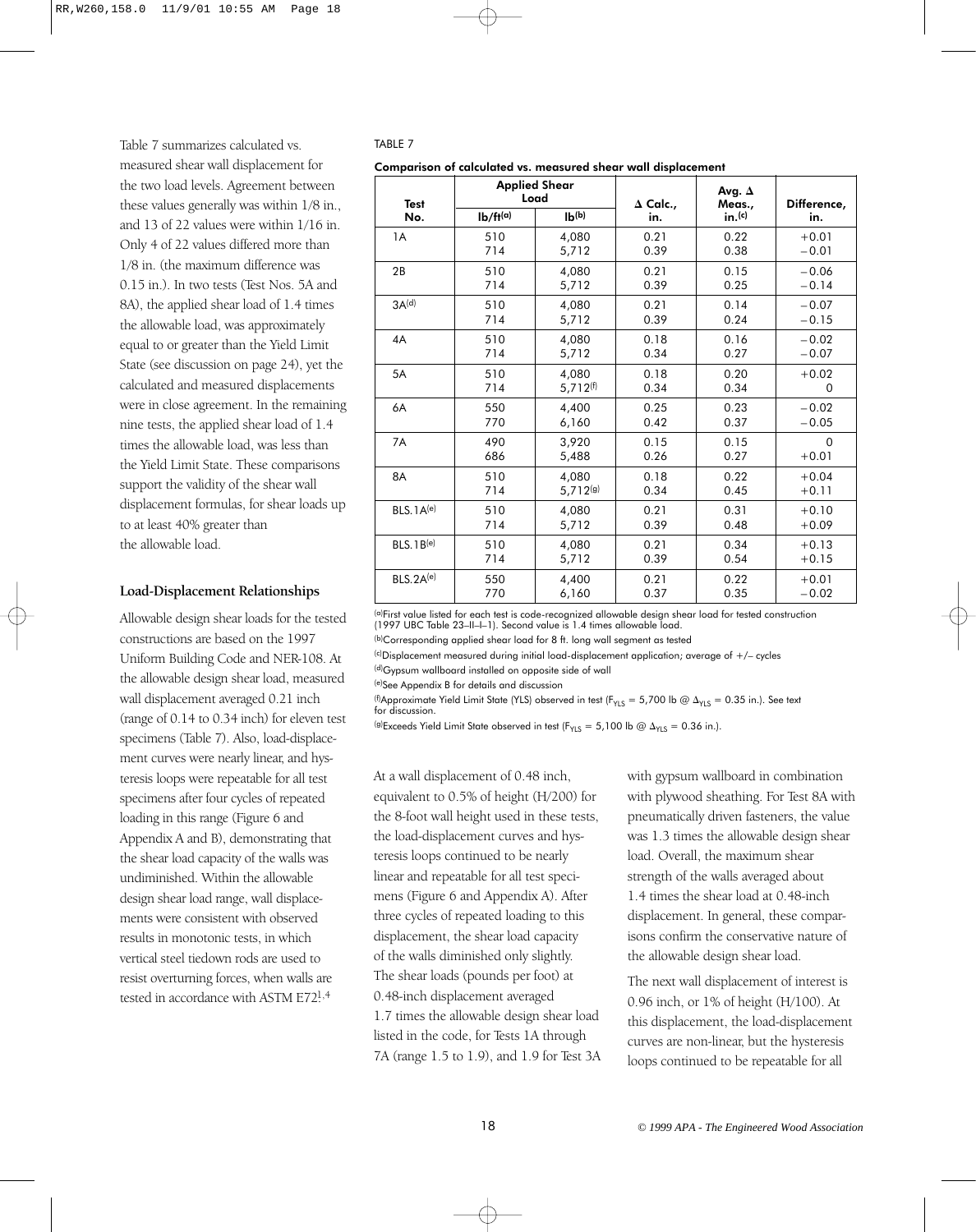test specimens. However, the maximum *cycled* shear strength of the walls "flattened out" at nearly the same shear load reached at 0.96-inch displacement, when subjected to repeated cycles of loading up to a displacement of 1.6 inches. This "expected maximum shear strength" provides a basis for evaluating the performance of shear walls subjected to repeated cyclic loading, in terms of stiffness and strength.

Examination of the load-displacement curves for all test specimens (Appendix A) revealed that the hysteresis loops continued to be repeatable up to displacement in the range of 1.4-1.6 inches, at which point the maximum shear strength (e.g., strength limit state) was reached. Beyond this displacement, yielding and resulting fatigue failures of fasteners resulted in decreasing shear load capacity at each repeat cycle of displacement. The hysteresis loops were not repeatable (at least for three replications of loading), and the shear load was not stabilized upon repeated loadings at each displacement increment. It is uncertain whether additional replications of loading would stabilize the hysteresis loops, or instead cause earlier fatigue failures of fasteners due to the large displacements which occur at these stages.

The 1997 Uniform Building Code (Sections 1630.9.1 and 1630.9.2) provides a basis for establishing a maximum value for *inelastic* displacement of structural systems such as shear walls. Wall displacement is derived from calculated static force displacement, which is increased by factors related to overstrength and ductility capacity of the assembly as follows:

 $\Delta_{\rm M} = 0.7 \text{ R } \Delta_{\rm S}$ 

where:

 $\Delta_{\rm M} =$  Maximum Inelastic Response Displacement that occurs when the structure is subjected to design ground motion.

 $R =$  Numerical coefficient representative of overstrength and ductility of lateralforce-resisting system (Table 16-N of the 1997 Uniform Building Code).

 $\Delta_{\mathcal{S}} =$  Design Level Response Displacement that occurs when the structure is subjected to design seismic forces; based on static, elastic analysis of the structural system.

The R factor is 5.5 for bearing wall systems with light-framed walls sheathed with wood structural panels, when building heights are three stories or less; or 4.5 for all other light-framed wall systems. Accordingly, maximum inelastic displacement calculated by the above formula is 3.15 to 3.85 times the wall displacement at allowable design load (static force). In the summary of test results in Table 7, calculated wall displacement at allowable design load averaged 0.20 in. (measured displacement averaged 0.21 in.). Accordingly, the maximum inelastic wall displacement would be 0.63 in. to 0.77 in. For comparison, shear wall displacement at Yield Limit State in the eleven tests was in the range of 0.34 in. to 0.76 in. (see Table 8).

Section 1630.10.2 of the 1997 Uniform Building Code limits maximum story drift (wall displacement) to 2% to 2.5% of height. For an 8-foot wall height as used in these tests, maximum story drift would be limited to 1.92 in. (2%) or 2.40 in. (2.5%). All walls described in this report attained maximum shear capacity (Strength Limit State) before reaching 2.5% story drift (see Table 8).

However, in discussions of the Structural Engineers Association of Southern California Ad Hoc Committee for Testing Standards for Structural Systems and Components, a maximum story drift limit of 1% of height (H/100) was suggested to limit structural damage.

For brittle exterior finishes such as stucco or brick veneer, or interior finishes such as gypsum wallboard, it is recognized that wall displacement, the magnitude of which is undetermined at present, may result in minor cosmetic cracking of the finish around window and door openings in shear wall segments, during an earthquake. When brittle wall finishes are used, a reduced story drift limit, such as 0.5% of height (H/200), may be necessary to limit damage and repair costs.

# **Shear Wall Load Capacity – Cyclic vs. Monotonic Tests**

The shear strength of cyclically loaded walls, in these tests, was lower than typically obtained in monotonic tests.<sup>5</sup> The load factor (average maximum shear load/allowable design shear load) averaged 2.4 (range 2.0 to 2.7) for seven tests with plywood and OSB sheathing fastened with hand-driven 8d or 10d common nails. A load factor such as 2.5 may be appropriate when performance of seismic-resisting assemblies is evaluated on the basis of cyclic (reversed) load tests.

Since matching monotonic tests were not conducted on these shear wall constructions, it is not possible to evaluate the potential reduction in shear stiffness or maximum shear capacity that might occur under repeated cyclic (reversed) loading. However, when the maximum *cycled* shear loads (at 1.44 inches of displacement) are compared with the average maximum shear loads of the walls (Table 5), these preliminary results indicate that the shear strength for repeated cyclic loading averages about 18% lower than the maximum shear strength reached during these cyclic load tests.

In Yasumura's tests,<sup>6</sup> the construction details used in fabricating test specimens are unknown. However, Yasumura reported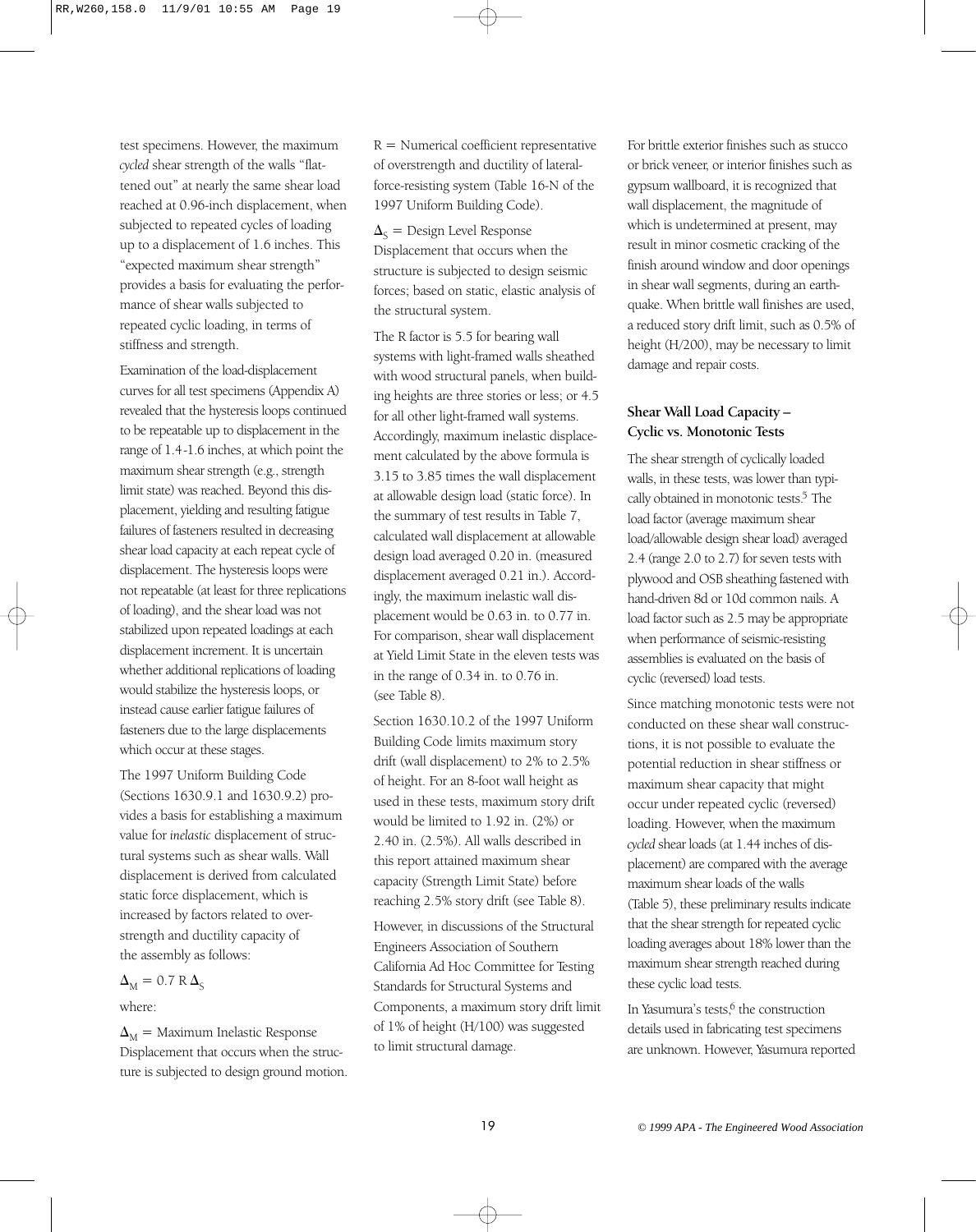#### FIGURE 7



#### Load-displacement curve for typical cyclic load shear wall test with pneumatically driven 10d common "short" diaphragm nails (Test 8A)

only a 10% reduction in shear wall stiffness and strength, when results of cyclic tests were compared to monotonic tests.

In 1994, the City of Los Angeles Department of Building and Safety implemented an emergency code change calling for 25% reduction in code-recognized allowable design shear loads for shear walls, since these values were based on monotonic tests. This emergency code change was later finalized in 1995. Based on the preliminary test results in this series, this interim measure appears to be conservative, for *seismic* design of buildings, until more comprehensive monotonic and cyclic load testing of matched test specimens is conducted to confirm or modify this adjustment.

The City of Los Angeles also implemented a code change to limit the allowable design shear load to 200 pounds per foot, for shear walls constructed with 3-ply plywood sheathing. This limitation applies to plywood of 5/8-inch thickness or less, when manufactured in accordance with provisions of U.S. Product Standard PS 1-95. Test 6A, with 3/8-inch Structural I plywood (3-ply) had an allowable design shear load of 550 pounds per foot. The load factor for Test 6A was 2.3, which was consistent with results of other cyclic load shear wall tests with 15/32-inch 5-ply plywood. Thus, the limitation on allowable design shear load for 3-ply plywood sheathing does not appear to be warranted, based on the results of this preliminary test. It was observed that a

greater proportion of 8d common nails, used to fasten the 3/8-inch wall sheathing in Test 6A, pulled through the sheathing and remained in the framing. This contrasts with other tests with 15/32-inch sheathing fastened with 10d common nails, where fatigue failure of the nails was typical.

# **Plywood vs. OSB Wall Sheathing**

The load factor for four walls tested with plywood sheathing averaged 2.5 (range 2.3 to 2.7). For three walls tested with OSB sheathing (excluding Test 8A with pneumatically driven nails), wall displacement within the design shear load range was consistent with values obtained in tests with plywood sheathing. However,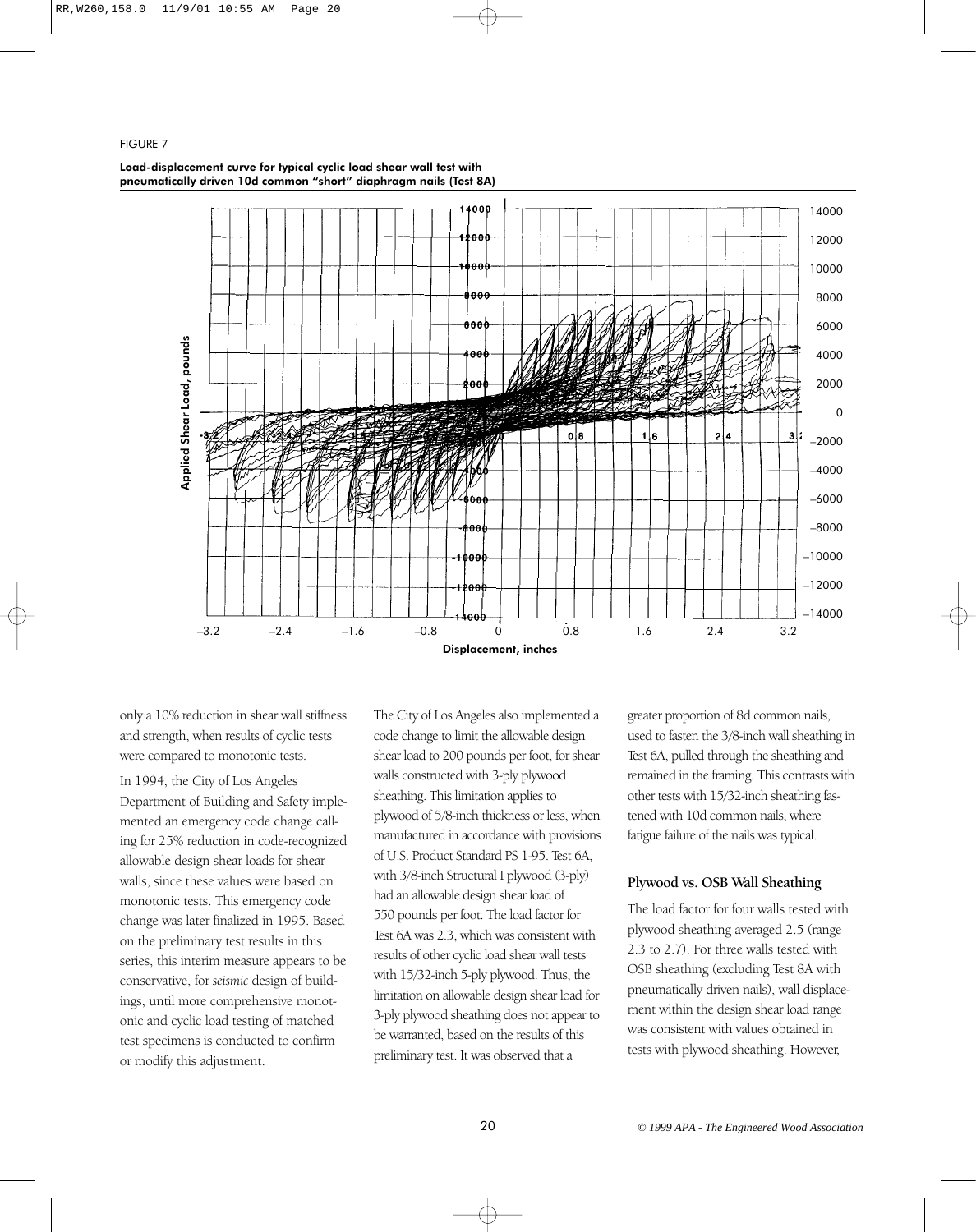the load factor at maximum shear load averaged 2.1 (range 2.0 to 2.2), or about 15% lower than plywood  $(2.1/2.5 =$ 0.84). There seemed to be earlier and more extensive fastener fatigue failures in the cyclic load shear wall tests with OSB than with plywood. This may be due to higher density and perhaps higher dowel bearing capacity for OSB than plywood. It is theorized that denser OSB sheathing deforms less along the nail shank in contact with the sheathing, creating a "fixed end" condition on the fastener. As a result, higher internal bending stresses in the nail shank may develop at locations below the surface of the wood framing, thus causing earlier fatigue failures of the fasteners under cyclic loading. Further study of this possibility is needed, however.

# **Contribution of Gypsum Wallboard**

Two tests (Tests 1A and 3A) were identical except that 1/2-inch gypsum wallboard was installed on one side of the wall in Test 3A. The results were as anticipated; the gypsum wallboard added to early stiffness but not to shear strength of the wall. This would seem to be appropriate for reversed cyclic loading as might occur during an earthquake. For wind loading, where cyclic (reversed) loading is unlikely, the resistance of the two materials appears to be additive, as shown in other monotonic tests.8

# **Pneumatically Driven Nails**

For Test 8A, 15/32-inch Structural I OSB sheathing was fastened with pneumatically driven 10d common short (diaphragm) nails. The nails provided slightly more than 1-5/8 in. penetration (about 11 diameters) into the framing. The load factor for this wall was 1.9, with a maximum shear load of about 5% less

than a matching wall constructed with full-length, hand driven nails (Test 4A, load factor 2.0). A greater proportion of the shorter pneumatically driven nails withdrew from the framing, but only a few fractured in fatigue as was typical of hand driven nails. The load-displacement curve in Figure 7 shows that the wall displacement continued to increase up to 2 inches without a significant reduction in cycled shear strength. Thus, the energy dissipation of the shear wall with sheathing fastened with shorter nails was greater than in Test 4A (compare Figures A4 vs. A8 in Appendix A). At the possible expense of somewhat lower shear strength, a potential increase in energy dissipation might be an advantage under certain situations. However, consideration also would have to be given to the amount of wall displacement that can be tolerated without resulting in structural damage that would be uneconomical to repair. Further study is needed to determine whether minimum fastener penetration permitted by the NDS<sup>3</sup> has an effect on lateral load capacity of fasteners when loaded cyclically.

# **TCCMAR vs. "Ramped" Cyclic Loading Procedure**

Seven of the eight tests (i.e., all tests except 2B) used the TCCMAR sequential phased displacement test procedure. This procedure has been used by SEAOSC for development of a cyclic load test method for shear walls, and also for a proposed ASTM fastener cyclic load test procedure. Incremental increases in load/displacement during cyclic loading are followed by a "decay" cycle in which cyclic loads are applied to reduced displacement levels before increasing load/displacement to the next higher increment.

For Test 2B, a "ramped" cyclic loading procedure was used, in which incremental increases in load/displacement are repeated for three cycles at each increment, before increasing load/displacement to the next higher increment; no decay cycle is used.7 The results of Tests 1A (TCCMAR procedure) and 2B (ramped procedure), with matched test specimens, were in good agreement (compare Figures A1 vs. A2 in Appendix A). Thus, the ramped procedure appears to offer an alternate, simpler load/displacement procedure for conducting cyclic loading tests. However, some researchers or structural engineers may need complete load-displacement history information from the TCCMAR procedure, to permit refined dynamic or finite element analysis of buildings for earthquake analysis. Further, the TCC-MAR procedure has established precedent for cyclic load testing of assemblies and fasteners. Since the results obtained by the two methods were similar, there appears to be no substantive reason at this time to suggest consideration of any cyclic load procedure other than the TCCMAR procedure.

# **Shear Wall Hold-Down Slip**

As noted previously under "Hold-down Connectors," shear wall hold-down slip should be minimized. This minimizes displacement of the shear wall, and overstressing of fasteners attaching sheathing to framing, especially in the critical areas near the corners of the sheathing panels. In these tests, a special welded steel plate hold-down connector (Figure 2) was used in conjunction with shear plates, to minimize eccentricity of the hold-down bolt and distribute lateral shear forces from the bolts into the end posts with minimum slip.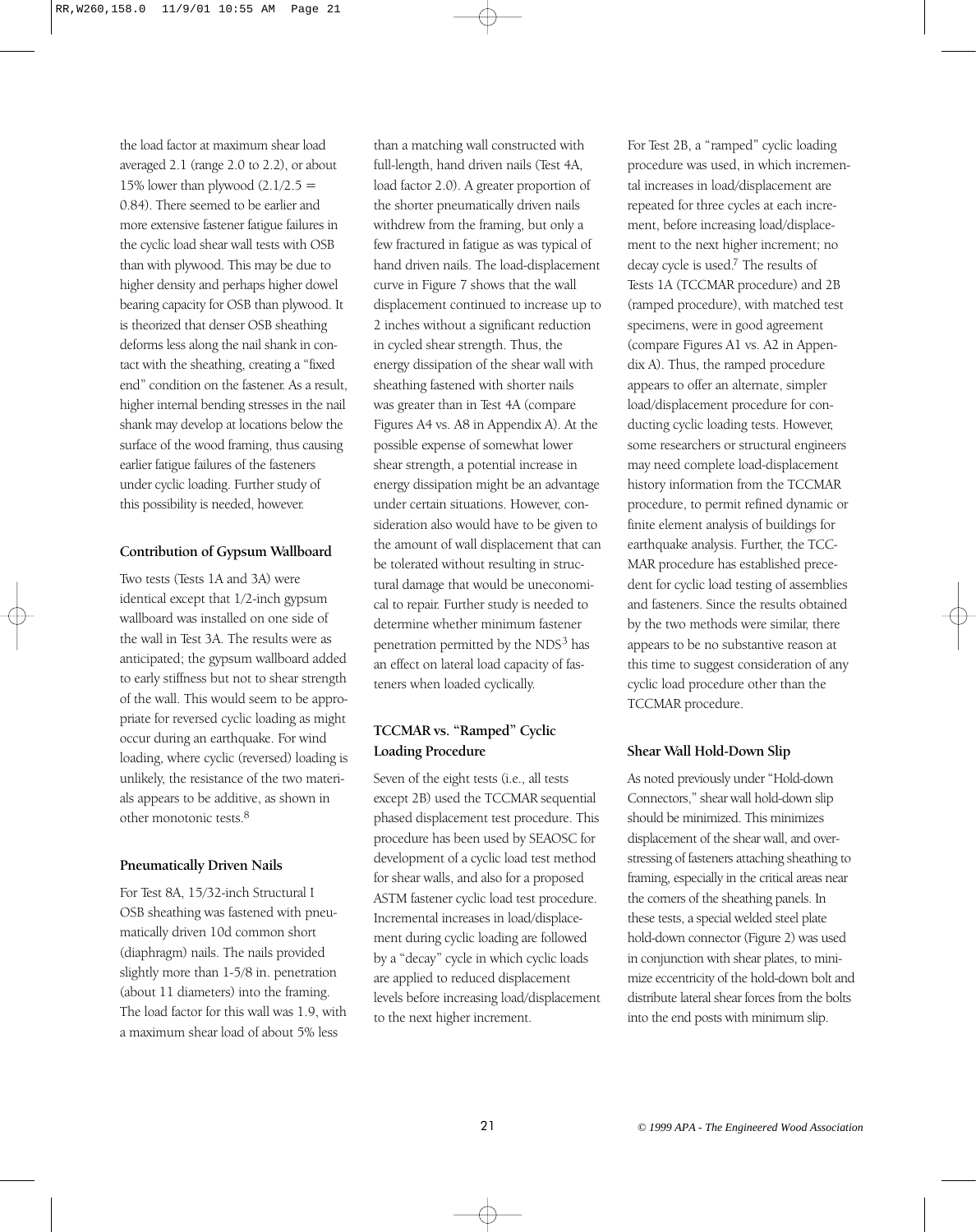Cyclic load shear wall tests conducted for Schmid indicated that the measured uplift force on the hold-down bolts was about 20% less than ordinarily calculated (corresponding hold-down slip was not recorded) – see Figure B4 in Appendix B. This is believed to be due to the additional overturning resistance provided by the fasteners which attach wood structural panel sheathing to the top and bottom plates of the wall; such resistance is not normally taken into account by the shear wall analysis procedure. The difference between the calculated and actual hold-down forces depends on the length of the shear wall, the distance between hold-down bolts, and the shear capacity of the wall as determined by the sheathing type, thickness and grade, framing species, and sheathing fastener schedule.

In the cyclic load shear wall tests conducted for APA, uplift force on the hold-down bolts was not recorded, but hold-down slip, relative to the end posts, was measured (data for Test 2B was not recorded due to a malfunction of the data acquisition system). The hold-down slip is shown in Table 6. At the allowable design shear load for the walls, holddown slip averaged only 0.016 inch; and at the expected maximum shear strength of the walls (at 0.96-inch displacement), only 0.039 inch (range 0.017 to 0.064 inch) after load cycling.

Corresponding hold-down slip, based on applied lateral load (approximately equivalent to hold-down uplift force), averaged 0.004 in. per 1,000 lb at shear wall design load, and slightly greater at higher loads (see Table 6).

# DESIGN AND CONSTRUCTION CONSIDERATIONS

When designing shear walls, a number of factors should be considered in addition to the typical specifications based on sheathing thickness and grade, framing species and size, and fastener type and schedule which determine the allowable design shear load for the wall.

If multiple studs are used in lieu of solid one-piece wood framing at panel edges, the studs must be fastened together to transfer the shear forces that the shear wall is designed for. This may call for closely spaced face nailing of studs with 10d or 16d common nails, or perhaps bolts or lag screws. When multiple studs are used, sheathing fastening should be apportioned between these members.

When walls are subjected to racking shear forces, the end posts act alternately as tension and compression "chords" of the vertical diaphragm (shear wall). When the end posts are in compression, the bearing capacity of the end posts on the top and bottom plates of the wall should be checked. This design check should consider not only axial design load from tributary dead and live loads on the structure, but also the additive component of chord forces at the maximum shear strength for the shear wall. The maximum shear strength could be as much as 2.5 or more times the allowable design shear load for the assembly. If the bearing stress is exceeded, larger or multiple end posts are needed to minimize or prevent crushing of the top and bottom plates at the expected maximum shear strength. If such crushing occurs, it can have an adverse effect on the displacement or expected maximum shear strength of the assembly.

In situations where the shear wall is supported on a concrete slab floor, it may be possible to detail the shear wall so that the bottom end of end posts bears directly on the concrete instead of on wood, to utilize higher lumber parallelto-grain compression stresses and increase the bearing capacity of the end posts. However, for wood-framed walls, the upper end of end posts typically bears on the wood top plate of the wall. In this situation, the bearing capacity of the end posts would be governed by the allowable stress for compression perpendicular to grain for the end post bearing on the top plate.

The net section of the end post at the hold-down connector bolt holes (if applicable) should be checked to insure that the end posts have sufficient tension capacity to resist the uplift loads imposed at this location. If shear plate connectors (Part  $X$  of NDS<sup>3</sup>) are used in conjunction with bolts for attaching hold-down connectors to the end posts, the net section of the end post is further reduced by the dapped slot cut into the end post to accommodate the shear plate connector.

In situations where the hold-down bolt is embedded near the edge of a concrete slab floor or foundation wall, the amount of embedment and uplift capacity of the hold-down bolt in the concrete should be checked in accordance with building code design provisions. If the "shear cone" from the bolt intersects the side of the slab or foundation wall, the uplift resistance of the bolt is reduced. The mass of the tributary area of the slab, foundation, footing and overlying earth backfill (if applicable) must be sufficient to resist the uplift load acting on the hold-down bolts.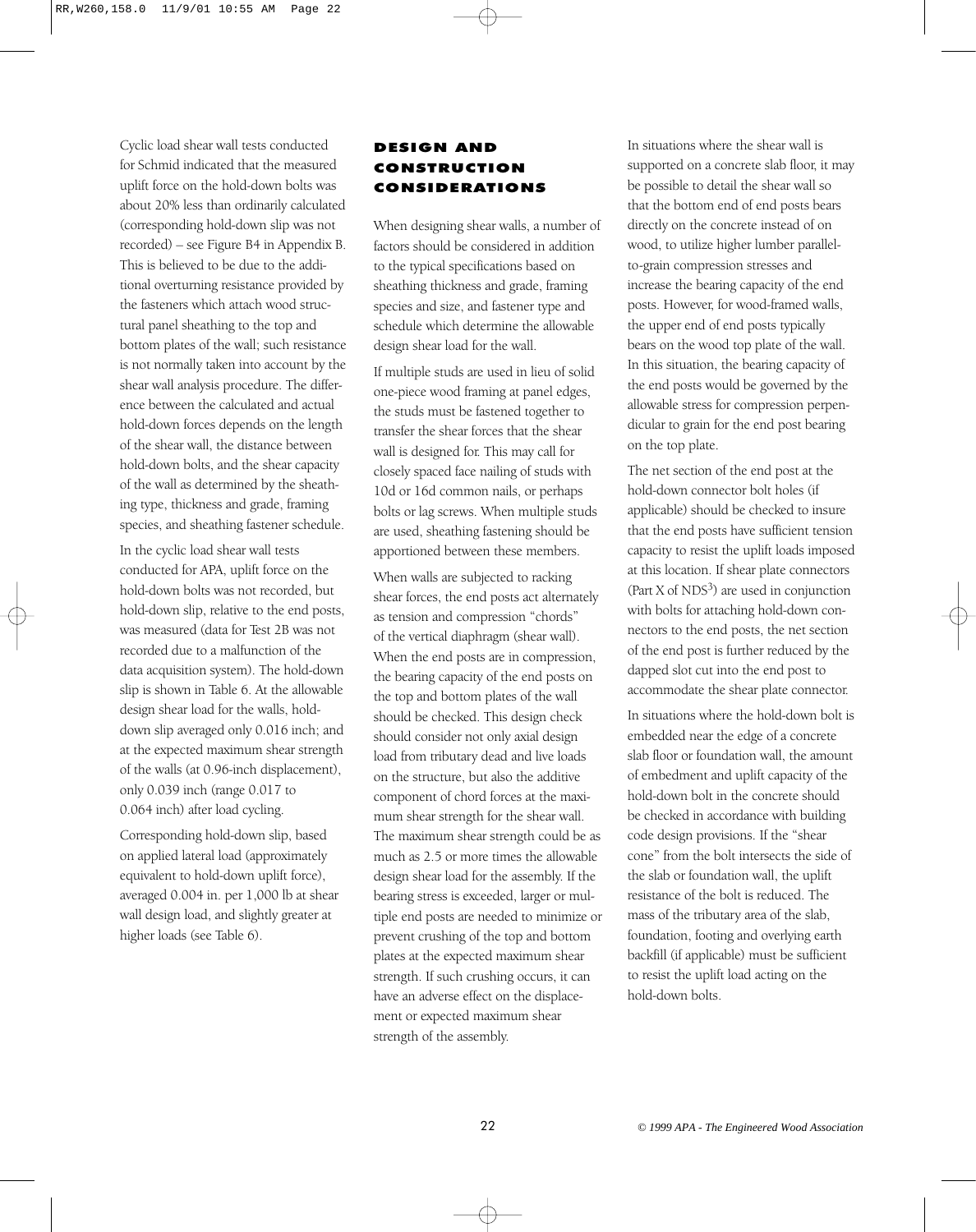Shear wall displacement should be checked for conformance with model building code provisions for maximum inelastic displacement and story drift. Calculation of shear wall displacement is described on pages 17-18 of this report. In the future, it may be possible to use a shear modulus (G), as described in ASTM E5642 and derived from cyclic load tests, for calculating shear wall displacement. For further information, see the following discussion under "Design Analysis."

During fabrication, hold-down deformation and fastener slip should be minimized, to avoid additional shear forces on sheathing fasteners, and to minimize the potential for splitting the horizontal top and bottom plates when sheathing panels rotate or uplift due to racking (shear) forces acting on the wall. When bolts are used to attach hold-down connectors to end posts, the bolt holes should be carefully located and drilled, preferably with a template and drill guide. A maximum of 1/16-inch oversize hole is specified by the NDS.3 Installation of shear plate connectors for hold-down bolts in end posts, as mentioned previously, will reduce slip of these connections when subjected to high lateral (uplift) forces. Cyclic load shear wall tests (in progress by others) indicate that hold-down connectors that are fastened to end posts with nailed or lag screw connections can minimize wall displacement due to hold-down slip.

These tests also emphasized the need for carefully locating and installing holddown bolts in foundations or slabs, or at floor intersections. Structural or architectural drawings should include details showing the type of hold-downs required and dimensions locating where hold-

down connectors are to be installed. For on-site construction, jigs or templates are suggested for accurately locating and drilling holes for hold-down bolts, and for bolts to connect the bottom plate of shear walls to slabs and foundation walls.

Hold-downs may extend through or across floor intersections. Dry lumber, with a moisture content of 19% or less, should be specified for floor framing members located beneath shear walls, to minimize lumber shrinkage which could affect the effectiveness (e.g., displacement) of the hold-down. For wood in protected applications, 9% to 12% moisture content is the usual in-service range. Dry wood framing products for floor rim joists, such as APA Rim Board,® APA PRI® wood I-joists and blocking panels, or structural composite lumber, are now available from several engineered wood product manufacturers in the United States and Canada.

### DESIGN ANALYSIS

Load-displacement curves for all test specimens have similar shape characteristics (see Appendix A). A potential method of analyzing shear wall performance in terms of stiffness and shear strength combines features of a design approach suggested by John Kariotis, SE (Kariotis & Associates, Sierra Madre, CA). It is based on the static force procedure for seismic design of structures in accordance with Section 1630.2 of the 1997 Uniform Building Code.

Fundamental to this method is the determination of a shear modulus (G') for the wall. The shear modulus for shear walls also is evaluated in ASTM E564.<sup>2</sup> In that standard, the shear modulus is determined at one shear load value (33%

of the maximum shear strength of the wall). The shear modulus can be derived from the following formula:

$$
\Delta = (F/G')(H/L) \tag{1}
$$

where  $\Delta$  = Displacement, in.

- $F =$  Applied load, lb  $G'$  = Shear modulus, lb/in.  $H =$  Height of wall, ft
	- $L =$  Length (width) of wall, ft

Re-arranging terms,  $G' = (F/\Delta)(H/L)$ , which is the slope of the load-displacement curve or wall stiffness, reported in terms of pounds per inch (or kips per inch, where  $1$  kip  $= 1,000$  pounds) at any desired shear load. An average (F/ $\Delta$ ) value for *cyclic* stiffness can be determined for any desired shear load or displacement increment by determining the slope of a line drawn between the maximum positive and negative values of load or displacement on initial loading or stabilized hysteresis loops. Since the load-displacement curve is not linear, except at low shear loads, the wall stiffness changes continuously. Therefore, to accurately characterize the performance of the shear wall, G' must be determined for key wall displacements of interest.

From the hysteresis loops recorded during the cyclic load tests, an envelope or "backbone" curve can be constructed through the maximum shear load recorded at each displacement increment (Figure 8 for Test 1A). This curve can be used to check the initial shear stiffness and the maximum shear strength of the wall; the latter value also can be used to check the strength of the hold-down connections for the wall. Similarly, a "*cycled"* backbone curve can be constructed through the cycled shear load recorded for the stabilized hysteresis loops at each displacement increment (in the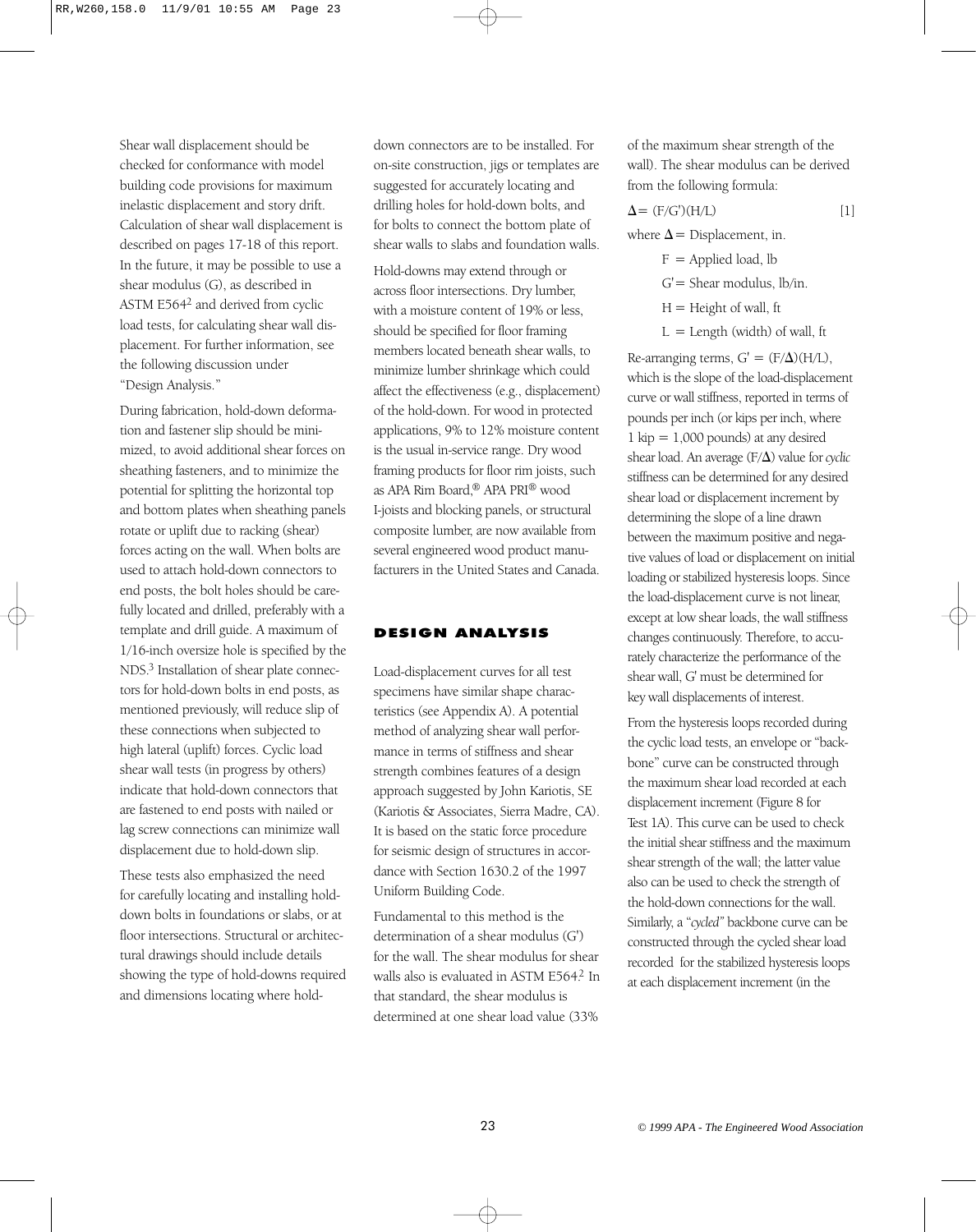fourth cycle or any other desired cycle after the initial cycle), as shown in Figure 8. The cycled backbone curve represents the shear stiffness and expected maximum shear strength of the shear wall after having been subjected to repeated cyclic (reversed) displacements such as typically occur during an earthquake. It is emphasized that the many repeated cycles of load-displacement in the TCCMAR (SEAOSC) test method, especially beyond the allowable design load and Yield Limit State (FME), provide a very conservative basis for evaluating shear wall stiffness and maximum shear strength. In effect, this protocol evaluates a building's shear wall performance when subjected to numerous cycles of reversed loading, not only for "design

level" but also higher magnitude earthquakes over the life of the building. An accurate representation of shear wall performance requires development of backbone curves for both positive and negative displacements, and for both initial and cycled backbone curves, using the average values from these curves for analysis.

The shape of the backbone curve can be approximated by bilinear segments, such as shown in Figure 9. Key wall displacements occur at Yield Limit State (YLS) and Strength Limit State (SLS). The resulting bilinear load-displacement curve represents a reasonable approximation of shear wall displacement and shear strength from initial loading to YLS, and from YLS to SLS.

The following terms have been proposed by SEAOSC to describe various characteristics of the bilinear load-displacement curve, which are important in evaluating design of shear walls.<sup>9</sup>

**Yield Limit State (YLS):** The point in the force-displacement relationship where the difference in forces between the first and fourth cycle, at the same displacement, does not exceed 5%.

**Strength Limit State (SLS):** The point in the force-displacement relationship corresponding to maximum displacement for the peak force attained by the element or system.

 $\Delta_{\rm yls}$ ,  $\rm F_{yls}$ : Displacement ( $\rm \Delta_{yls}$ ) and shear load (Fyls) at Yield Limit State (FME).

 $\mathbf{\Delta}_{\mathbf{s}\mathbf{l}\mathbf{s}}$ ,  $\mathbf{F}_{\mathbf{s}\mathbf{l}\mathbf{s}}$ : Displacement  $(\mathbf{\Delta}_{\mathbf{s}\mathbf{l}\mathbf{s}})$  and shear  $load (F_{sls})$  at Strength Limit State (maximum shear capacity).



# FIGURE 8 "Backbone curve" and "cycled backbone curve" for cyclic load-displacement shear wall (Test 1A)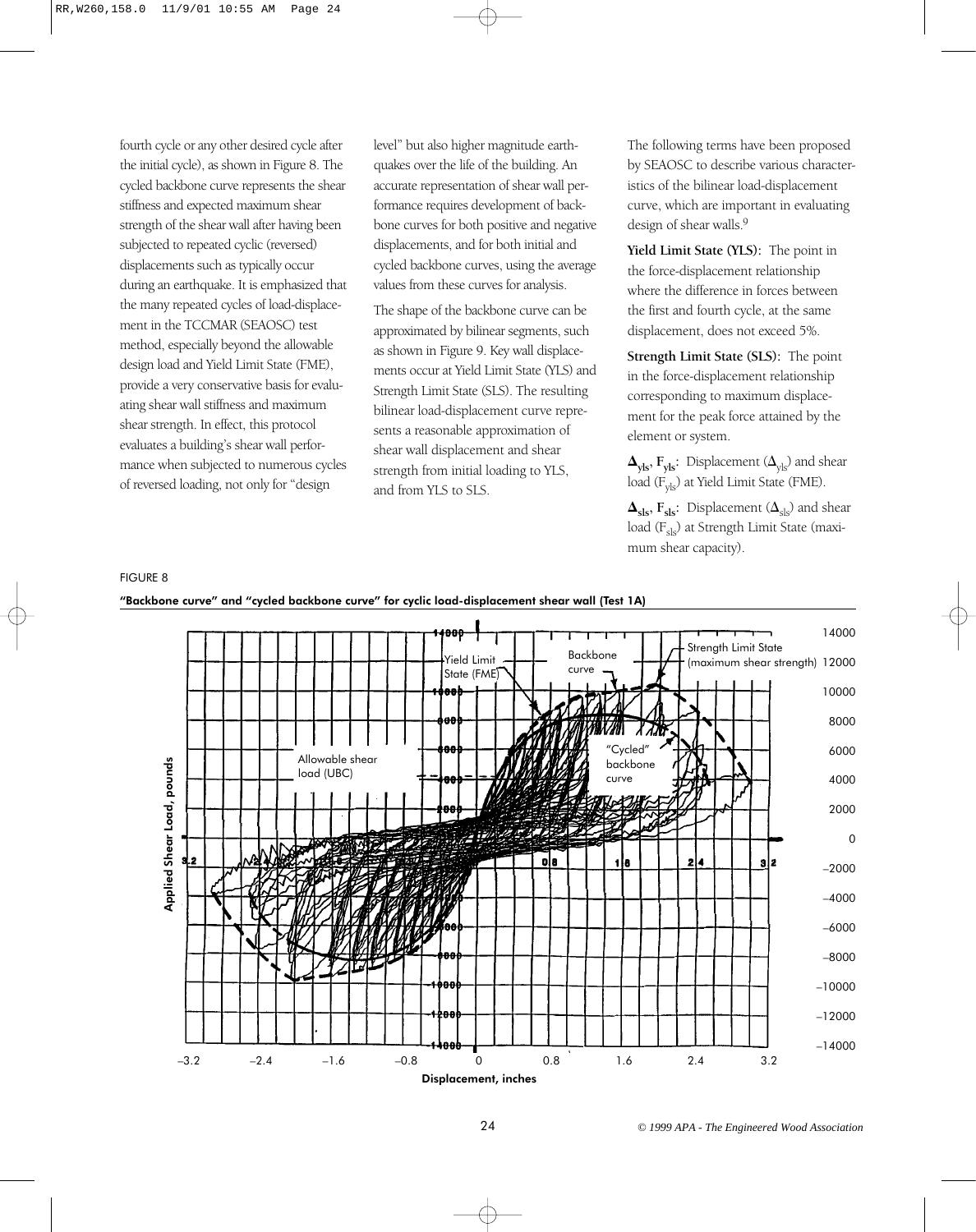**Overstrength Factor**  $(R_0)$ :  $R_0 = F_{sls}/F_{vls}$ **Ductility Factor**  $(R_d)^{10,11}$ :  $R_d = \mu$  $\Delta_{\rm sls}/\Delta_{\rm yls}$  (for T>T<sub>s</sub>); or  $(2\mu - 1)^{0.5}$ (for  $T < T_c$ )

**R Factor:** Numerical coefficient representative of the inherent overstrength and global ductility capacity of the lateralforce-resisting system (e.g., shear wall); per Section 1628 of the 1997 Uniform Building Code.

Data for these factors, calculated from eight tests conducted for APA and three tests conducted for Schmid (Appendix B), are summarized in Tables 8 and 9. Data for effective stiffnesses ( $K_e = F/\Delta$ ) for the eleven walls also are shown in Table 9, for information. The effective stiffnesses are applicable to the tested walls which had an aspect (height/ length) ratio of 1.0.

The following procedure has been suggested for determining the required length of shear wall(s), based on shear strength and displacement, in accordance with the Static Force Procedure described in Section 1630.2 of the 1997 Uniform Building Code (UBC). In the following discussion, all references to the UBC are based on the 1997 edition of the code. Total design base shear is determined from Formula (30-4) in Section 1630.2.1 of the UBC:

$$
V = (C_v/T)(I)(W) / R
$$
 [2]  
= (2.5C<sub>a</sub>)(I)(W) / R; maximum V  
when C<sub>v</sub>/T = 2.5 C<sub>a</sub>; or [2a]  
= (3.0C<sub>a</sub>) (W) / R for simplified struc-  
tures (for example, single-family  
dwellings) per Section 1630.2.3  
of the UBC. [2b]

where:

 $V =$ Total design base shear.

 $C_v$ ,  $C_a$  = Seismic Coefficients based on Seismic Zone Factor Z ( $= 0.075$  to 0.4), Soil Profile Type S, and Near-Source Factor  $N$  ( = 1.0 to 2.0).

 $I =$  Building importance factor  $( =$ 1.0 for single-family dwellings).

W = Total seismic dead load of structure, plus other applicable loads per Section 1630.1.1 of the UBC.

 $R = Coefficient representative of$ overstrength and ductility of structure. See discussion on page 26 and Table 16-N of the UBC for code-assigned values ( $= 4.5$  to 5.5 for buildings with shear panels on light-frame walls). For additional background information, see References 10 and 11.

#### FIGURE 9

#### Bilinear load-displacement relationship for shear wall Test 1A

Applied Shear Load, pounds Applied Shear Load, pounds

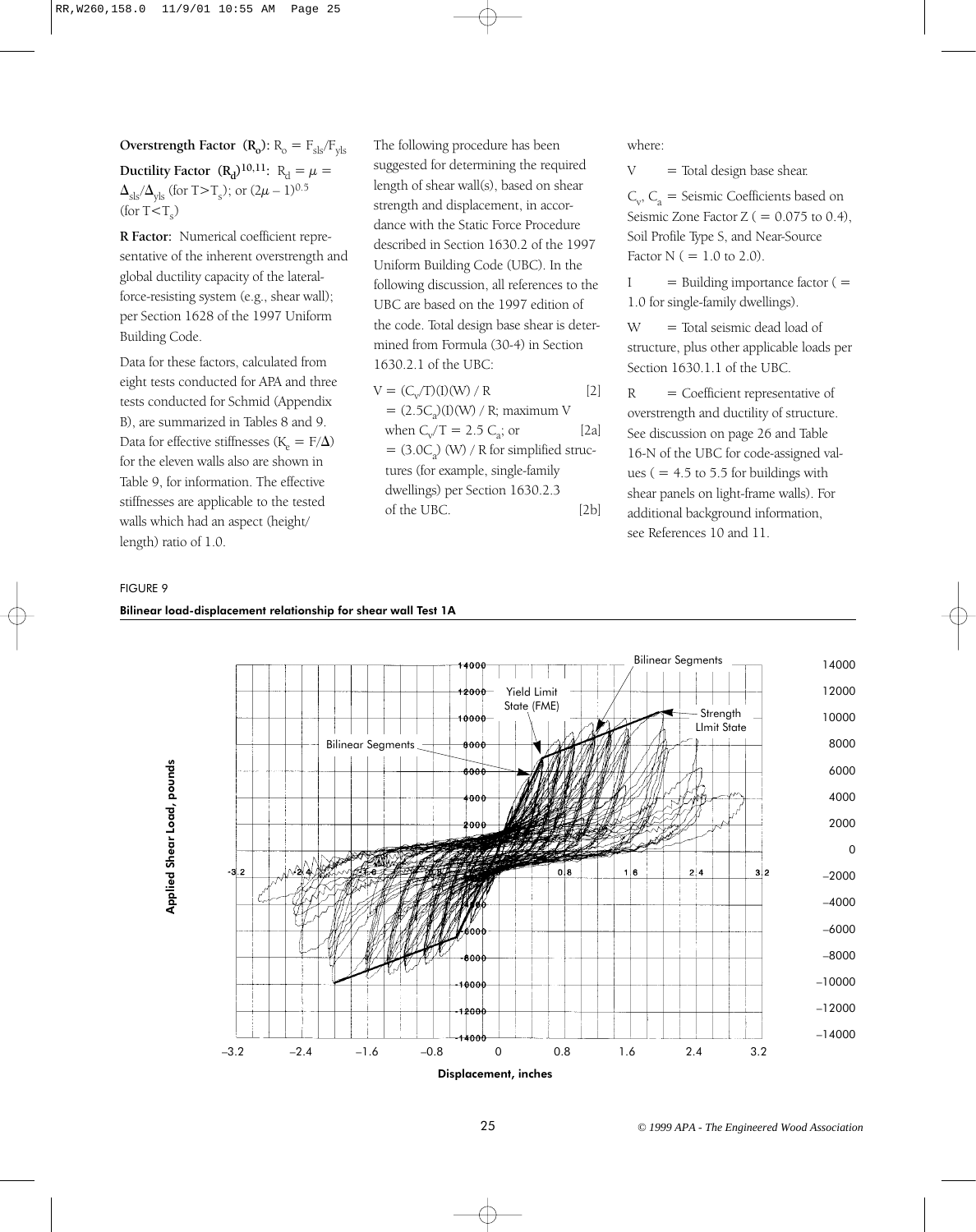TABLE 8

| Calculated R factors ( $R_{o}$ -overstrength and $R_{d}$ -ductility) from wood structural panel shear |  |  |  |
|-------------------------------------------------------------------------------------------------------|--|--|--|
| wall tests <sup>(a)</sup>                                                                             |  |  |  |

| <b>Test</b> | $F_{\gamma l s}$ | $\mathbf{A}_{\mathsf{yls}}$ | $F_{sls}$ | $\Delta_{sls}$ | $\mathbf{R}_{\rm o}$    | $R_{d-L} = \mu$                 | $R_{d-S}$          |
|-------------|------------------|-----------------------------|-----------|----------------|-------------------------|---------------------------------|--------------------|
| No.         | (lb)             | (in.)                       | (Ib)      | (in.)          | $=$ FsIs<br><b>Fyls</b> | $=$ $\Delta$ sls<br><b>Ayls</b> | $=(2\mu -1)^{0.5}$ |
| 1A          | 6,950            | 0.51                        | 10,150    | 2.00           | 1.5                     | 3.9                             | 2.6                |
| 2B          | 7,900            | 0.47                        | 10,900    | 1.99           | 1.4                     | 4.2                             | 2.7                |
| 3A          | 8,250            | 0.47                        | 10,600    | 1.74           | 1.3                     | 3.7                             | 2.5                |
| 4A          | 6,200            | 0.34                        | 8,300     | 1.16           | 1.3                     | 3.4                             | 2.4                |
| 5A          | 5,700            | 0.35                        | 8,750     | 1.82           | 1.5                     | 5.2                             | 3.1                |
| 6A          | 7,700            | 0.51                        | 10,300    | 2.02           | 1.3                     | 4.0                             | 2.6                |
| 7A          | 6,150            | 0.35                        | 8,700     | 1.16           | 1.4                     | 3.3                             | 2.4                |
| 8A          | 5,100            | 0.36                        | 7,700     | 2.06           | 1.5                     | 5.7                             | 3.2                |
| BLS.1A      | 6,050            | 0.55                        | 11,100    | 2.33           | 1.8                     | 4.2                             | 2.7                |
| BLS.1B      | 7,150            | 0.76                        | 10,900    | 2.32           | 1.5                     | 3.1                             | 2.3                |
| BLS.2A      | 8,550            | 0.62                        | 12,400    | 1.80           | 1.5                     | 2.9                             | 2.2                |

(a)Based on average bilinear load-displacement relationship determined from Figures A1-A8 and B1-B3. For description of wall test specimens, see Tables 1 and B1.

#### TABLE 9

Summary of unit shear resistance at yield limit state  $(v_{y|s})$ , 1% story drift  $(v_{0.01H})$  and strength limit state (v<sub>sls</sub>), and corresponding effective stiffnesses (K<sub>e</sub>=F/Δ) from wood structural panel shear wall tests<sup>(a)</sup>

|             |                              | <b>Yield Limit State (yls)</b> |                         | 1% Story Drift (H/100)     | <b>Strength Limit State (sls)</b> |                                 |  |  |
|-------------|------------------------------|--------------------------------|-------------------------|----------------------------|-----------------------------------|---------------------------------|--|--|
| Test<br>No. | v <sub>yls</sub><br>(Kip/ft) | $K_{e-yls}$<br>(Kip/in.)       | $V_{0.01H}$<br>(Kip/ft) | $K_{e-0.01H}$<br>(Kip/in.) | $V_{sls}$<br>(Kip/ft)             | K <sub>e-sls</sub><br>(Kip/in.) |  |  |
| 1A          | 0.87                         | 13.6                           | 0.99                    | 8.3                        | 1.27                              | 5.1                             |  |  |
| 2B          | 0.99                         | 16.8                           | 1.11                    | 9.3                        | 1.36                              | 5.5                             |  |  |
| 3A          | 1.03                         | 17.6                           | 1.15                    | 9.6                        | 1.33                              | 6.1                             |  |  |
| 4A          | 0.78                         | 18.2                           | 0.98                    | 8.2                        | 1.04                              | 7.2                             |  |  |
| 5A          | 0.71                         | 16.3                           | 0.88                    | 7.3                        | 1.09                              | 4.8                             |  |  |
| 6A          | 0.96                         | 15.1                           | 1.06                    | 8.9                        | 1.29                              | 5.1                             |  |  |
| 7A          | 0.77                         | 17.6                           | 1.01                    | 8.4                        | 1.09                              | 7.5                             |  |  |
| 8A          | 0.64                         | 14.2                           | 0.75                    | 6.3                        | 0.96                              | 3.7                             |  |  |
| BLS.1A      | 0.76                         | 11.0                           | 0.91                    | 7.6                        | 1.39                              | 4.8                             |  |  |
| BLS.1B      | 0.89                         | 9.4                            | 0.96                    | 8.0                        | 1.36                              | 4.7                             |  |  |
| BLS.2A      | 1.07                         | 13.8                           | 1.22                    | 10.2                       | 1.55                              | 6.9                             |  |  |

(a)Based on average bilinear load-displacement relationship determined from Figures A1-A8 and B1-B3, and Tables 5 and B1. For description of wall test specimens, see Tables 1 and B1.

 $T =$  Elastic fundamental period of vibration (seconds) of the structure.

To determine the required length of shear wall(s) based on shear **strength,** the first step is to calculate a fundamental period of vibration (T) for the structure, which can be estimated from Method A and Formula (30-8) in Section 1630.2.2.1 of the UBC:

T =  $(0.020)(h_n)^{0.75}$ , where  $h_n$  is the height (ft) above the base to level n. [3]

Next, a spectral response modification factor for peak ground acceleration (corresponding to  $C_v/T$ ) can be determined per Figure 16-3 of the UBC, based on the estimated elastic fundamental period of vibration.<sup>e</sup>

The design shear load for the wall (lb or kips) is then calculated from Formula [2], by multiplying the assigned seismic load (lb or kips) by the spectral response modification factor, and dividing by R.

Finally, the length of shear wall(s) (ft) required for adequate **strength** is determined as follows. (a) Divide the design shear load (V) by the unit shear load at Yield Limit State (v<sub>yls</sub>). (b) Divide the design shear load (V) by the product of the Resistance Factor φ (sometimes referred to as the Capacity Reduction Factor) for Load and Resistance Factor (LRFD) design, and the unit shear load at Strength Limit State. For shear walls and connections,  $\phi = 0.65$  in accordance with ASCE 16-95.<sup>11</sup> The greater of the shear wall lengths determined by (a) or (b) determines the length of wall required for strength.

eThe maximum value of the spectral response modification factor  $(C_v/T)$  is 2.5 $C_a$ , per Figure 16-3 and Sec. 1630.2.1 of the 1997 Uniform Building Code. Therefore, it is conservative to use the maximum value of 2.5 for the spectral response modification factor. For example, in Seismic Zone 4 with  $C_{a}$ = 0.4, the spectral response modification factor would be  $(2.5)(0.4) = 1.0$ . For a more exact solution, use values of Cv, Ca as determined from Tables 16-Q, 16-R, 16-S and 16-T of the 1997 Uniform Building Code for applicable soil profile type.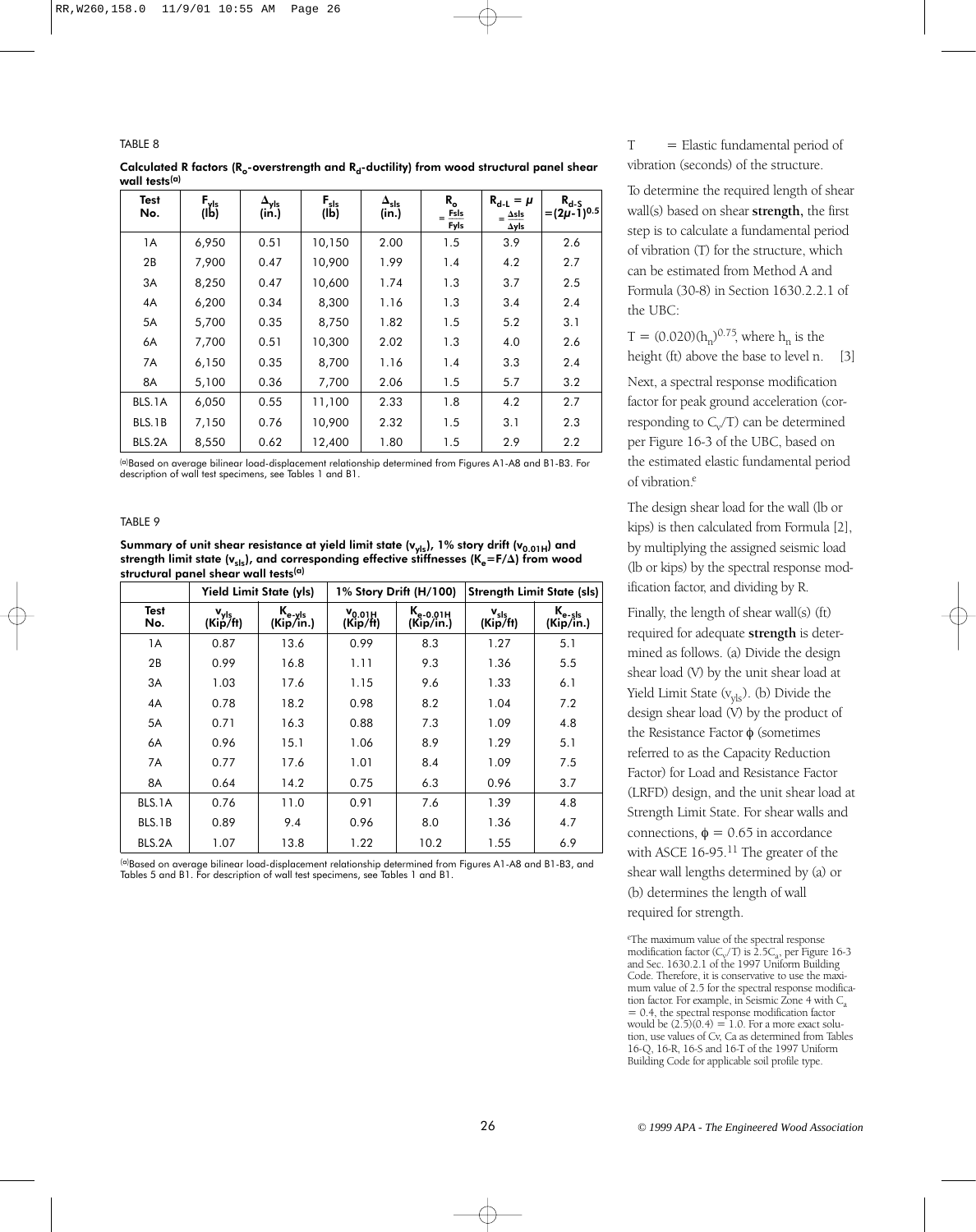Next, it is necessary to recheck the shear wall length based on the shear modulus (G') of the assembly. A refined value for the elastic fundamental period of vibration can be determined from Formula [5] below, which is based on Method B and

Formula (30-10) described in Section 1630.2.2.2 of the UBC. The length of shear wall(s) determined above, and the shear modulus of the shear wall assembly, are used in this calculation. Since the shear wall length determined above is based on shear load at Yield Limit State  $(F_{\text{vls}})$ , the shear modulus corresponding to the shear wall displacement at this  $\text{load}$   $[G'_{yls} = (F_{yls} / \Delta_{yls})(H / L)]$  is used in this analysis. Values for  $G'_{\text{vis}}$ , determined from these cyclic load shear wall tests, are summarized in Table 9 (note that  $K_{e-yls} = G'_{yls}$  when H / L = 1.0).

$$
T \approx (2\pi) \left[ \frac{(W)(\Delta^2)}{(g)(F)(\Delta)} \right]^{0.5}
$$
 [4]

For  $\Delta = \frac{(F)(H)}{(G')(L)}$  and  $g = 386.4$  in. per second<sup>2</sup> (=  $32.2$  ft per second<sup>2</sup>), this formula reduces to:

$$
T \approx (2\pi) \left[ \frac{(W)(H)}{(386.4)(G)(L)} \right]^{0.5}
$$
 [5]

After determining T per Formula [5], recheck the spectral response modification factor per Figure 16-3 of the UBC, and the design shear load for the wall(s). If this value has changed, repeat the process described above until closure (e.g., no change in the design shear load) results.

When the required length of shear wall has been determined, the shear wall **displacement** can be calculated per Formula [1].

Also, the process described above can be used to check the design for other serviceability limits, such as limited damage at  $\Delta_{0.01\text{H}}$ . In this case, the unit shear load and shear modulus at the applicable

limit state (for example, see Table 9 for  $v_{0.01H}$ ,  $K_{e-0.01H}$ ) are substituted where appropriate in the calculations for determining T per Formula [5] to recheck the design shear load based on the refined spectral response modification factor, the shear capacity of walls required for strength, and wall displacement.

A design example to demonstrate the analysis procedures described above is included in Appendix C of this report.

The shear load should not exceed the "expected maximum shear strength" (page 24); and wall displacement should be limited to a value which can be tolerated without substantial damage to the structure or attached finishes. If necessary, the shear wall design (or length) is revised until a suitable solution is found.

# CONCLUSIONS

The following conclusions are based on the results of a series of eight cyclic load shear wall tests conducted at the University of California - Irvine. Since only one test was conducted of each shear wall configuration, and no matching monotonic shear wall tests were conducted, the conclusions are considered *preliminary* until additional shear wall tests are conducted to confirm or modify these conclusions. More extensive cyclic and monotonic shear wall tests are in progress at the Research Center of *APA – The Engineered Wood Association* (Tacoma, WA), using recently acquired cyclic load test equipment and apparatus.

1. The load-displacement curves and hysteresis loops for the test walls were nearly linear and repeatable for all cycles of loading up to a story drift limit (displacement) of 0.48 inch, or 0.5% of wall height. The shear load at this displacement averaged 1.7 times the allowable design shear load recognized in the 1997 Uniform Building Code and National Evaluation Service, Inc. Report NER-108. The maximum shear strength of walls averaged about 1.4 times the shear load attained at this displacement level.

2. The load factor (maximum shear load/allowable design shear load) averaged 2.5 for four test walls with 3/8-inch or 15/32-inch plywood sheathing fastened with 8d or 10d common handdriven nails, respectively. The tested performance appears to confirm the conservative nature of the allowable design shear loads for shear walls with plywood sheathing, which are based on monotonic tests and recognized in model building codes in the U.S.

3. The shear modulus of similarly fabricated shear walls with oriented strand board (OSB) or plywood sheathing appears to be equivalent. However, the maximum shear strength of shear walls with OSB sheathing appears to average about 15% less than walls with a comparable thickness and grade of plywood sheathing. This appeared to result from earlier fatigue failures of the fasteners used to attach higher density OSB sheathing, rather than to the sheathing itself. More cyclic load tests on matched shear wall constructions are in progress to confirm or modify this relationship.

4. Gypsum wallboard contributed to increased stiffness of a wall sheathed with wood structural panels in the range of allowable design shear loads, but did not increase the maximum shear strength of the wall, when subjected to cyclic (reversed) loads.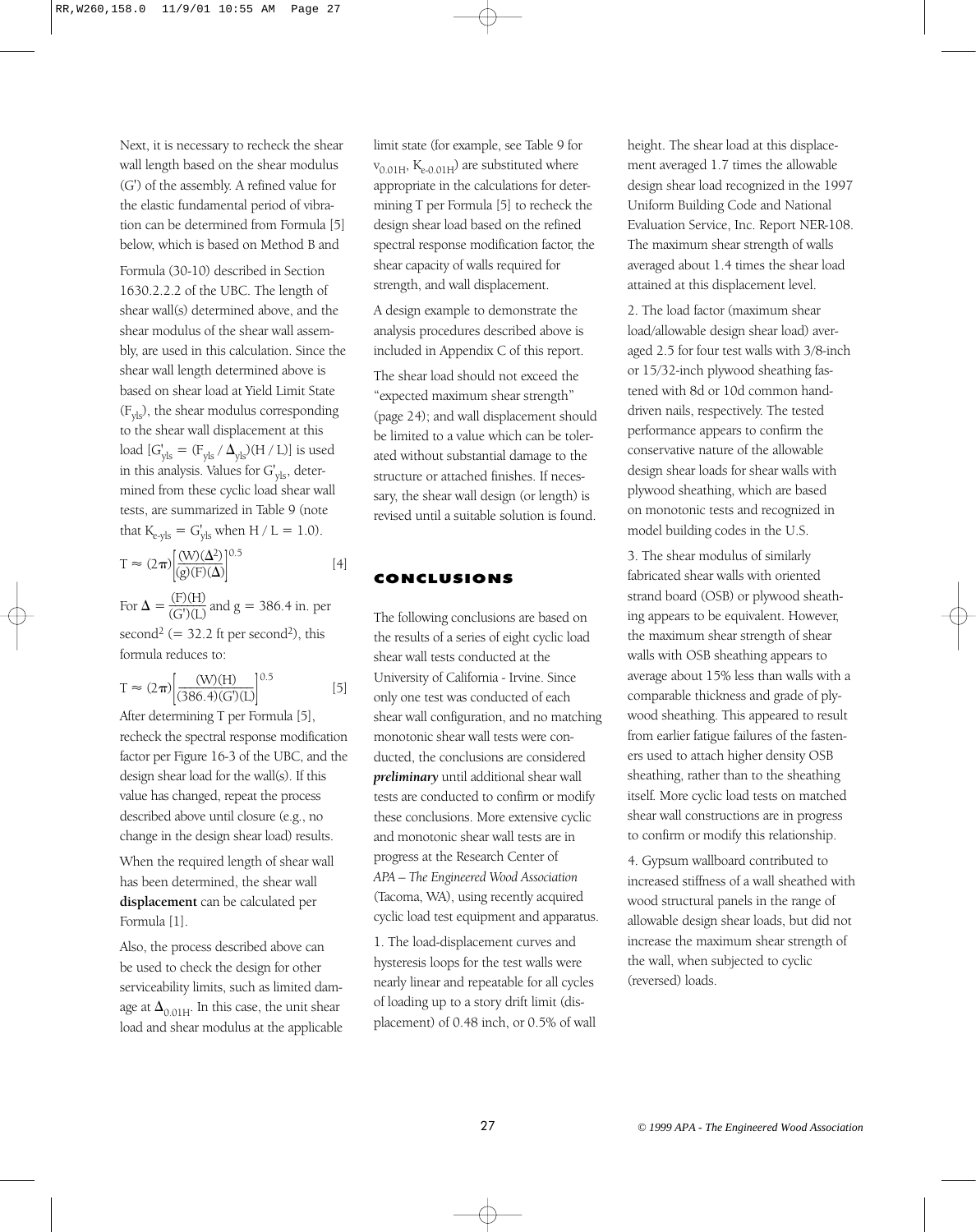5. One shear wall with sheathing fastened with common short ("diaphragm") nails exhibited about 5% less maximum shear load than obtained in a matching test with full-length common nails. However, the energy dissipation of the wall with short nails was substantially more than obtained in the matching test with full-length nails.

6. The expected maximum shear strength, obtained after repeated (reversed) cycles of displacement, averaged about 18% less than the maximum shear strength reached in the initial displacement cycle. More cyclic (and monotonic) load tests on matched shear wall constructions are in progress to further study this relationship.

7. Results of other shear wall tests indicate that the shear stiffness and shear strength of shear walls can be increased when sheathing panel ends are restrained by bearing on the test fixture, simulating bearing on adjoining panels, floors, ceiling framing or foundations at the top and/or bottom of the wall. The building code in the United Kingdom also provides for increased allowable design shear load when shear walls are axially loaded.

8. In matching cyclic load shear wall tests, the "ramped" cyclic load test procedure provided results similar to the TCCMAR (Technical Coordinating Committee for Masonry Research) sequential phased displacement cyclic load test procedure, which incorporates decay cycles of load after ramped increments of increased cyclic load. The TCC-MAR procedure has precedent for cyclic load testing of assemblies and fasteners, and is considered appropriate as a test protocol for conducting cyclic load tests.

9. Shear wall performance as represented by these tests is contingent on use of hold-down connectors which minimize slip and deformation. If commercially available hold-down connectors are used which permit more slip or deformation, the shear wall stiffness and shear strength will be compromised. In this case, resulting shear wall performance should be verified by cyclic load tests on appropriate wall assemblies.

10. A method is presented for analyzing the test results of cyclically loaded shear walls to determine shear wall stiffness (shear modulus) at Yield Limit State and maximum shear strength (Strength Limit State), and expected maximum shear strength (e.g., cycled shear strength). Use of this information in analyzing a structure is described.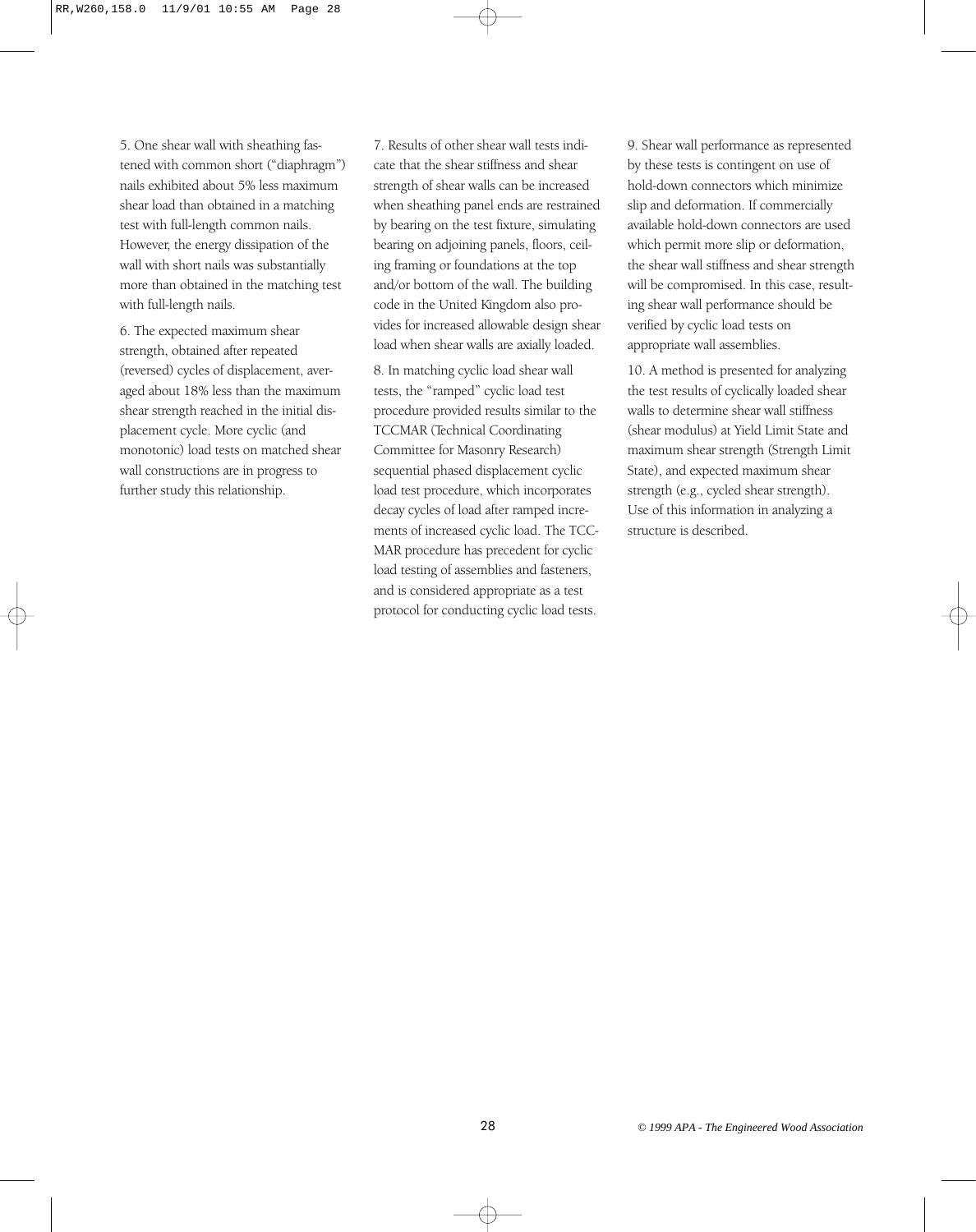# LITERATURE CITED

1. ASTM. 1996. *Standard Test Methods of Conducting Strength Tests of Panels for Building Construction* (Sections 14 and 15). ASTM E72-95. American Society for Testing and Materials, West Conshohocken, PA 19428.

2. ASTM. 1996. *Standard Practice for Static Load Test for Shear Resistance of Framed Walls for Buildings.* ASTM E564-95. American Society for Testing and Materials, West Conshohocken, PA 19428.

3. AF&PA. 1991. *National Design Specification for Wood Construction.* American Forest and Paper Association, Washington, DC 20036.

4. Adams, Noel R. 1988. *Plywood Shear Walls.* APA Research Report 105. *APA – The Engineered Wood Association,* Tacoma, WA 98411.

5. Tissell, John R. 1993. *Structural Panel Shear Walls.* APA Research Report 154. *APA – The Engineered Wood Association,* Tacoma, WA 98411.

6. Yasumura, M. 1992. *Mechanical Properties of Wood-Framed Shear Walls Subjected to Reversed Cyclic Lateral Loading. CIB-W18/25-15-3.* Proceedings of International Council for Building Research Studies and Documentation, Meeting 25 (Ahus, Sweden).

7. ATC. 1992. *Guidelines for Cyclic Seismic Testing of Components of Steel Structures.* ATC-24. Applied Technology Council, Redwood City, CA 94065.

8. Rose, J.D. and Keith, E.L. 1996. *Wood Structural Panel Shear Walls with Gypsum Wallboard and Window/Door Openings.* APA Research Report 157. *APA – The Engineered Wood Association,* Tacoma, WA 98411.

9. SEAOSC. 1997. *Standard Method of Cyclic (Reversed) Load Test for Shear Resistance of Framed Walls for Buildings.* Structural Engineers Association of Southern California, Whittier, CA 90601.

10. Newmark, N.M. and Hall, W.J. 1982. *Earthquake Spectra and Design.* Monograph MNO-3. Earthquake Engineering Research Institute, Oakland, CA 94612.

11. ASCE. 1995. *Standard for Load and Resistance Factor Design (LRFD) for Engineered Wood Construction.* AF&PA/ ASCE 16-95. American Society for Civil Engineers, New York, NY 10017.

# ACKNOWLEDGMENT

Robert Kazanjy, PE, President of PMR Enterprises, Inc. (P.O. Box 10934, Santa Ana, CA 92711) is thanked for providing input and close cooperation in arranging for and conducting these cyclic load shear wall tests for APA.

One of the cyclic load shear wall tests in this series of eight tests was sponsored by Halstead Enterprises/Stan-Tech Division of Stanley-Bostitch Inc. (Rancho Cucamonga,  $CA$ ).<sup>f</sup> Their pneumatically driven 10d common short ("diaphragm") nails were used in attaching OSB sheathing to framing in Test 8A. A Halstead pneumatic nailing tool was used to drive

the nails; it was equipped with a depth control adjustment device that limits the depth of fastener embedment, so that the nail head was driven flush with the surface of the panel. Code recognition for Halstead fasteners for shear wall and diaphragm applications was provided through ICBO Evaluation Service, Inc. Report No. 4296 (cancelled 1996).

Outside observers at the cyclic load shear wall tests conducted in April, 1995 at the University of California - Irvine included:

John Kariotis, SE/Kariotis & Associates (Sierra Madre, CA)

Ben Schmid, SE/Consulting Engineer (Balboa Island, CA)

Robert Harder/City of Los Angeles, Dept. of Building & Safety

(Los Angeles, CA)

Chuck Shubnell/Halstead Enterprises (Rancho Cucamonga, CA)

Prof. Donald Breyer/California State Polytechnic University (Pomona, CA)

Dr. Robin Shepherd, SE/Forensic Expert Advisers, Inc. (Santa Ana, CA)

Kurt Katsumata, SE/State of California, Div. of State Architect (Sacramento, CA)

f This plant is now closed. Current fastener production by Stanley-Bostitch Inc. (East Greenwich, RI). Code recognition per National Evaluation Service, Inc. Report NER-272.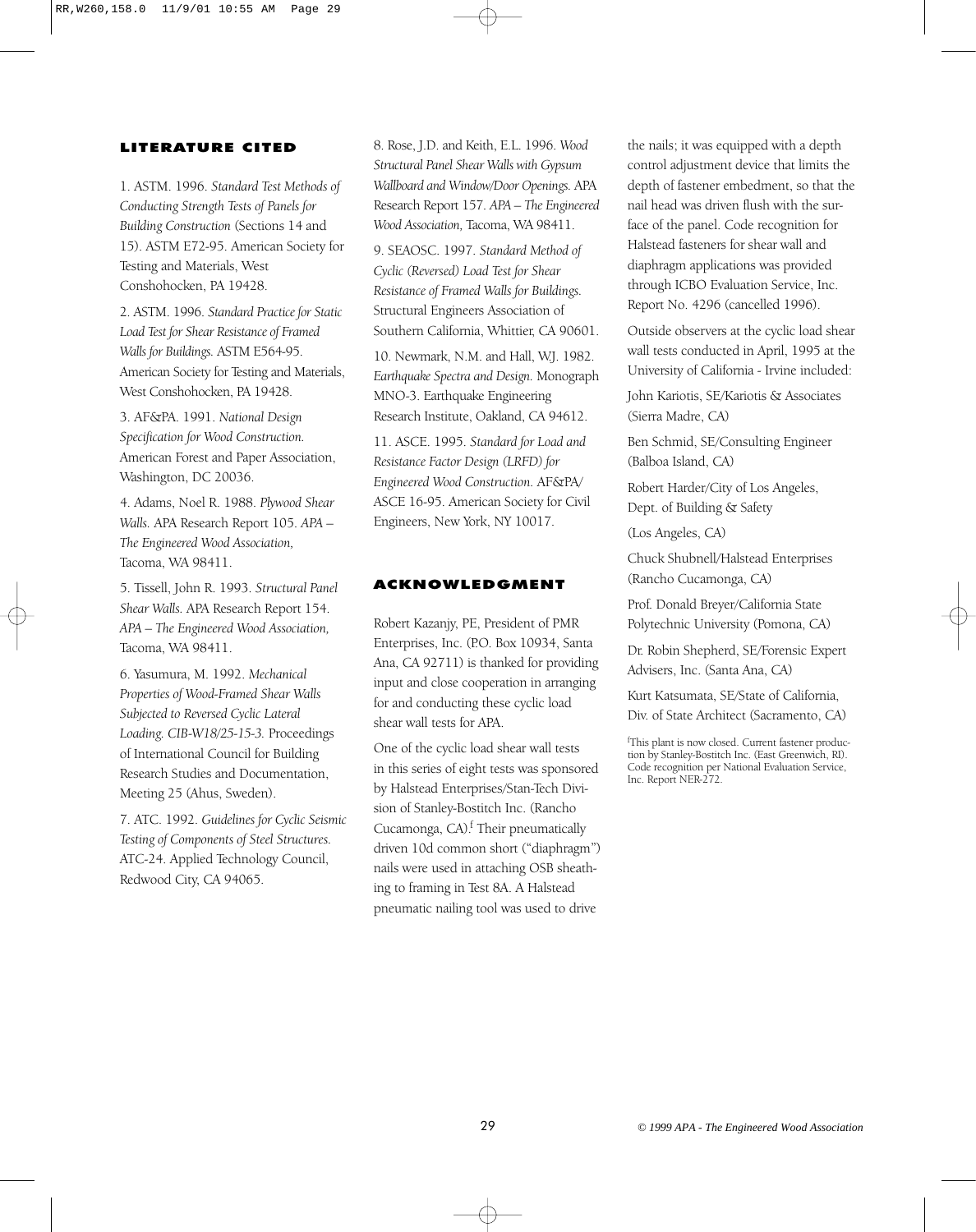# APPENDIX A – LOAD-DISPLACEMENT CURVES (APA/UNIVERSITY OF CALIFORNIA – IRVINE TESTS)

The following pages present load-displacement curves for the eight shear walls tested at the University of California - Irvine and discussed in the body of this report.

#### FIGURE A1



# Load-displacement curve for cyclic load shear wall test (Test 1A)

#### FIGURE A2

Load-displacement curve for cyclic load shear wall test (Test 2B)

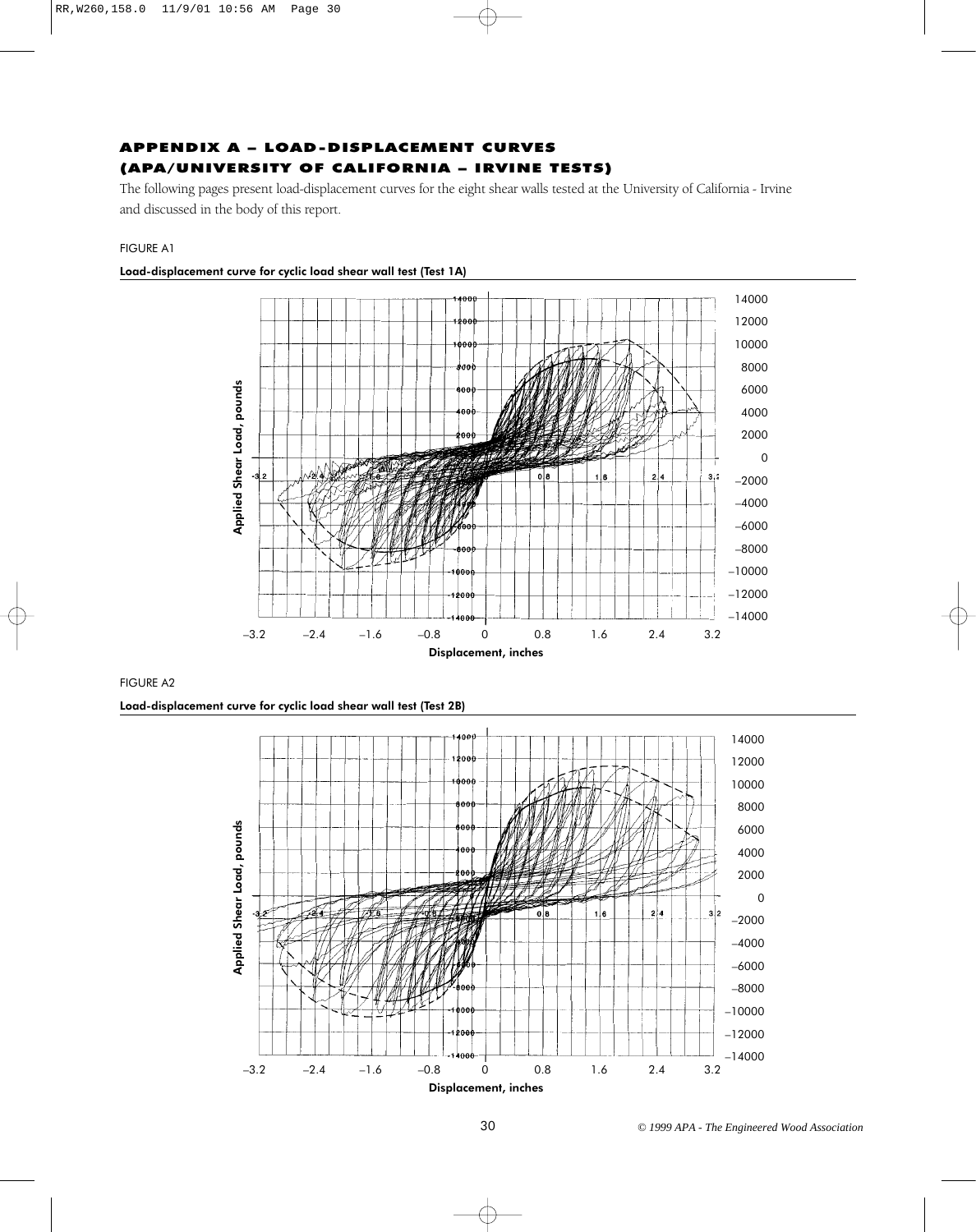

FIGURE A4

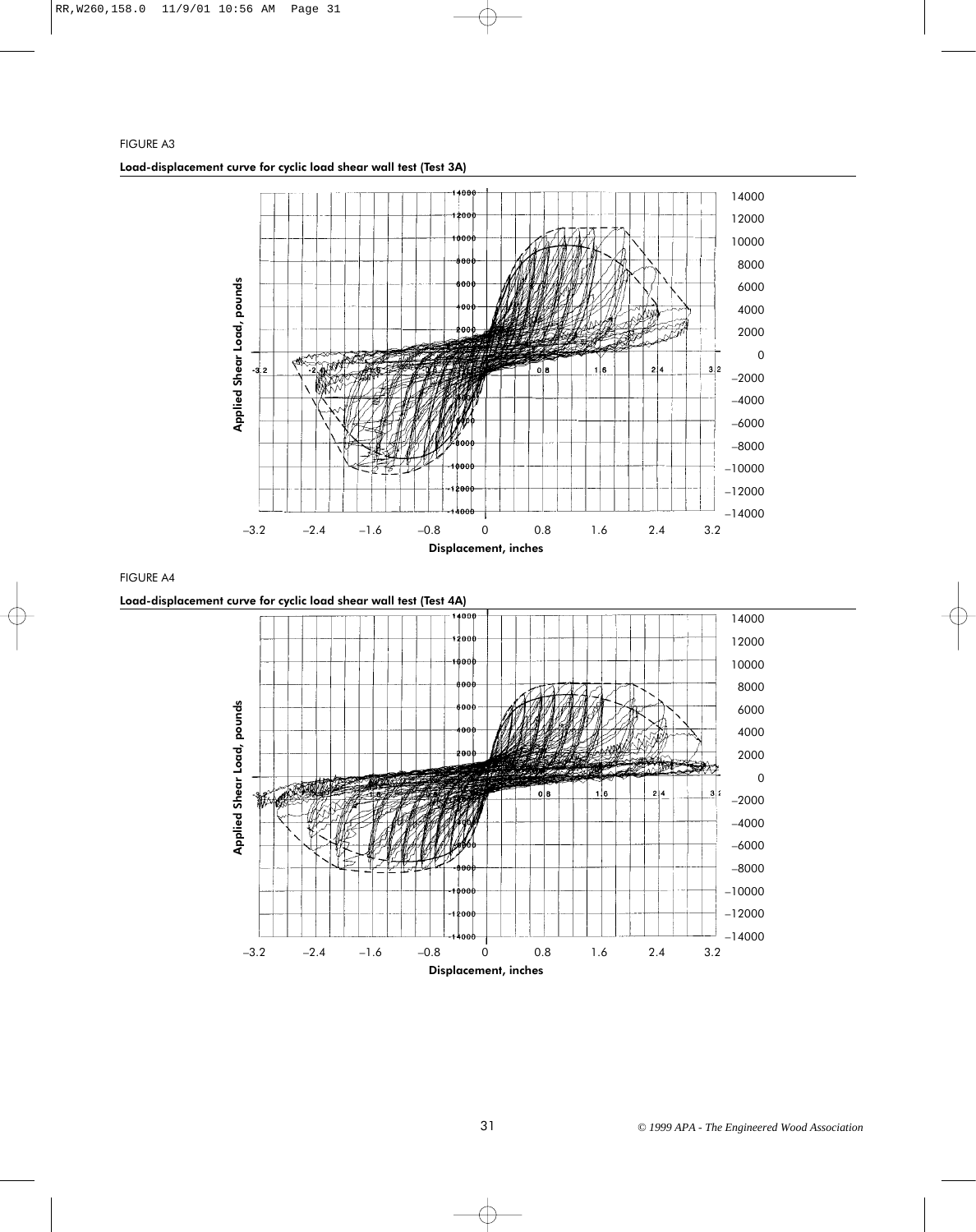

FIGURE A6

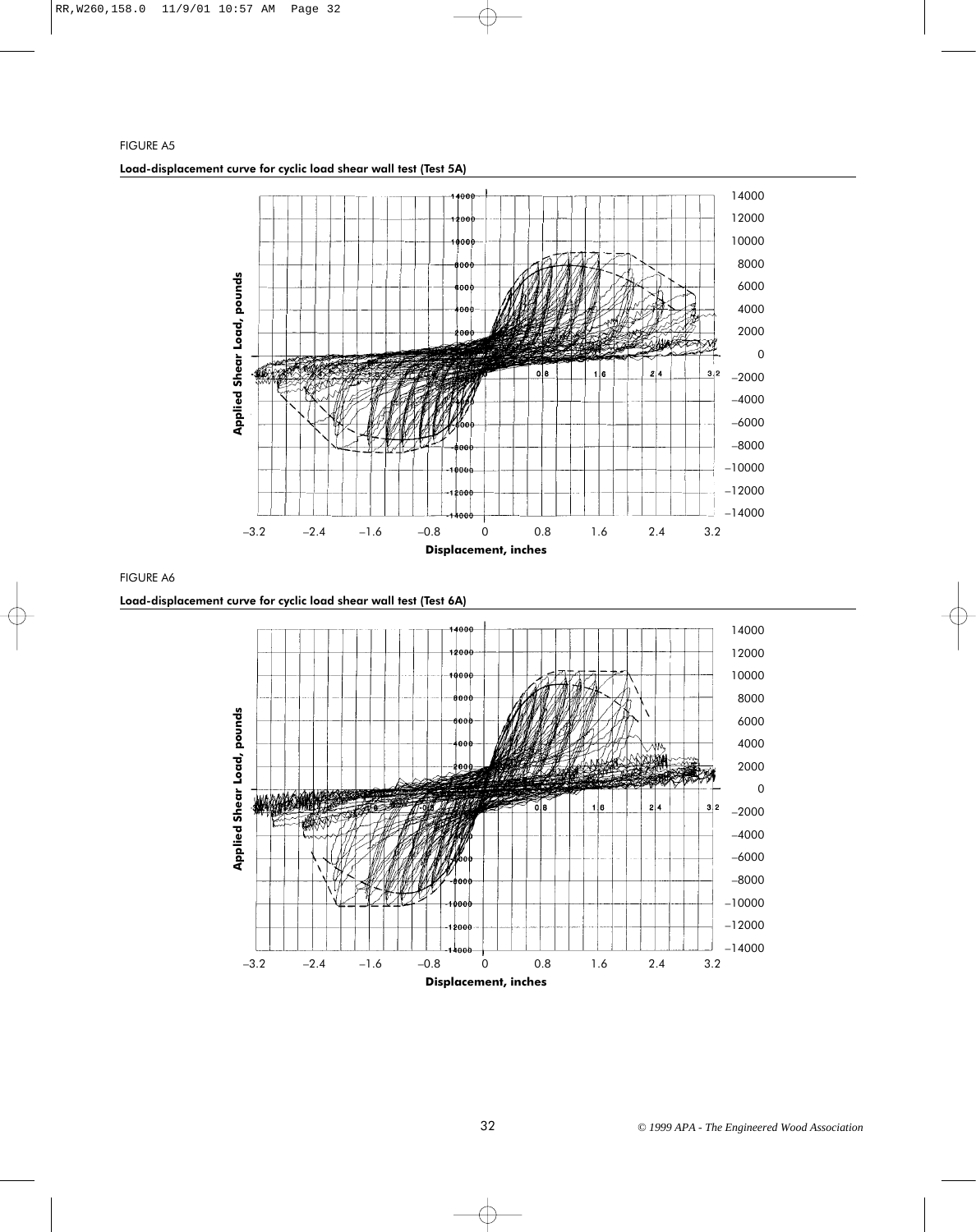

FIGURE A8

Load-displacement curve for cyclic load shear wall test (Test 8A)

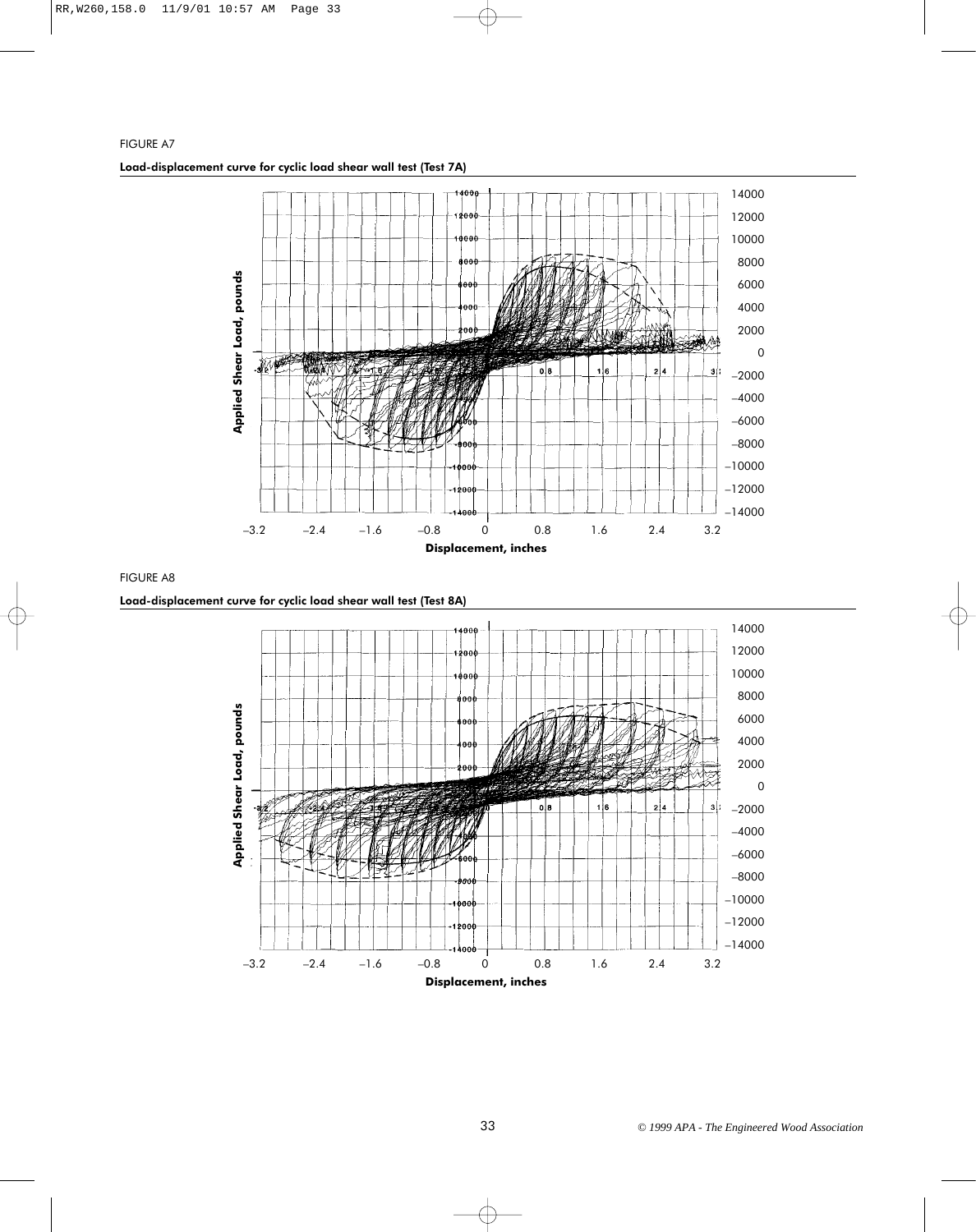# APPENDIX B – TEST RESULTS AND LOAD-DISPLACEMENT CURVES (SCHMID/UNIVERSITY OF CALIFORNIA – IRVINE TESTS)

Three cyclic load tests on 8-foot x 8-foot shear walls were conducted in February and March, 1995 at the University of California - Irvine, for California structural engineer Ben L. Schmid, SE (Balboa Island, CA). Permission has been given to include results of these tests in this report.

The construction of the shear walls, test setup and TCCMAR sequential phased displacement cyclic load test procedure in these tests were similar to the tests conducted at the University of California - Irvine for APA, as described in the body of the report. All walls were framed with Douglas-fir lumber as described in the report, with only minor variations in fastening of studs and posts to the bottom plate of the wall. All walls

were sheathed with 15/32-inch APA Structural I Rated Sheathing 32/16, Exposure 1 plywood (5-ply).

In two of the tests, the sheathing was fastened with 10d common, full-length hand-driven nails spaced 4 inches o.c. along panel ends and edges and 12 inches o.c. on intermediate studs. The allowable design shear load for these two walls is 510 pounds per foot in accordance with Table 23-II-I-1 of the 1997 Uniform Building Code; these walls were basically identical to Test 1A in the APA test series.

In the other test, the sheathing was fastened with 8d common, full-length handdriven nails spaced 3 inches o.c. along panel ends and edges and 12 inches o.c. on intermediate studs. The allowable design shear load for this wall was 550 pounds per foot in accordance with the code. The results of the test on this wall can be compared to Test 6A in the APA test series. These walls were similar in construction except for the use of 15/32-inch Structural I plywood in Schmid's test, whereas 3/8-inch Structural I plywood (3-ply) was used in APA's test.

Table B1 provides a summary of shear wall deflection and shear modulus, and maximum shear strength for comparison with APA tests described in the body of the report. The load-displacement curves from these three cyclic load tests are shown in Figures B1 through B3. Figure B4 compares shear load applied to the wall versus the measured tension force in the bolt which attaches the holddown connector to the rigid base of the test fixture.

Although results are similar, somewhat better shear wall performance was observed in Schmid's tests than in the APA tests. One factor that probably led to this difference is that the sheathing at the top of the wall came into bearing on the loading beam as the panels rotated during the cyclic load tests. As discussed in the body of this report, such bearing reduces the deformation of nails attaching the sheathing to the framing, leading to better wall stiffness and greater shear strength. This difference also has been noted in past monotonic load tests on walls.4

#### TABLE B1

|          |                                                         |                    | <b>Design</b> |                             | At $\Delta = 0.48$ in. <sup>(a)</sup> |                    | At $\Delta = 0.96$ in. <sup>(a)</sup> |             | At $\Delta = 1.44$ in $(a)$ |             | Avg. Max. Load,      |
|----------|---------------------------------------------------------|--------------------|---------------|-----------------------------|---------------------------------------|--------------------|---------------------------------------|-------------|-----------------------------|-------------|----------------------|
| Test No. | <b>Description</b>                                      | I <sub>b</sub> /ft | Ib            | $\Delta$ in. <sup>(a)</sup> | Load, lb                              | G <sub>1</sub> (b) | Load, lb                              | $G_2^{(b)}$ | Load, lb                    | $G_3^{(b)}$ | $I\mathbf{b}$ (L.F.) |
| BLS.1A   | $15/32$ " Plywood <sup>(c)</sup><br>10d com. $@4"$ o.c. | 510                | 4.080         | 0.34                        | 5.400                                 | 11.3               | 7.300                                 | 7.6         | 8,150                       | 5.7         | 11,100<br>(2.7)      |
| BLS.1B   | $15/32$ " Plywood <sup>(c)</sup><br>10d com. $@4"$ o.c. | 510                | 4.080         | 0.36                        | 5.000                                 | 10.4               | 7.450                                 | 7.8         | 8,300                       | 5.8         | 10,900<br>(2.7)      |
| BLS.2A   | $15/32$ " Plywood <sup>(c)</sup><br>8d com. @ 3" o.c.   | 550                | 4.400         | 0.26                        | 7.150                                 | 14.9               | 9.550                                 | 9.9         | 9.950 <sup>(d)</sup>        | 6.9         | 12,400<br>(2.8)      |

#### Results of cyclic load shear wall tests (Schmid/UC-Irvine, 1995)

(a) Tabulated data is average of  $\pm$  cycles. Displacement ( $\Delta$ ) and shear loads – after fourth cycle of loading.

(b)  $\frac{1}{b}$ in. ÷ 1,000 (= kips/in.)

(c) APA Structural I Rated Sheathing 32/16 (5-ply plywood): Douglas-fir framing (studs spaced 16" o.c.).

(d) Expected maximum (cycled) shear strength: 10,500 lbs. at  $\Delta = 1.33$  in. (G = 7.9 kips/in.)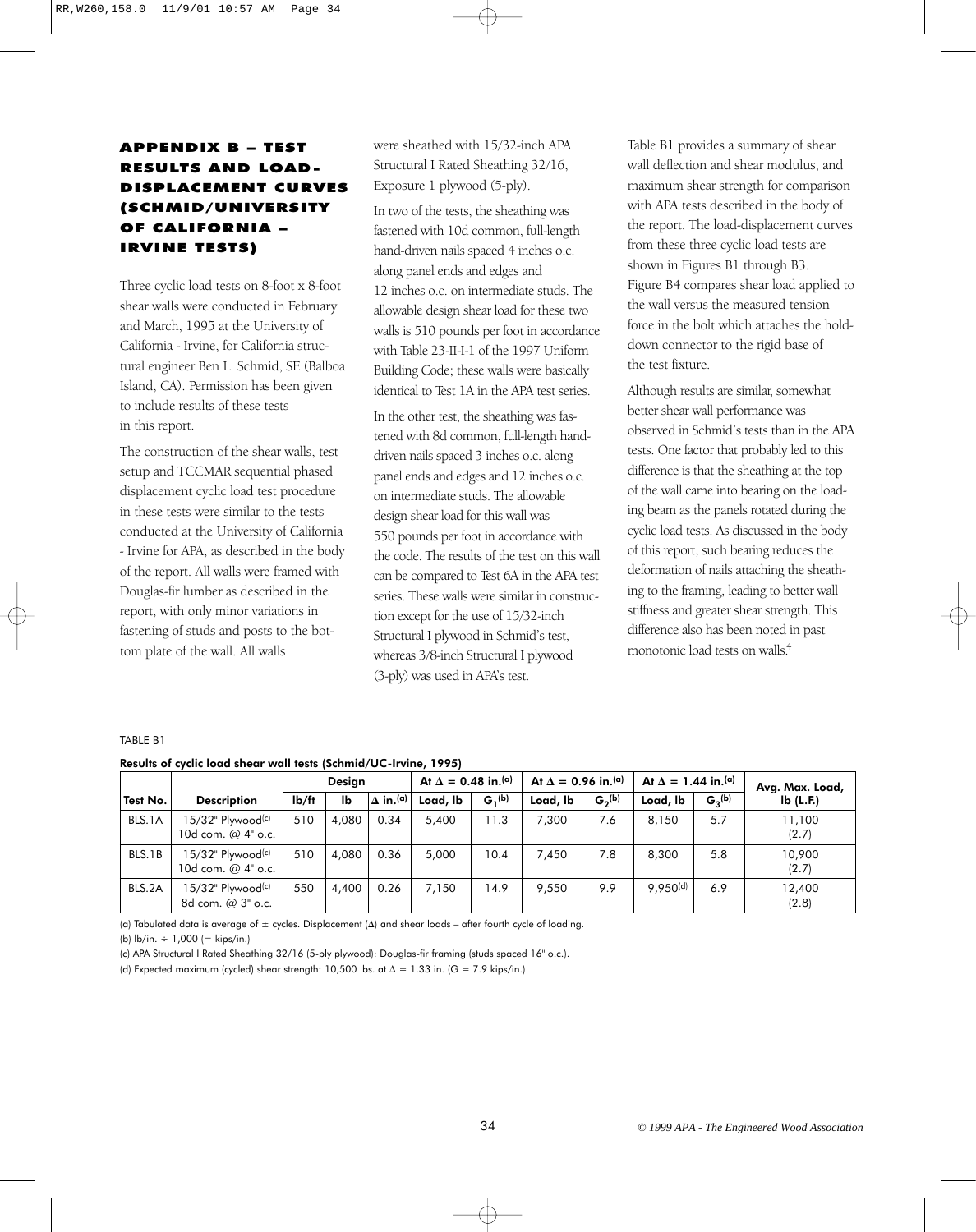

FIGURE B2

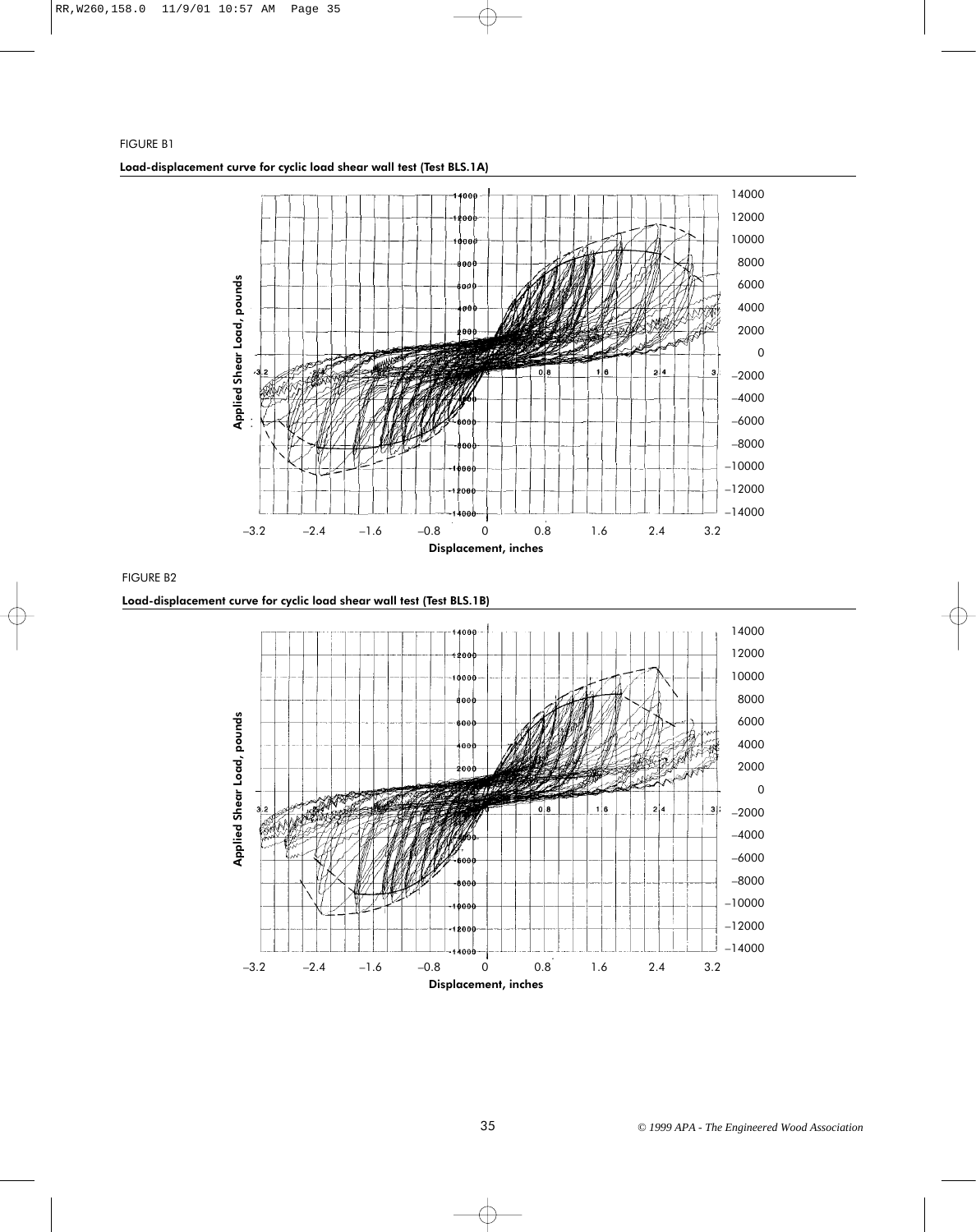

FIGURE B4

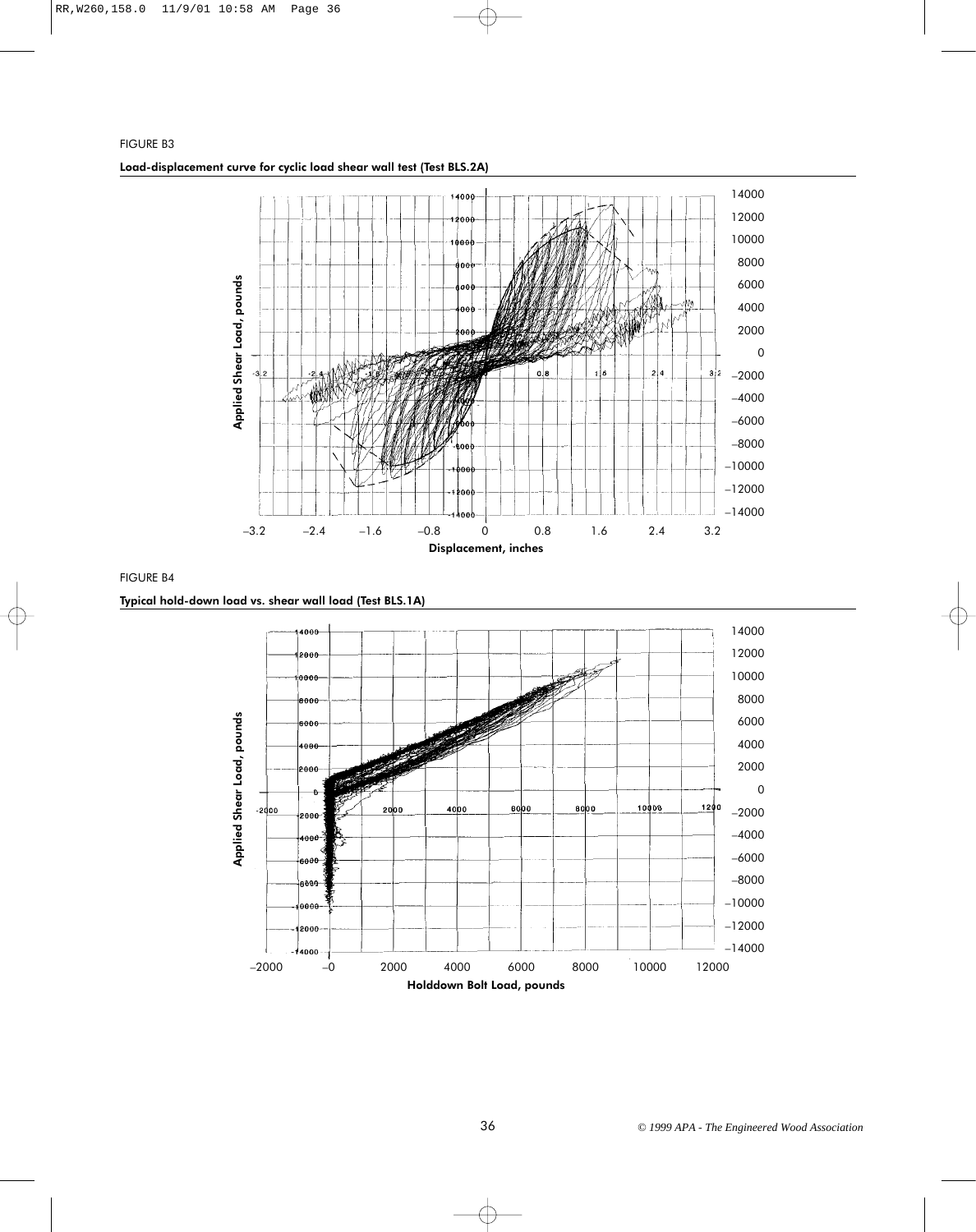#### APPENDIX C

# **Design Example for Shear Wall (Based on 1997 Uniform Building Code)**

Problem: Calculate the length of shear wall (8 ft high) required to resist a total seismic dead load of 30 kips (Seismic Zone 4). Design shall be based on provisions of Chapters 16 and 23 in the 1997 Uniform Building Code (UBC).

The 1997 UBC introduces design of wood-framed structures using Load and Resistance Factor Design (LRFD) analysis, per UBC Section 1605.1. For wood, LRFD provisions<sup>11</sup> are referenced in UBC Section 2303.5 (Item 5.4). When analyzing a structure by LRFD, the full value of earthquake load (1.0 E) is used per UBC Sections 1605.1 and 1612.2.1.

#### **Given:**

a. Building design is assumed to comply with the criteria of UBC Section 1630.1.1 for assigning a Reliability/ Redundancy Factor  $\rho = 1.0$ . For shear wall design using wood structural panels, based on LRFD analysis per ASCE Standard 16-9511, the Time Effect Factor  $\lambda = 1.0$  for earthquake (and wind) loads, and the Resistance Factor  $\phi = 0.65$ (based on connections).

b. Shear wall consists of 15/32 in. APA Structural I Rated Sheathing 32/16, Exposure 1 (oriented strand board – OSB per U.S. Product Standard PS 2-92 or APA Standard PRP-108); fastened with 10d common nails spaced 4 in. o.c. at panel edges/12 in. o.c. to intermediate studs; framing of Douglas-fir, studs spaced 16 in. o.c. (4x end posts, 3x framing at common panel edges and bottom plate, 2x framing for intermediate studs and double top plate); see Figure 1

in report for details of 8 ft x 8 ft test wall. Allowable design shear load for wall  $=$ 510 lb/ft (0.51 kip/ft) (Ref: UBC Table 23-II-I-1).

c. Shear wall design is based on properties determined by cyclic load testing of walls (average of Tests 4A and 5A in APA Research Report 158). Average values from Tests 4A and 5A (Tables 8 and 9 in this report):

 $G_{\text{vls}} = K_{\text{e-vis}}$  (all shear modulus values based on  $H/L = 1.0$  = 17.3 kips/in.  $G_{0.01H} = K_{e-0.01H} = 7.8 \text{ kips/in.}$  $G_{\rm sls} = K_{\rm e-sls} = 6.0 \text{ kips/in.}$  $v_{\text{vis}} = 0.74 \text{ kip/ft}$  $v_{0.01H} = 0.93$  kip/ft  $v_{\rm sls} = 1.07$  kips/ft  $R_0 = 1.4$  $R_{d-S} = 2.8$ 

*1. Determine required length of shear wall based on shear strength.* **a. Calculate estimated elastic fundamental period of vibration.**

Ref: UBC Sec. 1630.2.2.1, Method A.  $T = (0.020)(h_n)^{0.75} = (0.020)(8)^{0.75}$  $= 0.10$  sec.

# **b. Determine spectral acceleration** coefficient  $(C_v / T)$ .

Ref: Fig. 16-3 and Tables 16-Q  $(C_2)$ , 16-R ( $C_v$ ), 16-S (N<sub>a</sub>) and 16-T (N<sub>v</sub>) of UBC. Assumed: Seismic Zone 4, Soil Profile Type  $S_D$ , Near-Source Factors  $N_a = 1.0$  and  $N_v = 1.0$ .

 $T_s = C_v / 2.5C_a = (0.64)(1.0) /$  $(2.5)(0.44)(1.0) = 0.58$  sec.

$$
T_o = 0.2 T_s = (0.2)(0.58) = 0.12
$$
 sec.

Proportioning from Fig. 16-3 with above values for  $T_c$  and  $T_c$ :

For T = 0.10 sec.,  $C_v / T = C_a +$  $[(2.5C_a - C_a)(0.10) / 0.12] = 2.29 C_a$ 

#### **c. Calculate design base shear (LRFD).**

Ref: UBC Sec. 1630.2.1.

 $V<sub>lrfd</sub> = (C<sub>v</sub> / T)(I)(W) / R$ ; assume Importance Factor I =  $1.0$  and R =  $5.5$ (Ref: UBC Tables 16-K and 16-N). Note: See following Discussion for Allowable Stress Design (ASD) analysis. For ASD, earthquake load  $E_{\text{asd}} = E_{\text{lrfd}} / 1.4$  per UBC Sections 1612.3.1 and 1612.3.2.

 $V_{\text{lrfd}} = (2.29 \text{ C}_a)(W) / R =$  $(2.29)(0.44)(30) / 5.5 = 5.5$  kips

**d. Calculate length of shear wall required for shear strength at Yield Limit State.**

 $L_{\text{lrfd}} = V_{\text{lrfd}} / v_{\text{vls}} = 5.5 / 0.74 = 7.4 \text{ ft}$ 

**e. Check length of shear wall required based on shear strength at Strength Limit State.**

Ref: Resistance Factor  $\phi = 0.65$  (for connections; also applies to shear walls) per ASCE 16-9511. See following Discussion regarding comparison of wall length as determined by  $v<sub>lrfd</sub>$  and  $v<sub>asd</sub>$ .

L<sub>lrfd</sub> = V<sub>lrfd</sub> / (φ)(v<sub>sls</sub>) = 5.5 / (0.65)(1.07)  $= 7.9$  ft (controls,  $> 7.4$  ft)

# **f. Recheck elastic fundamental period of vibration and shear wall length.**

Ref: UBC Sec. 1630.2.2.2, Method B.

$$
T = (2)(\pi) \left[ \frac{(W)(H)}{(386.4)(G')(L)} \right]^{0.5}
$$
  
= (2)(3.14)  $\left[ \frac{(30)(8)}{(386.4)(17.3)(7.9)} \right]^{0.5}$   
= 0.42 sec.

 $[>(1.3)(T = 0.10 \text{ sec.} \text{ per Method A})]$ see 1.a above)  $= 0.13$  sec. Therefore use  $T = 0.13$  sec. per UBC Sec. 1630.2.2.2].

*Note use of Gyls for G*′. Length of shear wall is based on shear strength at Strength Limit State; and T is applicable for shear loads up to Yield Limit State.

From Fig. 16-3 for T = 0.13 sec.,  $C_v/T$  $= 2.5$  C<sub>a</sub> (see 1.b above).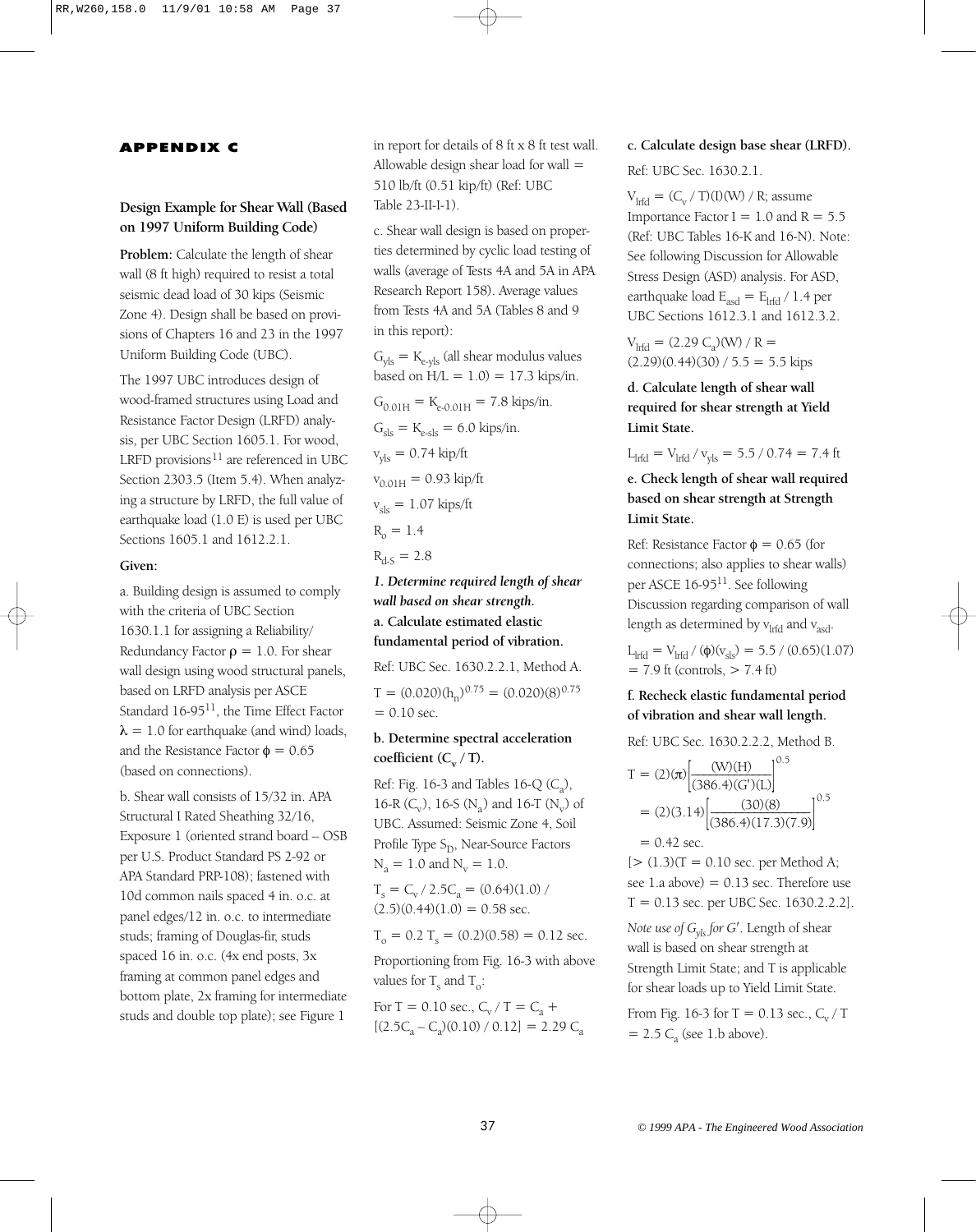$V_{\text{lrfd}} = (2.5 C_a)(W) / R$  $= (2.5)(0.44)(30) / 5.5 = 6.0$  kips

L<sub>lrfd</sub> = V<sub>lrfd</sub>/ (φ)(v<sub>sls</sub>) = 6.0 / (0.65)(1.07)  $= 8.6$  ft

Recheck T:

 $T = (2)(3.14) \left[ \frac{(30)(8)}{(386.4)(17.3)(8.6)} \right]^{0.5}$  $= 0.41$  sec. [use  $T = 0.13$  sec. per 1.f above] From Fig. 16-3 for  $T = 0.13$  sec.,  $C_v / T = 2.5C_a$ 

 $V = 6.0$  kips (same as above) (Closure – ok)

 $L<sub>lrfd</sub>$  = 8.6 ft (based on shear strength at Strength Limit State)

Note: Shear capacity at Yield Limit State =  $V_{\text{yls}} = (v_{\text{yls}})(L_{\text{lrfd}}) = (0.74)(8.6)$ = 6.4 kips. This shear capacity corresponds to  $6.4 / 6.0 = 1.1$  times design base shear.

# **g. Check shear wall displacement at design base shear.**

 $\Delta = (\mathrm{V}_{\text{lrfd}})(\mathrm{H}) / (\mathrm{G}_{\text{vls}})(\mathrm{L}_{\text{lrfd}})$  $= (6.0)(8) / (17.3)(8.6) = 0.32$  in. (corresponds to 0.003 H for 8-ft-high wall).

*2. Determine shear capacity of shear wall based on limited structural damage*  $({\Delta}_{max} = 0.01 \text{ H}).$ **a. Length of shear wall required for shear strength.**

 $L_{\text{l}rfd} = 8.6$  ft (see 1.a - 1.f above)

# **b. Recheck elastic fundamental period of vibration.**

 $T = (2)(3.14) \left[ \frac{(30)(8)}{(386.4)(7.8)(8.6)} \right]^{0.5}$  $= 0.60$  sec. [use  $T = 0.13$  sec. per 1.f above] *Note use of*  $G_{0.01H}$  *for G'*. From Fig. 16-3 for T = 0.13 sec.,  $C_v / T$  $= 2.5 C<sub>a</sub>$  (see 1.b above)  $V = 6.0$  kips (same as 1.f above)

(Closure – ok)

# **c. Calculate shear capacity at**   $\Delta = 0.01$ H.

 $V_{0.01H} = (v_{0.01H})(L<sub>lrfd</sub>) = (0.93)(8.6)$  $= 8.0$  kips

Note: This shear capacity corresponds to  $8.0 / 6.0 = 1.3$  times design base shear. For limited damage,  $R_{o} = v_{\rm sls} / v_{0.01H}$  $= 1.07 / 0.93 = 1.1$ .

#### **d. Check shear wall displacement.**

 $D = (V_{\text{lrfd}})(H) / (G_{0.01H})(L_{\text{lrfd}}) =$  $(8.0)(8) / (7.8)(8.6) = 0.95$  in. (corresponds to 0.01H for 8-ft-high wall).

#### **Discussion:**

#### *Allowable Stress Design (ASD)*

A factor of 1.4 was introduced in the 1997 UBC for converting calculated earthquake loads based on LRFD to ASD. This can be seen by comparing earthquake load (E) in UBC Section 1612.2.1 for LRFD, with UBC Sections 1612.3.1 or 1612.3.2 for ASD. Note that the design base shear is calculated by using a Response Modification Factor  $R = 5.5$ for light-framed shear walls with wood structural panel sheathing as specified in UBC Table 16-N (or 4.5 for light-framed walls sheathed with materials other than wood structural panels). These values apply to LRFD analysis and average about 1.4 times the design base shear determined with corresponding  $R_w$  factors (8 or 6) for ASD analysis in previous editions of the code.

When the above provisions are taken into account, a comparable shear wall design results when an ASD analysis method is used. Allowable design shear loads for shear walls analyzed by ASD are contained in UBC Table 23-II-I-1.

To compare the above shear wall design example using ASD instead of LRFD analysis per UBC provisions, consider the length of shear wall required to resist the

calculated design base shear of 6.0 kips, applicable to LRFD analysis with maximum  $V = (2.5C<sub>a</sub>)(W) / R$  as noted in 1.f of the design example above. For this design example, shear wall length is controlled by required shear strength at Strength Limit State.

Shear wall length would be determined as follows according to UBC provisions noted above, and based on the ASD allowable design shear  $v_{\text{asd}} = 0.51 \text{ kip/ft:}$ 

$$
L_{\text{asd}} = (V_{\text{lrfd}} / (1.4)(v_{\text{asd}})
$$
  
= (6.0) / (1.4)(0.51) = 8.4 ft

The resulting shear wall length is approximately the same as in 1.f in the above analysis. It is noted that the ratio  $(v_{\text{vis}}/v_{\text{asd}})$ , which relates Yield Limit State to allowable design shear (ASD basis), has a value of  $1.45 (=0.74/0.51)$  which is nearly equivalent to the 1.4 factor used in the UBC to adjust from ASD to LRFD values.

For comparison, a check was made on the required shear wall length determined using ASD design and the 1994 UBC requirements for equivalent conditions:

 $V_{\text{asd}} = (Z)(C)(I)(W) / R_{\text{w}} =$  $(0.40)(2.75)(1.0)(30) / 8 = 4.1$  kips  $[ = 0.138W]$ 

 $L_{\text{asd}} = 4.1 / 0.51 = 8.1$  ft, or slightly less than determined above (shear wall length based on 1997 UBC is 4% longer).

The test results reported herein (Tables 8 and 9, on page 26 of this report) provide *preliminary* information on  $R_0$  and  $R_d$ factors obtained from cyclic load testing of shear walls with wood structural panels. More cyclic load shear wall testing is in process by APA to confirm these values.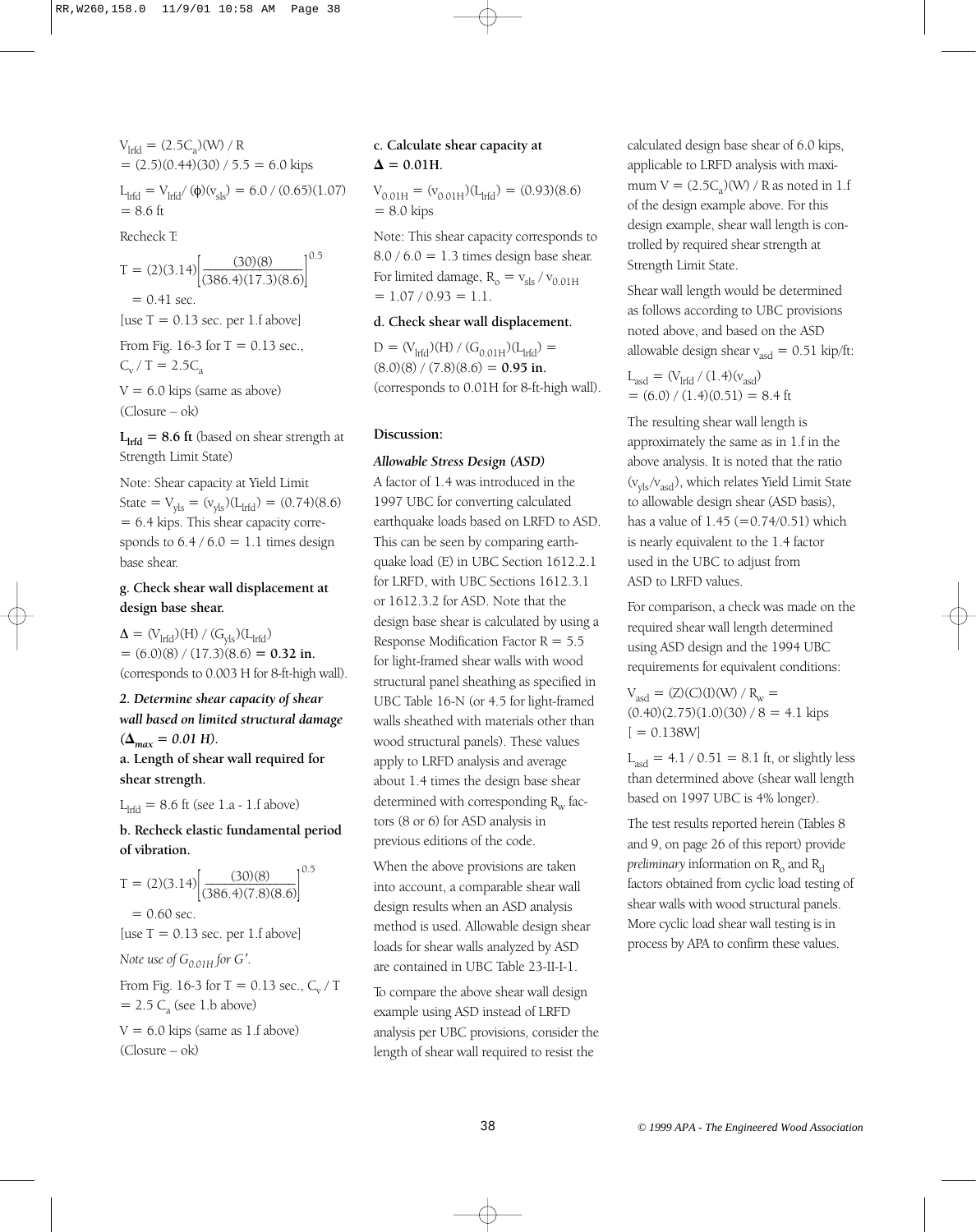

# **PA RESEARCH AND TESTING**

*APA – The Engineered Wood Association's 37,000-square-foot Research Center in Tacoma, Washington is the most sophisticated facility for basic panel research and testing in the world. The center is staffed with an experienced corps of engineers, wood scientists, and wood product technicians. Their research and development assignments directly or indirectly benefit all specifiers and users of structural wood panel products.*